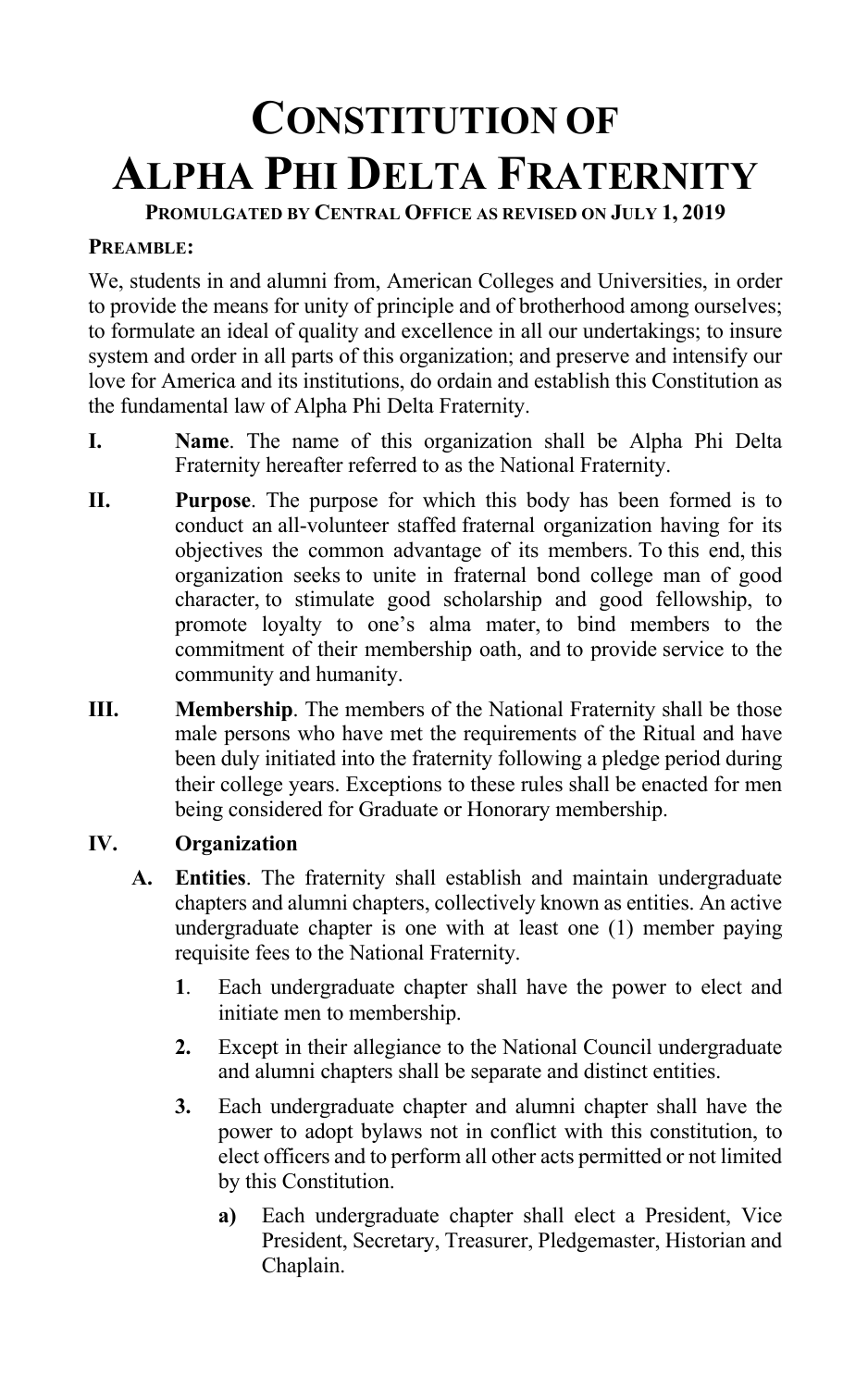- **b)** Each alumni chapter shall choose President, Vice President, Secretary, Treasurer, Historian and Chaplain according to their bylaws.
- **4.** In the event that a college withdraws institutional recognition of the Fraternity, or if an undergraduate chapter, with the consent of its District Governor, relinquishes institutional recognition by the Fraternity, it shall in no way affect the relationship of that undergraduate chapter to the Fraternity, affect its membership on the National Council, or diminish its status under this Article of the Constitution. However, since in this circumstance an undergraduate chapter will be strictly governed only by regulation of the Fraternity, with no external regulation by a non-fraternal actor (i.e., college or institution), the following administrative requirements shall apply:
	- **a)** The District Governor, as per Article III, Section B, Subsection 3, Part (n), Subpart 10 of the Bylaws to this Constitution, shall appoint an Alumnus Advisor to the chapter, who with the District Governor, shall assisted in the external administrative oversight of the Chapter. The Alumnus must be a brother of good repute and in good standing with the National Fraternity.
	- **b)** The District Governor is also commended to appoint as many as three (3) Assistant Advisors, to share in the work of the Alumni Advisor as he assists the District Governor. They shall be appointed to one (1) year terms. The Alumnus must be brothers of good repute and in good standing with the National Fraternity.
	- **c)** These persons, noted in (a) and (b) above, shall form the District Governor's Advisory Committee to the Chapter. Its membership serves at the pleasure of the District Governor, and its duties are to assist the District Governor in providing oversight, guidance, and continuity in Chapter operations, as well as overseeing and enforcing any disciplinary actions that might apply. Assistant District Governors may, likewise, be appointed to such a Committee.
- **5.** The entities shall be equal to each other, possessing certain individual rights, powers and privileges as provided in this Constitution.
- **B. The National Council**. The supreme executive, legislative and judicial body of the National Fraternity shall be the National Council.
	- **1. Powers**. It shall make all laws to govern itself and its subordinate parts; it shall interpret all legislation; act as a court of final appeal; enforce and compel obedience to its rules; set all fees and assessments; adopt an annual budget; be empowered to overrule decisions of the Executive Committee; and take any necessary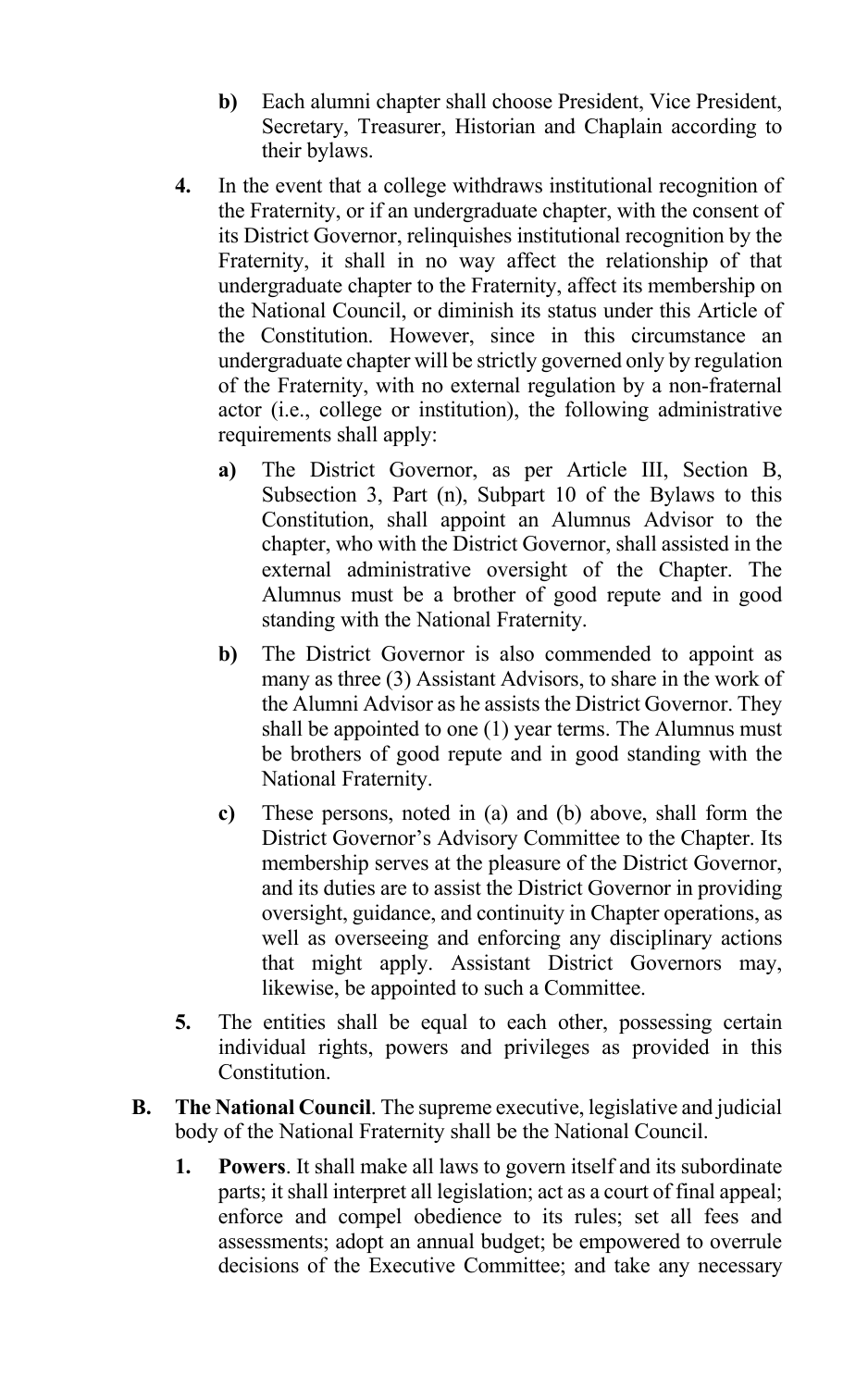and proper action needed to govern and operate the National Fraternity.

- **2. Membership**. The voting membership of the National Council shall consist of:
	- **a) Delegates**. Two delegates from each active chapter and alumni club of the fraternity in good standing and one delegate from each active alumni association of the fraternity in good standing. Each delegate shall have one (1) vote.
		- **(1) Exceptions**. Delegates of an entity indebted to the National Fraternity shall not be seated until arrears have been paid or unless seated by a three-fourths (3/4) vote of the National Council.
	- **b) Officers**. The President, National Vice President, Vice President for Undergraduate Affairs, Vice President for Alumni Affairs and the District Governors shall each have one (1) vote; the President however, shall only vote in the event of tie or where his vote would otherwise affect the outcome. Remaining National Officers are members, with voice but no vote.
- **3. Transaction of Business**. The business of the National Council shall be transacted annually or at a special session as provided for, with the President serving as presiding officer and chairman. In all cases there shall be no provision for proxies at any such meetings.
- **4. Elections**. The National Council shall elect annually the President and the National Vice President, who shall be alumni members.
- **C. District Governors**. The entities shall be divided into administrative districts by the Executive Committee by a two-thirds (2/3) vote or by a majority vote of the National Council. Each district shall be supervised by a District Governor, elected by the chapters and alumni clubs in his District at the District Convention, who shall be empowered to enforce the Constitution, regulations and Ritual of the National Fraternity in that District. If a District fails to have an active chapter for more than one (1) year it shall be deemed inactive and without a District Governor.
- **D. Executive Committee**. Between National Council meetings the business and affairs of the National Fraternity shall be conducted by an Executive Committee.
	- **1. Membership**. The membership of the Executive Committee shall consist of:
		- **a)** The President, National Vice President, Vice President for Alumni Affairs, Vice President for Undergraduate Affairs and the District Governors; each of whom shall have one (1)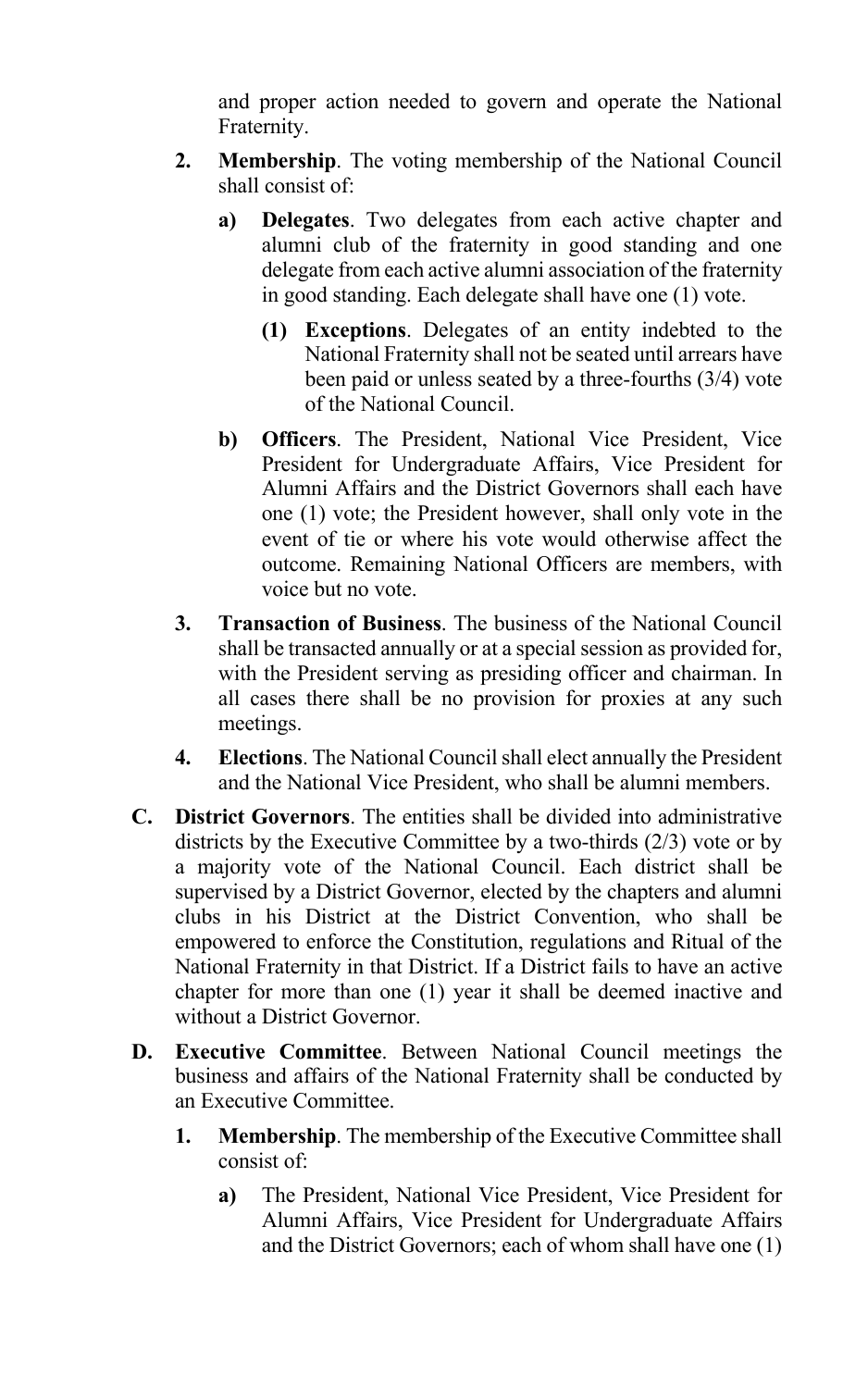vote except the President who may vote only in the event of a tie or where his vote would otherwise affect the outcome.

- **b)** The National Secretary, the National Treasurer, the National Chaplain, the National Historian, the Kleos Editor and the several Vice Presidents (other than those set forth in (a) above) shall be non-voting members of the Committee.
- **2. Meetings**. The Executive Committee shall meet on the eves of the first session of the annual meeting of the National Council and during the National Convention. The President shall serve as presiding officer and chairman of the meetings. In all cases there shall be no provision for proxies at any such meetings.
- **3. Powers**. Powers. The Executive Committee shall have the power to conduct all ordinary business usually conducted by the National Council with the exception of amending this constitution and its bylaws; and the expulsion of a member or entity.
- **E. Vacancies**. All vacancies shall be filled by appointment by the President. In the event of a vacancy in the office of President, the National Vice President shall become president for the unexpired term. In the event of a vacancy in the post of District Governor, an elected assistant district governor may be elevated to fill in the vacancy.
- **V. Laws and Rules.** The governing laws of the National Fraternity shall consist of this Constitution, its bylaws, the Ritual and the procedures of the Executive Committee.
	- **A. The Ritual**. The Ritual shall contain the secret membership enactments of the Fraternity and shall govern initiation proceedings.
		- **1.** The National Council shall issue a Ritual of Initiation for the use of all undergraduate chapters which shall be held in sacred trust by each chapter and the members to whom it is committed as being the fundamental innermost secret of the National Fraternity.
		- **2.** In connection with the initiation of any pledge there shall be no ceremonies, exercises or assigned feats which might work injury to the health or morals of the pledge, or which might tend in any way to injure his respect for the National Fraternity or its ideals.
	- **B. The Constitution**. The Constitution is the basic law of the Fraternity, no other rule or law may conflict with it. All references herein to "Constitution" unless so noted shall be to this Constitution.
	- **C. The Bylaws**. The bylaws shall be the subordinate regulations of the National Fraternity under the Constitution.
	- **D. Procedures of the Executive Committee**. The procedures of the Executive Committee shall ordain procedures and processes necessary to carry out the mandates of the Constitution and bylaws.
	- **E. Regarding the Oath of Brotherhood.** A member's primary observance of his Oath of Brotherhood shall place his conscientious upholding of the laws and Constitution of the United States of America, specifically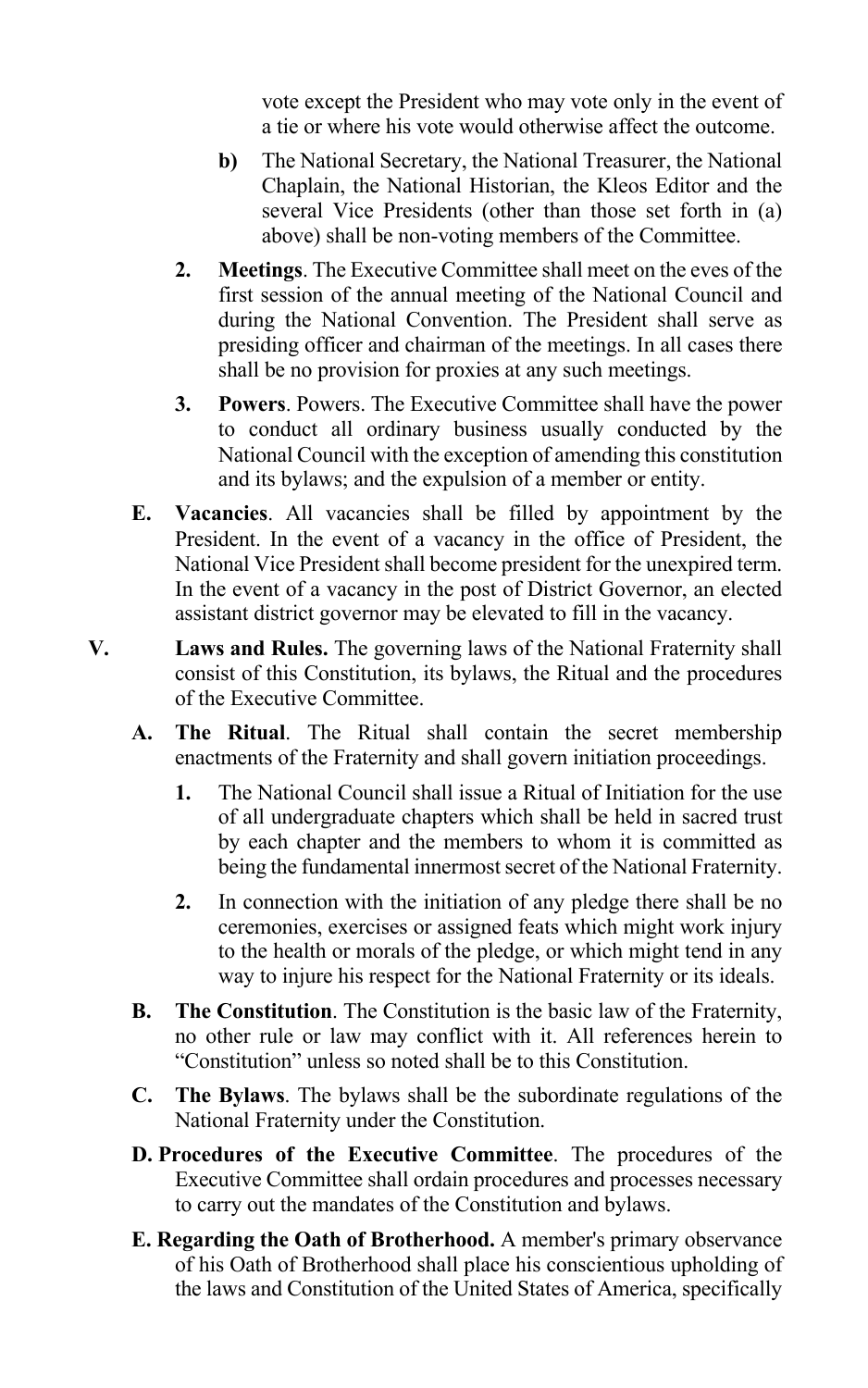the First Amendment's guarantee regarding the Freedom of Association, above any adherence to campus policies that may serve to violate that Freedom of Association. Likewise, the Fraternity collectively holds this same fundamental stance as an organization.

## **VI. Hallmarks**

- **A.** Insignia and Coat of Arms: The coat of arms of the National Fraternity is a field purpure on an escutcheon beveled at its chiefs, concave to the sides and coming to a point at its base. Main charge, a spread-eagle argent holding a key in dexter talon and a torch in sinister talon, both bendwise. Secondary charge superimposed as background to displayed eagle a bundle of fasces, complete with lance palewise. An estoile rayonnant tops the escutcheon in the place of honor flanked by scroll and cresting. At the base of the crest appear the mystic words, "Alpha Phi Delta."
	- **1.** The plates of the insignia and coat of arms of the National Fraternity shall be deposited with a company selected by the National Council. Imprints shall be made from these plates only upon the order of the National Council or its representatives.
	- **2.** Plaques with the insignia and coat of arms of the National Fraternity, of the size and shape designated by the National Council, shall be manufactured by a company selected by the National Council. Each chapter shall possess a plaque mounted with the insignia for use in the Ritual of initiation.
- **B. The Flag.** The flag of the National Fraternity shall be a rectangle divided diagonally into fields of purple and white, the diagonal line running from the bottom of the left angle to the top of the right one. The triangle near the staff shall be purple, the other half shall be white. The Seal of the National Fraternity shall be located in the center of the purple triangle. The white part shall have three Greek letters, Alpha Phi Delta, thereon in purple. Larger or smaller flags shall be made in the same proportional dimensions.
- **C. The Seal**. The seal shall be the same as the coat of arms except that when used on the flag it shall be two shades of gold or yellow with a brown background.
- **D. The Colors**: The colors of the National Fraternity shall be purple and white.
- **E. The Flower**: The flower of the National Fraternity shall be a white carnation.
- **F. The Song**: The song of the National Fraternity shall be Alpha Phi Delta Rose.
- **G. The Motto**: The motto of the National Fraternity shall be Faciamus, meaning "We do."
- **H. The Pins**: The recognition pin, fraternity pin (badge) and pledge pin of the National Fraternity shall be made of the shape, form, size and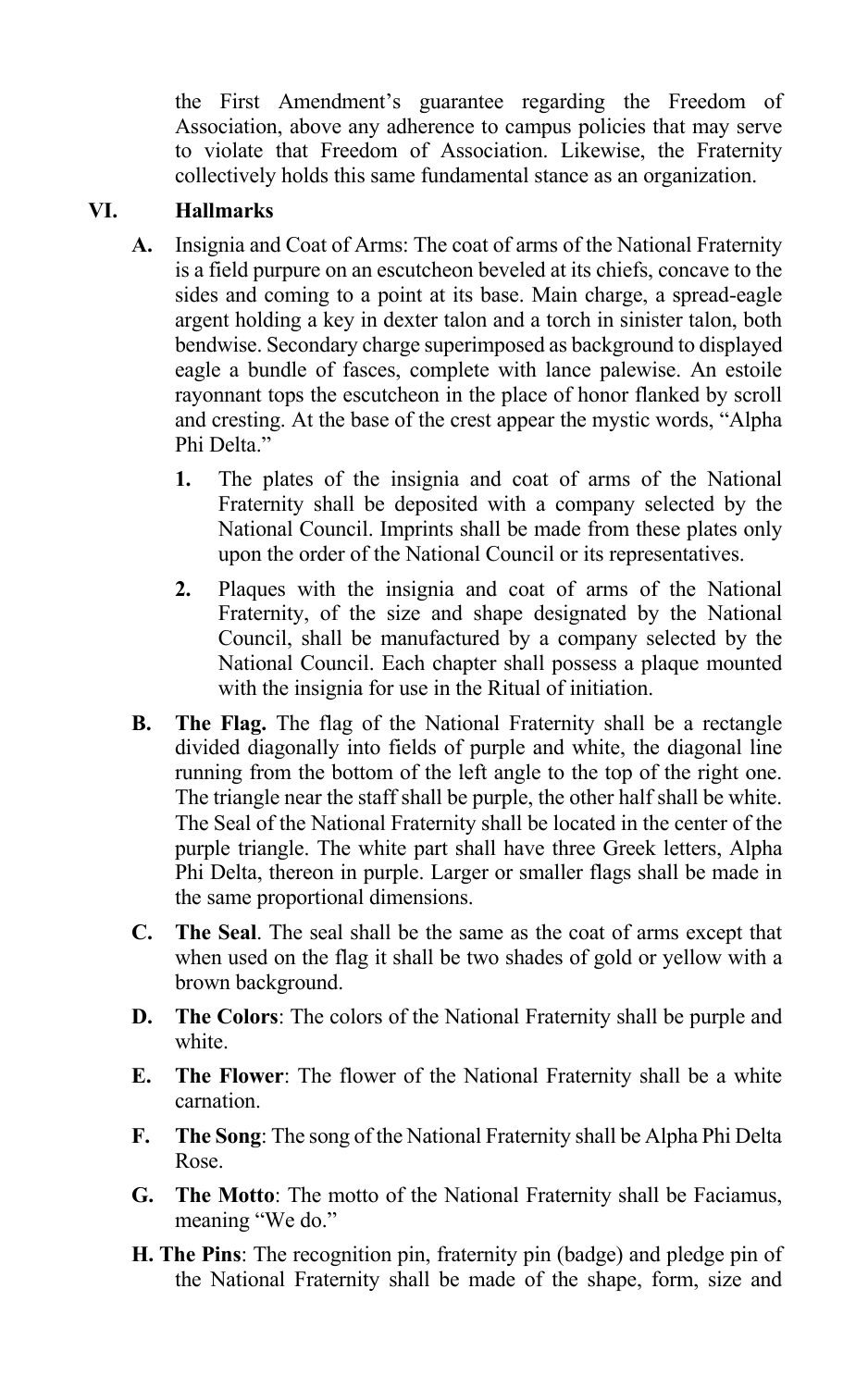material determined by the National Council. The proper place for the recognition pin or pledge pin is directly above the heart on the left lapel. The proper place for the fraternity pin (badge) is on the left side, immediately over the heart.

- **I. Fraternity Days of Special Observance.** The following dates and observances shall hold a place of special devotion for members of Alpha Phi Delta. On these dates it would proper to wear a white carnation or engage in some other action or activity in observance of the special nature of the day.
	- **1. November 5,** Founders Day;
	- **2. August 12**, Deceased Brother Remembrance Day (date of Joseph Cangiamila's death as our first deceased brother);
	- **3. February 19**, Past National Presidents Day (date of Salvatore LaCorte's Birthday, our first national leader);
	- **4. September 2**, Open Door Policy Anniversary;
	- **5. The anniversary day of a chartering** of a member's chapter;
	- **6**. **October 12** or the second Monday in October, Columbus Day; and
	- **7. December 12**, Brother Frank Sinatra's Birthday.
- **VII. Robert's Rules of Order**. Unless provided for otherwise in the bylaws or this Constitution, *Robert's Rules of Order, Revised* shall govern all meetings and proceedings.
- **VIII. Definitions**. For purposes of this document and its bylaws these terms will be defined as follows:
	- **A. Two-Thirds vote**: Two-thirds of the votes cast, with abstentions and blanks not counted at all.
	- **B. Three-Fourths vote**: Three-fourths of the votes cast, with abstentions and blanks not counted at all.
	- **C. Majority vote**: At least half of the votes cast plus one, with abstentions and blanks not counted at all.
	- **D. Vote Cast**: A vote against or in favor. Abstentions and blanks shall not be counted as votes cast.
	- **E. Entity**: refers to an undergraduate chapter or an alumni chapter.
		- **1. Undergraduate Chapter.** An undergraduate chapter is an entity of the Fraternity made up of students attending a specific school at the time of their initiation. When a charter is granted for an undergraduate chapter, it permits a male student from a specifically designated school to become eligible for membership in the National Fraternity through that chapter. This definition is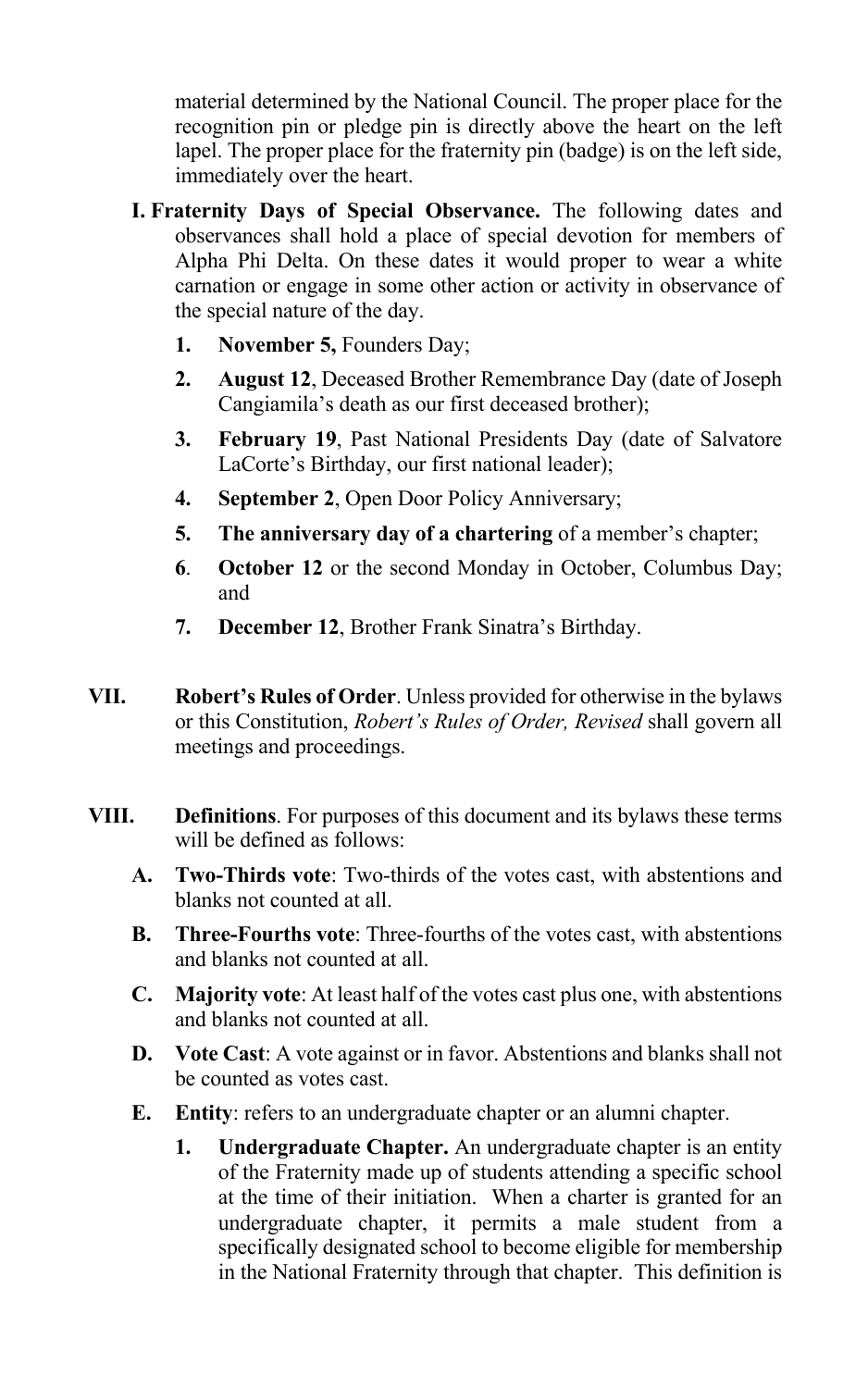to be considered notwithstanding Article I, Section II,§ A and B, as well as provisions regarding Honorary and Graduate Membership.

- **2. Alumni Chapter.** An alumni chapter may be either an Alumni Club or an Alumni Association. When the general term "Alumni Chapter" or "Alumni Entity" is used it refers to both an Alumni Club and an Alumni Association.
- **F. Expulsion**: The permanent termination of all rights and privileges of membership.
- **G. Suspension**: A temporary period of time during which an entity or member shall be barred from all rights and privileges of membership.
- **H. Probation**: A period of trial and condition to purge an entity or member adjudged to be in violation of any act under this constitution or its bylaws. It shall not bar any entity or member's rights or privileges unless made a part of the terms of the probation.
- **I. Resolution**: The adoption of a motion, the subject matter of which is not properly a statute of laws; such as an expression of opinion, a vote of thanks, a censure, etc.

## **IX. Amendments**

- **A. The Constitution**. This Constitution and its accompanying Bylaws may only be amended at a meeting of the National Council by a twothirds (2/3) vote.
	- **1.** Amendments must be submitted to Central Office sixty (60) days prior to a National Council meeting and circulated by Central Office not later than forty-five (45) days prior.
	- **2.** Proposed amendment to these bylaws must be sponsored by either:
		- **a)** at least three (3) entities in good standing with the National Fraternity, or
		- **b**) at least two (2) National Officers.
	- **3.** The Legislative Committee shall review all circulated amendments; uncirculated amendments shall be reviewed by the legislative committee at the discretion of the President.
	- **4.** In the event of an amendment proposed from the floor of a National Council meeting a two-thirds (2/3) vote shall be required to allow consideration of that proposal. If that is attained, a threefourths (3/4) vote shall be required to approve the amendment.
	- **5.** The text of any amendment passed shall be made known to all entities and National Officers of the National Fraternity.
	- **6.** All amendments are effective as of July 1, unless a different effective date is authorized by the National Council.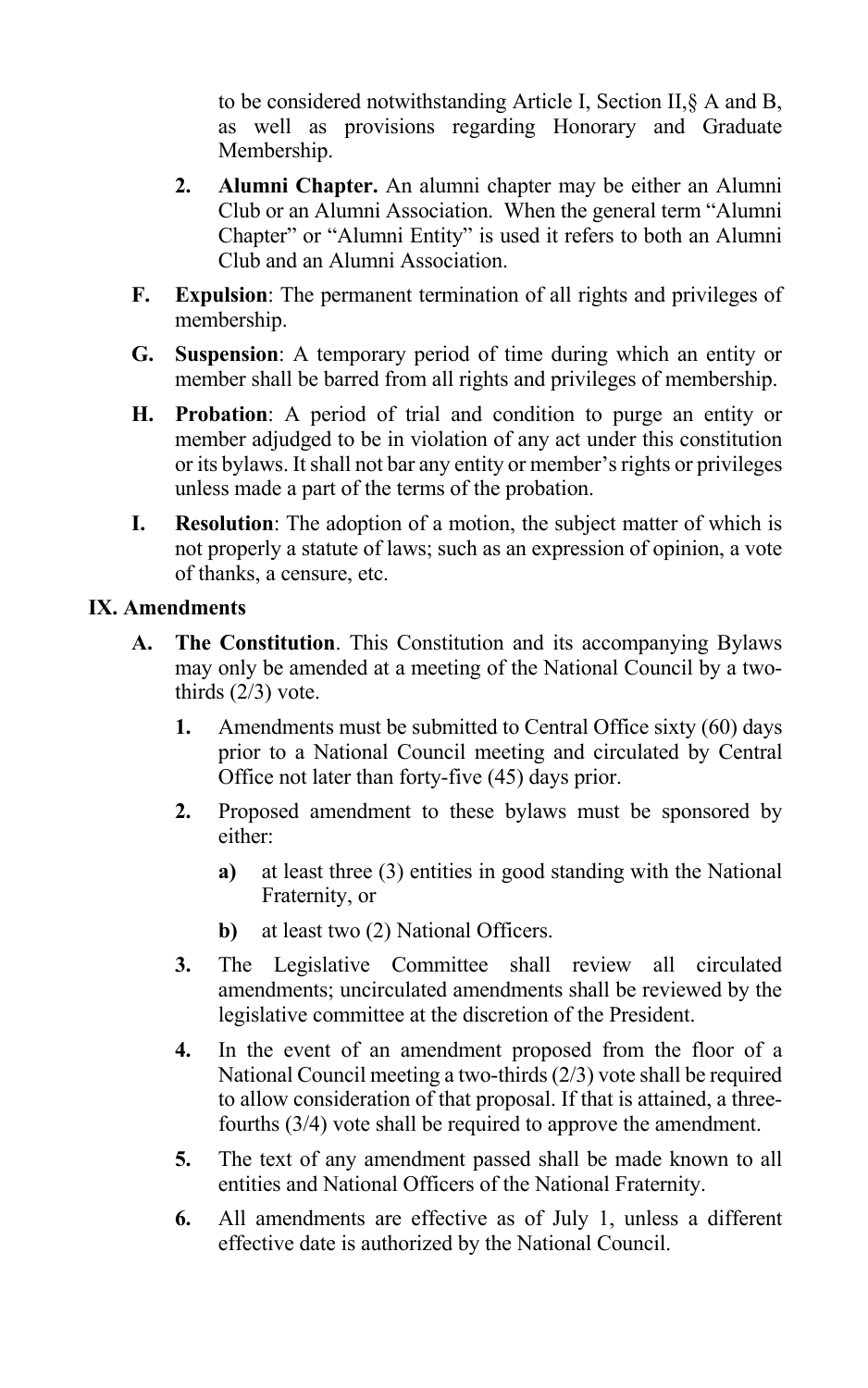**B. The Ritual**. The Ritual of the National Fraternity may be amended in the same manner as this Constitution; however, proposals shall be reviewed by the Ritual Committee instead of the Legislative Committee. At least two-thirds of the entities must be represented in the voting. The Ritual Committee will study and review any suggestions for the Ritual and present its recommendation for approval by the National Council.

*Note: When the term "chapter" is used it is assumed to be "undergraduate chapter" unless otherwise stated. Alumni Chapters refer to alumni clubs and alumni associations.*

# **THE BYLAWS OF ALPHA PHI DELTA FRATERNITY**

**PROMULGATED BY CENTRAL OFFICE AS REVISED ON JULY 1, 2018**

**Preamble:** We, the brothers of Alpha Phi Delta Fraternity, to facilitate and carry out the objectives of our organization as stated in our constitution, do hereby ordain and adopt these as our bylaws.

## A**RTICLE I: Membership**

- **I. Regular Membership. Membership in the National Fraternity**. A person who has been duly initiated in the National Fraternity is a member of the National Fraternity. A person shall be a member of the chapter through which he was initiated, with such exception as may be made in these bylaws. There shall be two types of membership:
	- **A. Undergraduate Membership**. The undergraduate membership shall consist of students who are enrolled for a baccalaureate degree in an accredited college or university who have been initiated into the National Fraternity.
	- **B. Alumnus Membership**. Any brother who is not an undergraduate member as described above shall be deemed an alumnus member of the National Fraternity.
- **II. Membership in an Undergraduate Chapter**. The membership of an undergraduate chapter shall consist of students who are enrolled for a baccalaureate degree at a college or university where a chartered chapter of the National Fraternity exists. These men are to be of good character and sound mind; and initiated members of the National Fraternity. The following are stipulations and exceptions to these rules.
	- **A. Chapter to Chapter Transfer of Membership**. If an undergraduate member moves from the jurisdiction of one chapter of the National Fraternity to that of another, he shall be admitted to the second chapter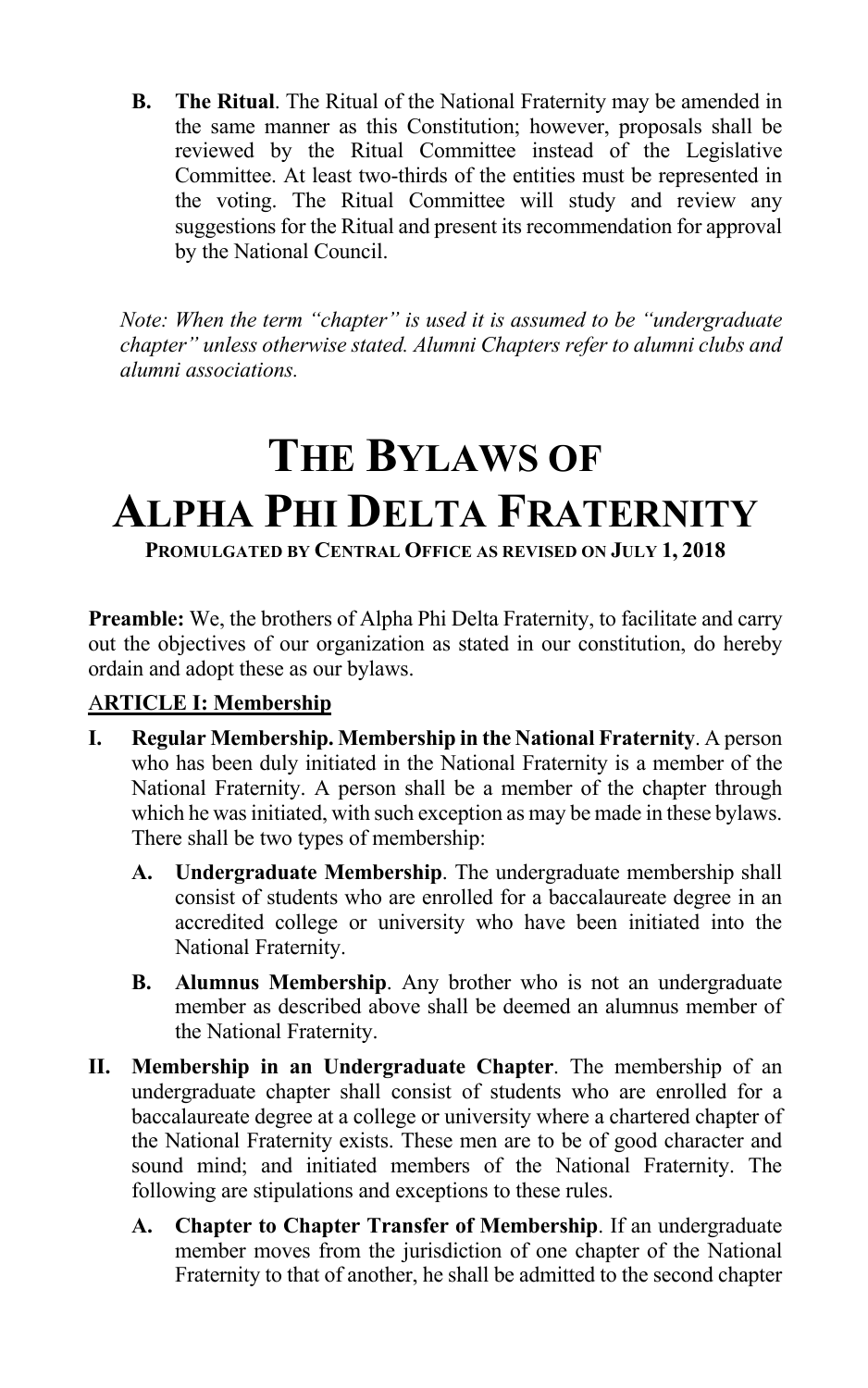only after presenting to it transfer credentials showing him to be in good standing with the previous chapter.

- **B. Chapter to Non-Chapter Transfer of Membership**. If an undergraduate member moves from the jurisdiction of a chapter to pursue his studies at school where there is no active chapter of the National Fraternity, he may elect to remain a member of that undergraduate chapter. If he does elect to remain a member of that chapter, he will be liable for obligations as such.
- **III. Membership in an Alumni Chapter**. The membership of an alumni chapter shall consist of alumni members of the National Fraternity who join that alumni chapter and meet its obligations.
	- **A. Status**. A dues-paying member of a chartered alumni chapter shall be considered an active member.
	- **B. Stipulation on Membership**. A member must be in good standing with his undergraduate chapter to become a member of an alumni chapter.
- **IV. Special Membership**. In addition to the regular membership types of the National Fraternity there shall be two types of special membership, namely Graduate Membership and Honorary Membership.
	- **A. Graduate Membership**. Graduate Membership. Any man of college training shall be eligible for Graduate Membership in the National Fraternity. He shall be entitled to all the rights and privileges of brotherhood and shall be subject to all regulations and obligations of membership. Graduate members are accepted in accordance with the following procedures:
		- **1.** For applicants sponsored by an entity
			- **a)** The applicant must be accepted by a unanimous vote of the entity sponsoring him**.**
			- **b)** The name of the applicant must be sent to Central Office no later than forty-five (45) days prior to an announced National Council or Executive Committee meeting.
			- **c)** The Executive Committee, and then the National Council, must accept the applicant by a two-thirds (2/3) vote.
			- **d)** The prospective graduate member must meet the requirements of the Ritual.
			- **e)** The sponsoring entity shall be responsible for full payment of the initiation fee to Central Office for the applicant.
			- **f)** An entity may only sponsor one (1) graduate member per year.
		- **2.** For applicants sponsored by the Vice President for Expansion for alumni of a local fraternity in good standing with a local fraternity seeking affiliation with the National Fraternity.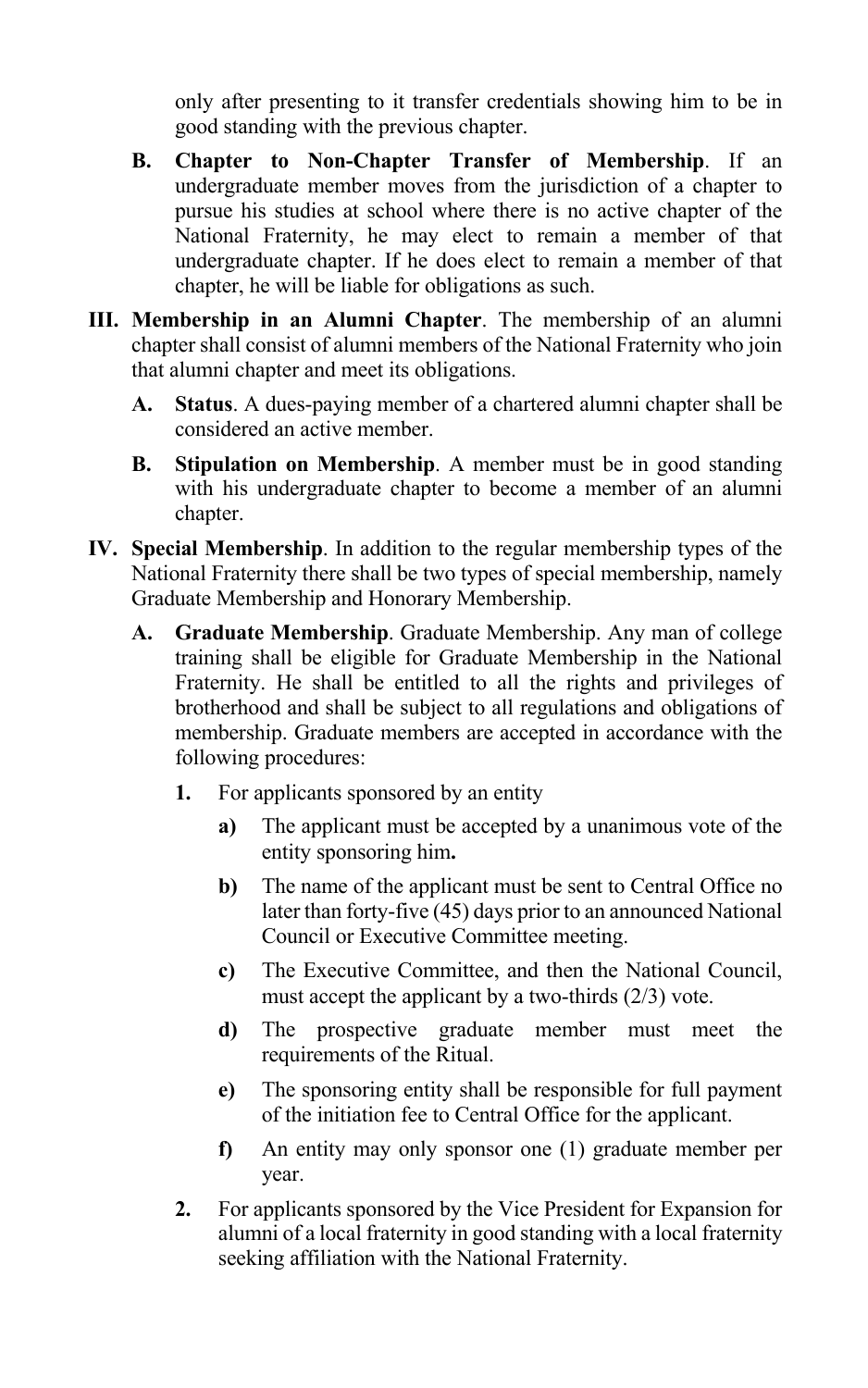- **a)** The name of the applicant(s) must be sent to Central Office no later than forty-five (45) days prior to an announced National Council or Executive Committee meeting.
- **b)** The Executive Committee, and then the National Council, must accept the applicant(s) by a two-thirds  $(2/3)$  vote.
- **c)** The prospective graduate member(s) must meet the requirements of the Ritual.
- **d)** The Vice President for Expansion shall be responsible for full payment of the initiation fee to Central Office for all applicants.
- **e)** The Vice President for Expansion shall only sponsor graduate members prior to establishment of the local fraternity seeking affiliation with the National Fraternity as a new Chapter.
- **B. Honorary Membership**. Any man who has fostered aims and purposes similar to those of the National Fraternity or who has shown a dedication and devotion to the needs of his community shall be eligible for Honorary Membership in the National Fraternity. An honorary member shall be entitled to all of the rights and privileges of brotherhood except that he shall not hold office or be entitled to vote. Honorary members are accepted in accordance with the following procedures:

**1.** For applicants sponsored by an entity

- **a)** The applicant must be accepted by a unanimous vote of the entity sponsoring him.
- **b)** The name of the applicant must be sent to Central Office no later than forty-five (45) days prior to an announced National Council or Executive Committee meeting.
- **c)** The Executive Committee, and then the National Council, must accept the applicant by a two-thirds (2/3) vote.
- **d)** An entity may only sponsor one (1) honorary member per year.
- **2.** The Vice President for Expansion shall sponsor deceased alumni applicants of a local fraternity seeking affiliation with the National Fraternity.
	- **a**) The name of the applicant(s) must be sent to Central Office no later than forty-five (45) days prior to an announced National Council or Executive Committee meeting.
	- **b)** The Executive Committee, and then the National Council, must accept the applicant(s) by a two-thirds  $(2/3)$  vote.
	- **c)** The Vice President for Expansion shall only sponsor honorary members prior to establishment of the local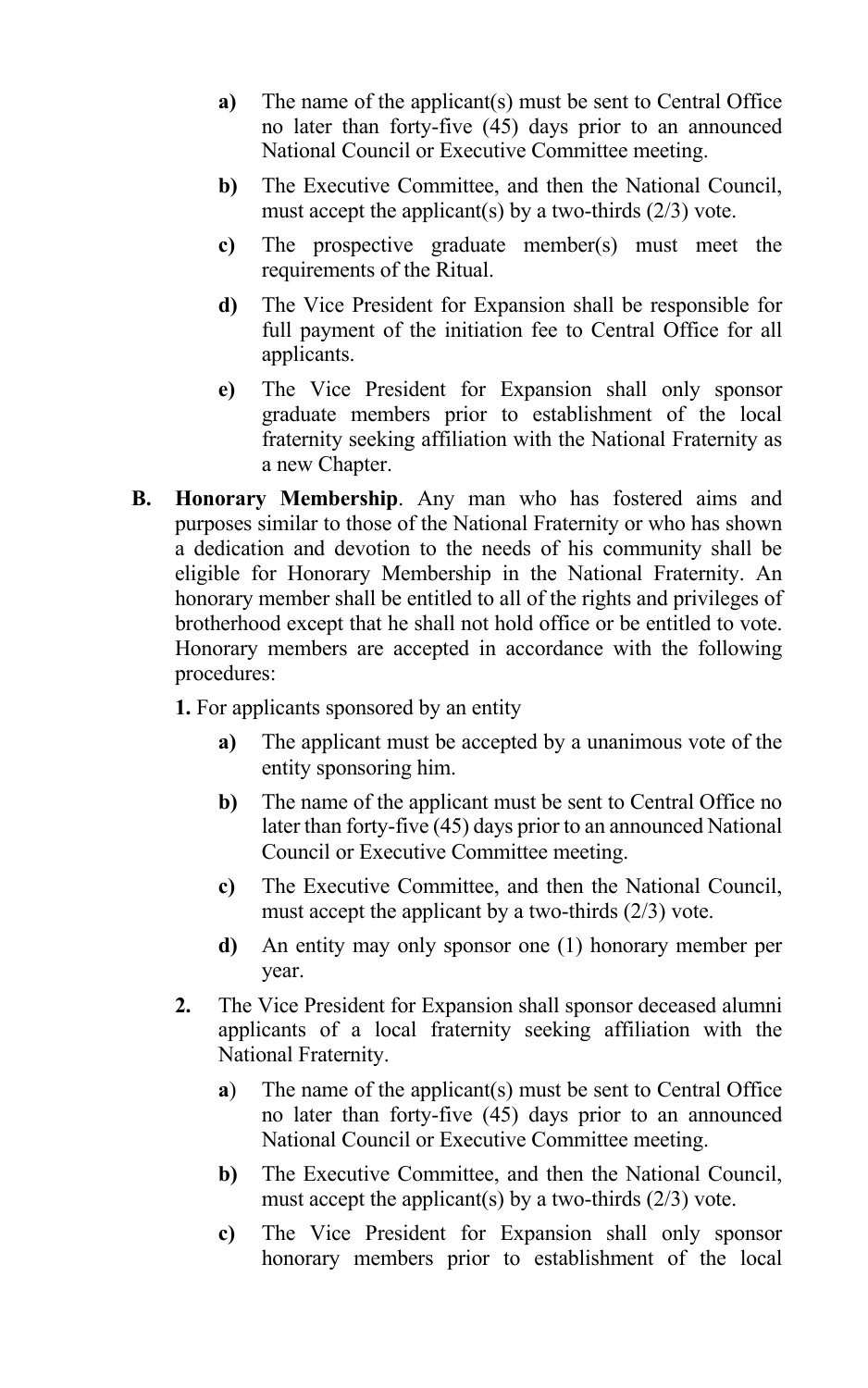fraternity seeking affiliation with the National Fraternity as a new Chapter.

## **V. Restrictions**

- **A. General Restrictions**. Members of the National Fraternity are expressly forbidden from joining any other undergraduate fraternity with the sole exception of those that are professional, honorary or scholastic.
- **B. Termination**: After a man has been initiated into the National Fraternity his membership shall continue for life unless expelled as provided for in the Constitution or bylaws. A brother who seeks removal from membership in the fraternity shall be deemed in violation of his Oath of Brotherhood. Thus, upon completing the appropriate forms or correspondence with Central Office, the National Secretary shall affirm, in writing, his irrevocable removal from membership. This shall be reported to the National Council at its next meeting.

## **ARTICLE II:**

## **Proposal and Election of Members in an Undergraduate Chapter**

- **I. Eligibility** for Membership. Any student who is enrolled at an accredited college or university for a baccalaureate degree and is of good moral character is eligible for membership. He may not have been expelled from a National Fraternity or currently be a member of any other undergraduate fraternity with the sole exception of those which are professional, honorary or scholastic. Candidates for Membership: No man shall be a candidate for membership, neither considered as such, nor initiated unless his cumulative Grade Point Average (G.P.A.) is at least a 2.0 on a traditional 4.0 scale. First term freshman are exempted from this rule as they have not yet achieved an official collegiate G.P.A. Each candidate for membership must sign a membership agreement which will be in the form prescribed by the National Fraternity.
- **II. Consideration for Membership**. With the consent of a majority of the members in good standing of the undergraduate chapter, the Pledgemaster shall announce the names of those being accepted into the pledge program. All such men must meet the heretofore mentioned eligibility requirements.

#### **III. Election to Membership**

- **A. Nomination of Candidate**. The Pledgemaster shall propose to the chapter the names of the prospective member with such other information he may deem necessary.
- **B. Election to Membership of Candidate**: The candidate shall be elected by a unanimous vote of the members in good standing present at a meeting of the chapter or special meeting, one of the announced purposes of which shall be to vote upon the candidate's acceptance. The action shall be by an open vote.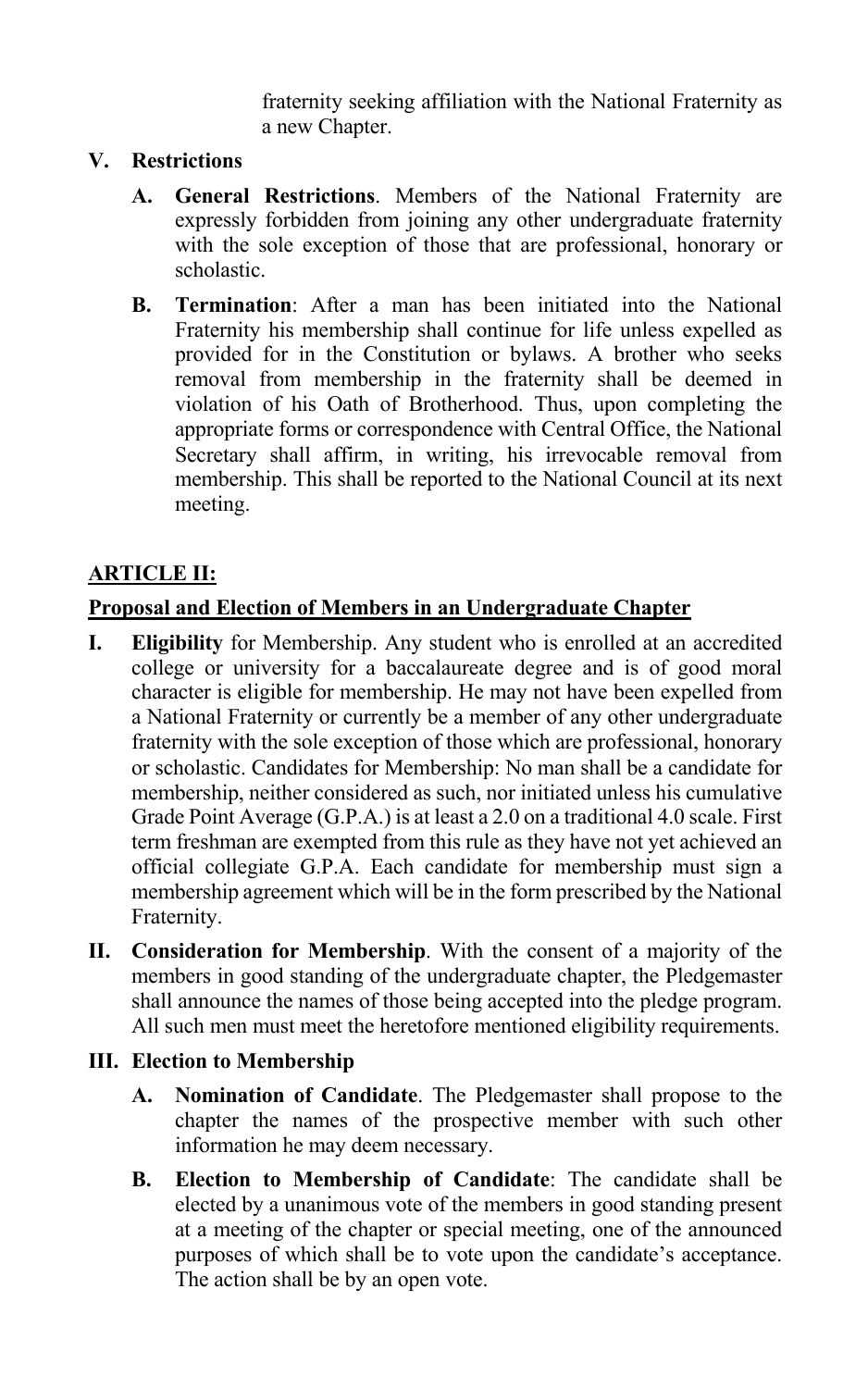- **1. Casting of Adverse Votes**. When adverse votes have been recorded, the following procedures shall apply to the election consideration:
	- **a) One adverse vote**. A candidate rejected by one (1) adverse vote on the first ballot may be reconsidered at a subsequent meeting wherein up to three ballots may be held to determine his acceptance or rejection into the National Fraternity. After the third ballot, if still receiving an adverse vote, the candidate shall be deemed not elected to membership.
	- **b) Two adverse votes**. A candidate having two (2) votes against him on the first ballot may be again proposed for membership after the expiration of three months from the date of his original rejection.
	- **c) Three or more adverse votes**. A candidate receiving three (3) or more adverse vote shall be rejected without reconsideration by that chapter.
- **IV. Recording of Membership and Initiation Fee**: Payment of the initiation fee shall be made prior to formal initiation. After the recording of the receiving of the initiation fee by Central Office the member shall be entitled to a membership certificate in the form and character authorized by the National Council, a copy of the Constitution of the National Fraternity and an Officer directory. The National Secretary shall add the member's name to the official roll of the National Fraternity.

## **ARTICLE III: Government & Structure of the National Fraternity**

- **I.** The Executive Officers. The following are the Executive Officers of the National Fraternity, they shall also be referred to interchangeably as the National Officers.
	- **A. Enumeration of Executive (National) Officers**. The Executive Officers of the National Fraternity shall be as follows: The President, the National Vice President, the National Secretary, the National Treasurer, the National Chaplain, the National Historian, the Kleos Editor, the District Governors, and the Vice Presidents: Undergraduate Affairs, Alumni Affairs, Expansion, Public Relations and Member Education.
		- **1. Eligibility of Office.** No member of the Alpha Phi Delta executive committee, in an appointed or elected position shall be a director on the Alpha Phi Delta Foundation. If he is at the time of election or appointment the election or appointment shall be void unless he resigns from the Foundation prior to taking office. If at some point during his term he becomes a board member on the foundation the officer shall be removed from office and the position deemed vacant.
	- **B. Qualification, Rules for Elections and Terms of Office**.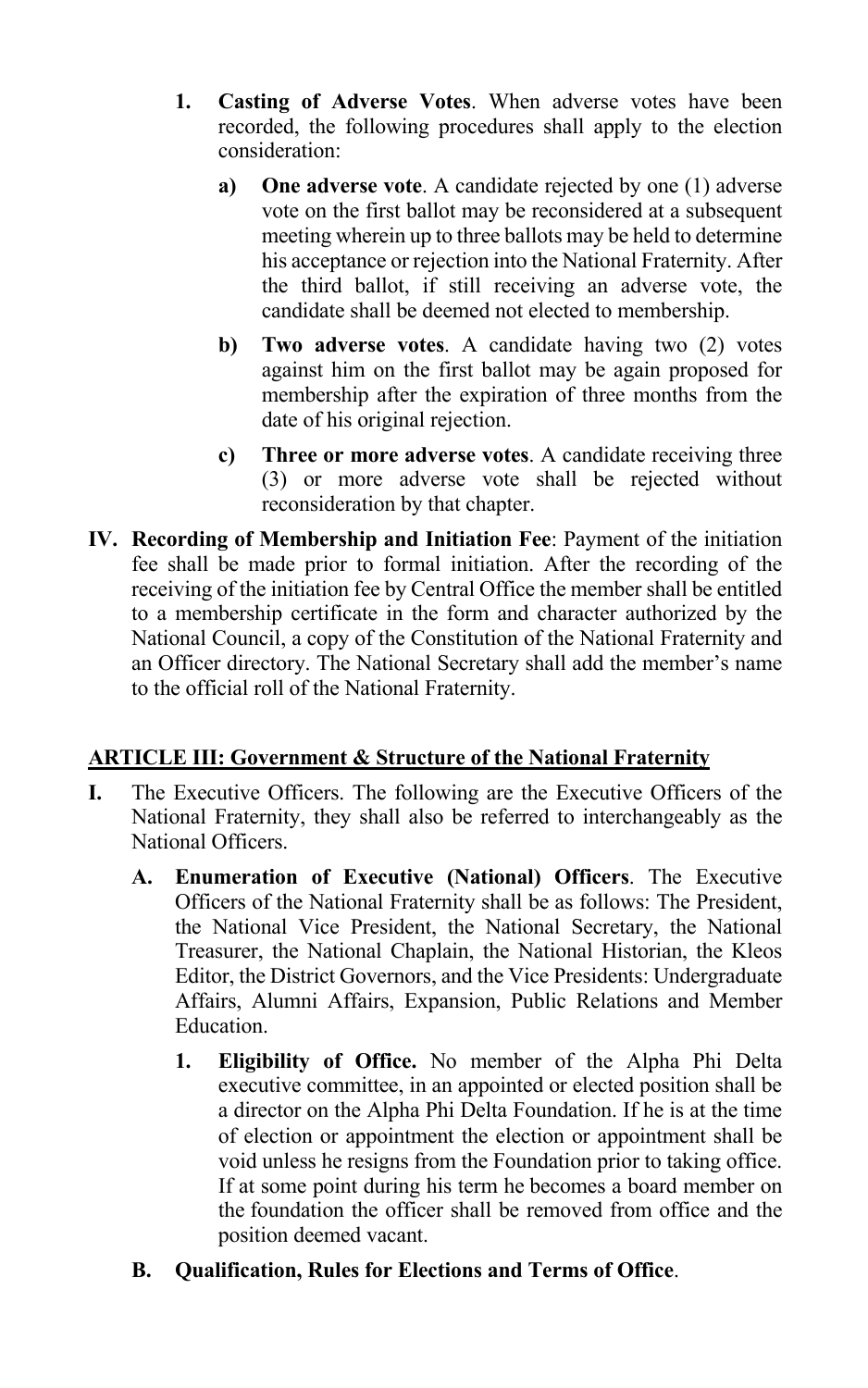- **1. General Rules**. The following are regulations regarding the election and appointment of the Executive Officers of the National Fraternity:
	- **a) President and National Vice President**. The President and the National Vice President, as stated in the Constitution, shall be elected annually during the annual meeting of the National Council. These elections shall be by majority vote and their term shall be from July 1 to June 30. The National President and National Vice President shall be limited to four consecutive elective terms of office.
		- **(1)** The President shall be elected first, then the National Vice President.
		- **(2)** Candidates for President and National Vice President must have their candidacy declared in person prior to the conclusion of the first session of the annual meeting of the National Council.
		- **(3)** Candidates for President and National Vice President must state their plans and policies prior to election.
		- **(4)** Violations of rules (2) or (3) above shall constitute disqualification.
	- **b) The District Governors**. The Governors of the several districts shall be elected, as stated in the constitution, at their respective District Conventions by the chapters and alumni clubs of that district. The election shall take place no later than June 1. Each entity shall have one (1) vote. The Governor of a district shall be an alumnus member in good standing, may not be a student enrolled at any school with an active chapter in his district, and shall not serve more than eight (8) consecutive terms. Their terms of office shall be from July 1 to June 30.
		- **(1) The Assistant District Governors**. The Assistant Governors of the several districts shall be elected at their respective District Conventions in the same manner as the District Governors. They shall:
			- **(a)** Serve as District Governor in the event of a vacancy in that office or serve temporarily in that post in the event of suspension or physical incapacity of the District Governor.
			- **(b)** Serve in the District Governor's place at meeting of the Executive Committee or National Council provided that the District Governor gives written notification of this fact to Central Office prior to that meeting.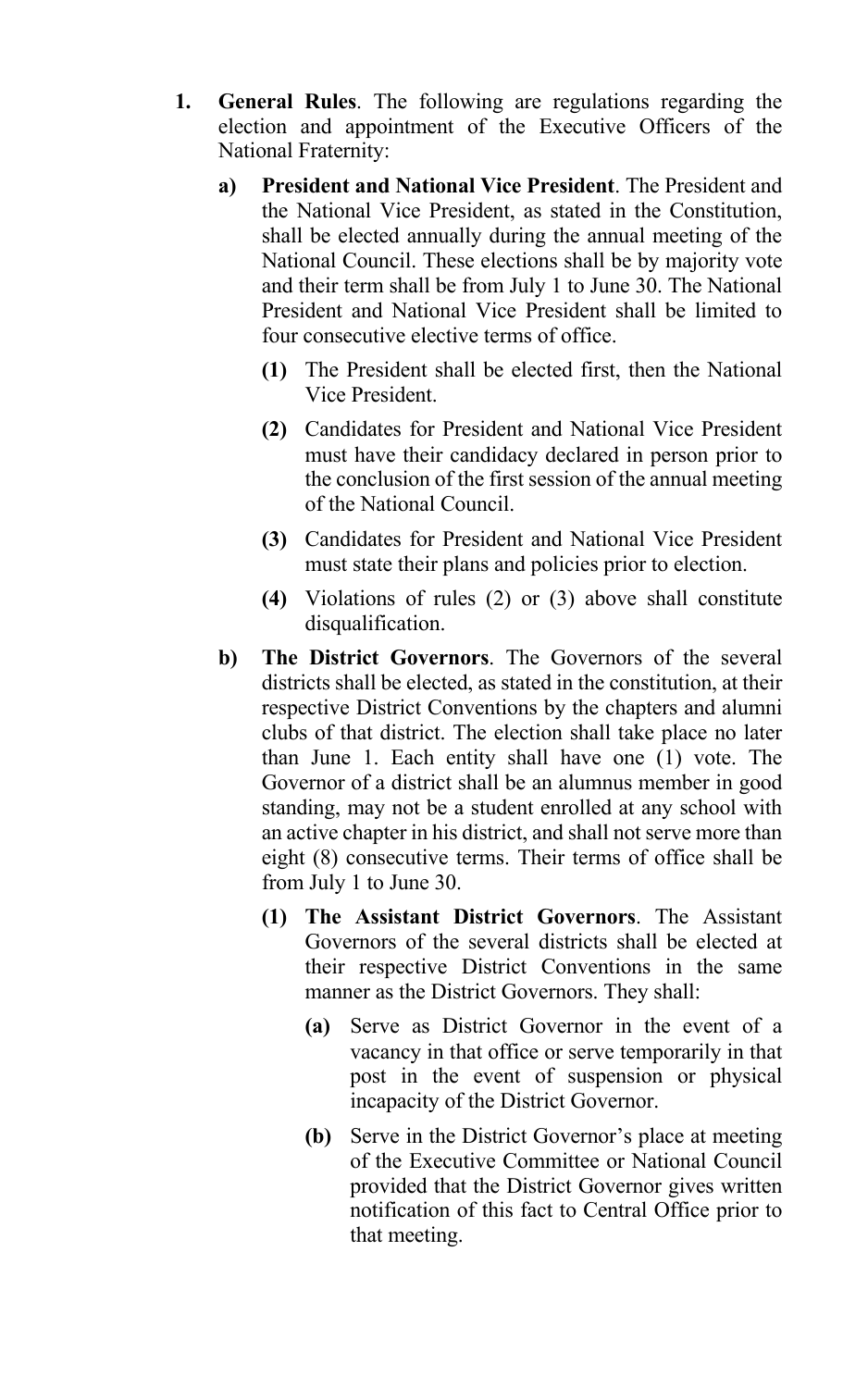- **c)** The Vice President for Undergraduate Affairs shall be elected by the members of the Undergraduate Coordinating Committee by majority vote before the final session of the annual meeting of the National Council. He must be an undergraduate member. His term shall be from July 1 to June 30.
- **d)** The National Secretary, National Treasurer and the National Chaplain shall be appointed annually by the President immediately following the election of the National Vice President. These appointments must be ratified by the National Council. They shall be alumni members. Their terms shall be from July 1 to June 30.
- **e)** The Vice Presidents for Expansion, Cultural Affairs, Public Relations and Member Education shall be appointed annually by the President immediately following the appointment of the National Secretary. These appointments must be ratified by the National Council. Their terms shall be from July 1 to June 30.
- f) The Kleos Editor shall be appointed annually by the President immediately following the appointment of the Vice Presidents. This appointment must be ratified by the National Council. He shall be an alumnus member. His term shall be from July 1 to June 30.
- **g)** The Vice President for Alumni Affairs shall be elected by the members of the Alumni Coordinating Committee by majority vote before the final session of the annual meeting of the National Council. He must be an alumnus member. His term shall be from July 1 to June 30.
- **h)** The National Historian shall be appointed annually by the President immediately following the appointment of the Kleos Editor. The National Council must ratify this appointment. He shall be an alumnus member. His term shall be from July 1 to June 30.

#### **2. Exceptions and Stipulations**

- **a) Vacant Offices**. If a President chooses to leave an appointed office vacant, he may subsequently fill the office by appointment subject to ratification by the National Council. If that appointment is made after July 1 it shall not count in the calculation of tenure.
- **b) Presidential and National Vice-Presidential Simultaneous Vacancy**. In the event of a simultaneous vacancy in the office of President and National Vice President, the National Secretary shall call a meeting of the National Council, with at least thirty (30) days' notice, for the sole purpose of electing a President and Executive Vice-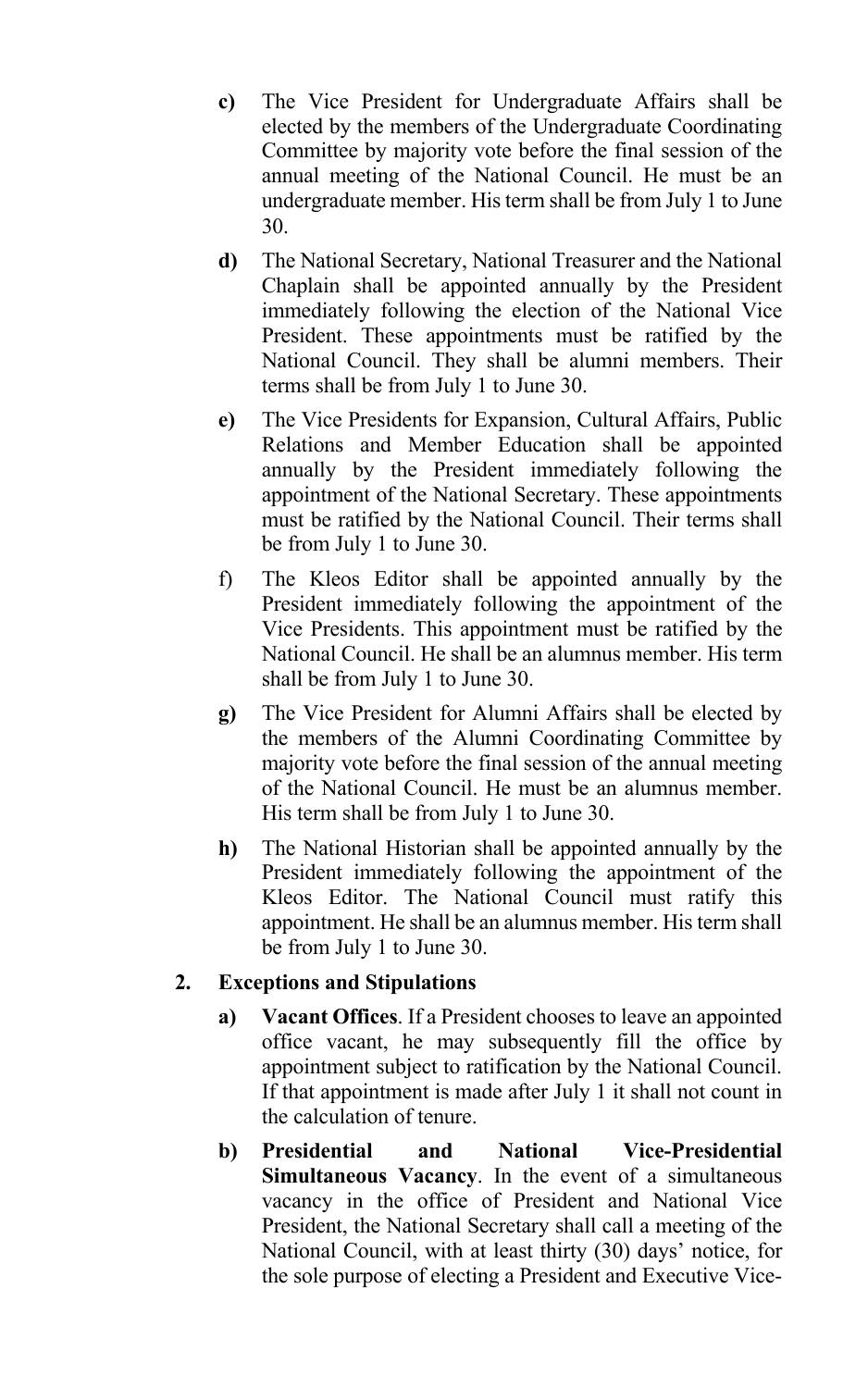President. The National Secretary shall serve as President for the duration of that particular emergency.

- **3. Duties, Powers and Responsibilities**. The Executive Officers of Alpha Phi Delta shall have the following duties, powers and responsibilities:
	- **a) The President**. The President of the National Fraternity, also known as the National President shall inspire and lead the National Fraternity. He shall:
		- **(1)** Execute and uphold the Articles of the Constitution and these By-laws and carry out all of the decisions of the National Council. He shall perform all duties ordinarily incumbent upon a chief executive officer.
		- **(2)** Convene and preside over meetings of the National Council and Executive Committee, where he would only vote to break a tie or where his vote would change the outcome.
		- **(3)** He shall appoint annually, except where otherwise provided, the several Vice Presidents, National Secretary, Kleos Editor, National Historian, National Chaplain, the chairmen of Resolutions, IT, Legislative and Budget and Audit Committees and other staff deemed necessary to carry out the duties of his office.
		- **(4)** Supervise the bonding of the National Treasurer and select a Certified Public Accountant to audit the books of said National Officer when necessary.
		- **(5)** Recommend items for the proposed budget to the National Treasurer. He shall review the budget prior to its submission to the Budget and Audit Committee.
		- **(6)** Supervise the activities of the Executive Committee.
		- **(7)** Visit every entity annually, where practicable.
		- **(8)** Serve as an advocate for our Undergraduate Chapters to external authorities and institutions and shall act on behalf of the best interest of the Fraternity and the Undergraduate Chapters. He shall consult with relevant Governors and their Advisory Committees, as appropriate, and where applicable.
		- **(9)** Subject to ratification by the Executive Committee within ten (10) days thereof, place on probation, suspend or remove for cause any member, elected officer or entity. Appointed officers may be removed at the discretion of the President.
		- **(9)** Report to the National Council and/or the Executive Committee on the state of the National Fraternity. Such reports are to be submitted to Central Office no later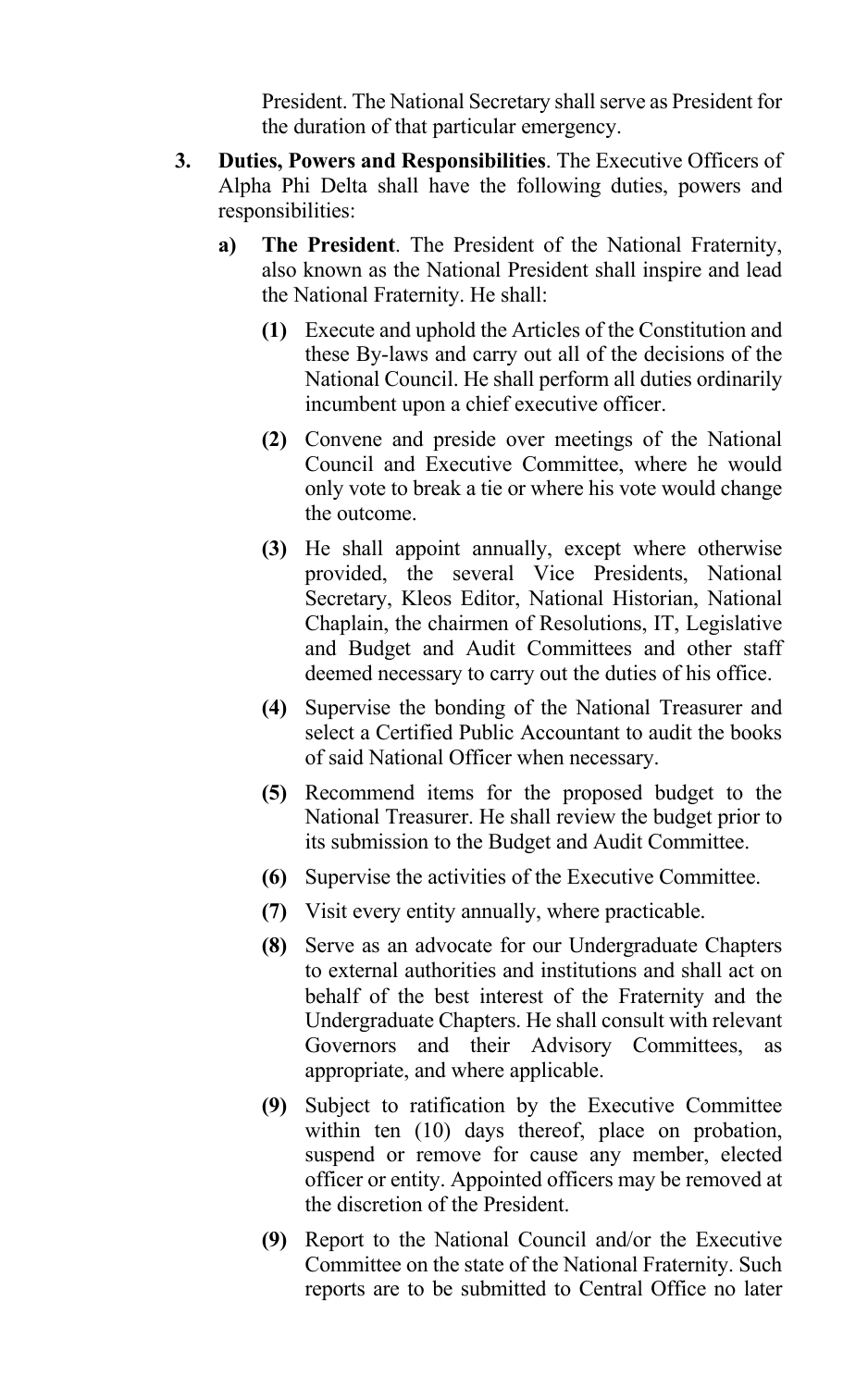than 45 days before the first session of the National Council and/or Executive Committee meeting.

- **b) The National Vice President**. The National Vice President of the National Fraternity shall support the President in the execution of his duties. He shall:
	- **(1)** Ascend to the position of President in the event of a vacancy in that office.
		- **(a)** A vacancy shall occur whenever the person holding the office of National President should die, resign, be removed for cause or be disabled for physical or mental incapacity. The Executive Committee shall by an affirmative vote of twothirds of its entire voting membership determine that a vacancy exists because of physical or mental incapacity.
	- **(2)** Preside at meeting of the National Council and Executive Committee with full authority of the President in the absence of the President.
	- **(3)** Visit each entity annually, where practical.
	- **(4)** Report to the National Council and/or the Executive Committee on his activities. Such reports are to be submitted to Central Office no later than 45 days before the first session of the National Council and/or Executive Committee meeting.
- **c) The National Secretary**. The National Secretary shall serve as secretary of the National Fraternity, the National Council and Executive Committee and be part of Central Office; he shall conduct their correspondence. He shall:
	- **(1)** Distribute to all entities and National Officers the reports of all National Officers as well as the minutes of the meetings of the National Council and the Executive Committee. He shall have a copy of such reports available and compiled for each delegate at the opening session of the National Council meeting.
	- **(2)** Distribute membership certificates, the Constitution and bylaws, the directory, the Ritual, the History, the Song Book, good-standing cards and the Kleos. He shall also supervise the distribution of fraternity jewelry, stationary, record books and forms, etc.
	- **(3)** Designate an editor for the Directory of the National Fraternity when the need arises.
	- **(4)** Write and disseminate the Chapter Letter, on an asneeded basis, to all entities and National Officers.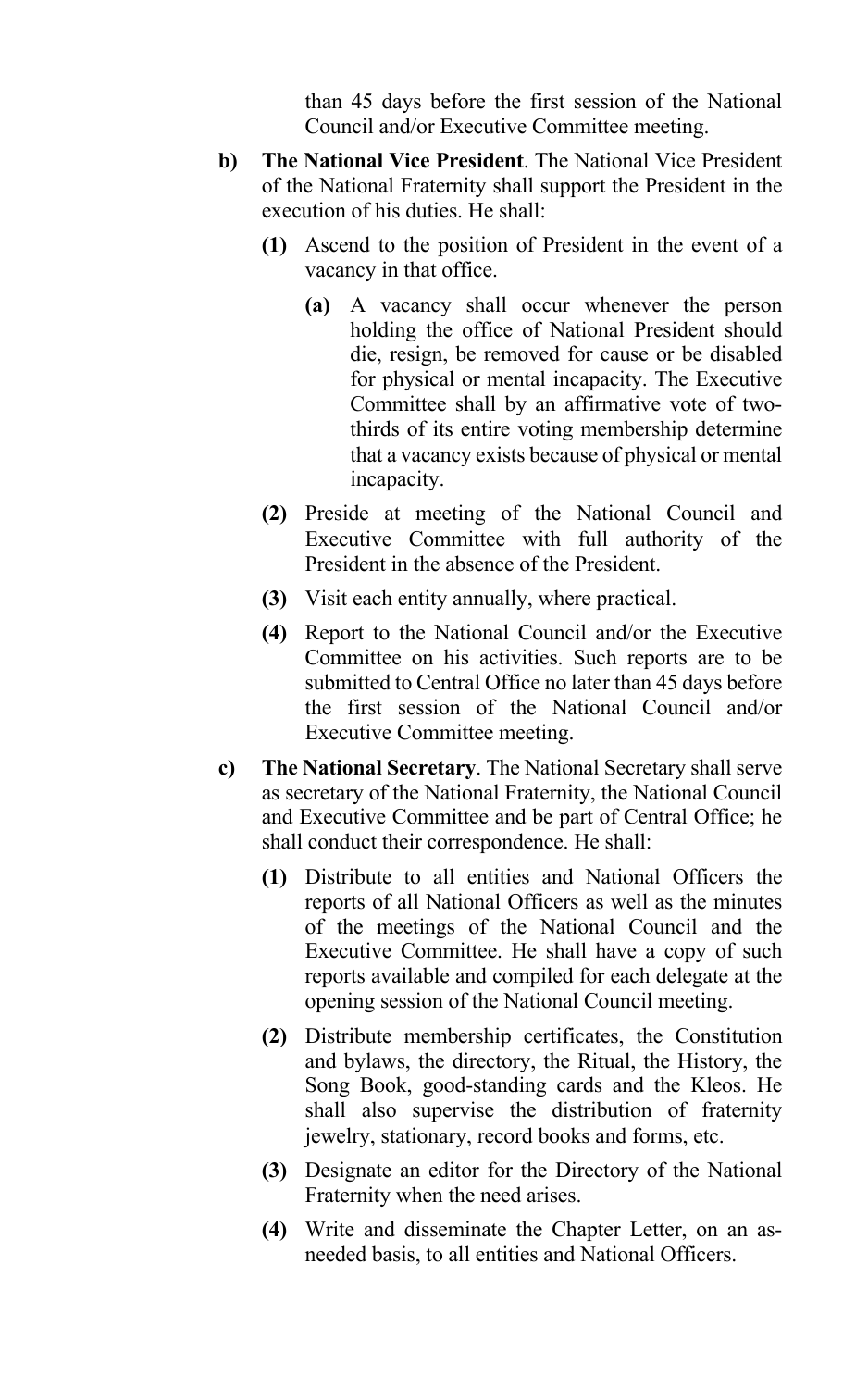- **(5)** Receive and transmit to the appropriate committee the nominations for national awards
- **(6)** Have custody and keep current all records (membership and otherwise), documents, correspondence, all Kleos issues, the Seal and Official History of the National Fraternity, and an accurate record of all legislation passed by the National Council. The aforementioned legislation shall be distributed annually to all entities, national officers and delegates of the National Council.
- **(7)** Inspect at any time all books, records and bylaws of all entities.
- **(8)** Discharge responsibilities delegated by the President.
- **(9)** Report to the National Council and/or the Executive Committee on his activities. Such reports are to be submitted to Central Office no later than 45 days before the first session of the National Council and/or Executive Committee meeting.
- **d) The National Treasurer**. The National Treasurer shall serve as treasurer of the National Fraternity, the National Council and Executive Committee; he shall be part of Central Office. He shall:
	- **(1)** Direct the financial activities of the National Fraternity. This shall include receiving and acting as custodian for all funds of the National Fraternity and making disbursements for debts incurred and appropriations made by the National Council.
	- **(2)** Collect or cause the collection of all monies owed to the National Fraternity by whatever means deemed necessary.
	- **(3)** Chair both the Finance and the Credentials Committees at meetings of the National Council.
	- **(4)** Submit a financial report of the National Fraternity to the Budget and Audit Committee, the National Council and the National Officers by the opening session of the National Council.
	- **(5)** Prepare a proposed budget, with recommendations from the President, for the coming fiscal year which shall be submitted for consideration to the Budget and Audit Committee by the opening session of the National Council.
	- **(6)** Distribute to delegates, National Officers and alumni chapter presidents, at the opening session of National Council meetings, a list of the undergraduates who left their chapter for any cause or who are delinquent in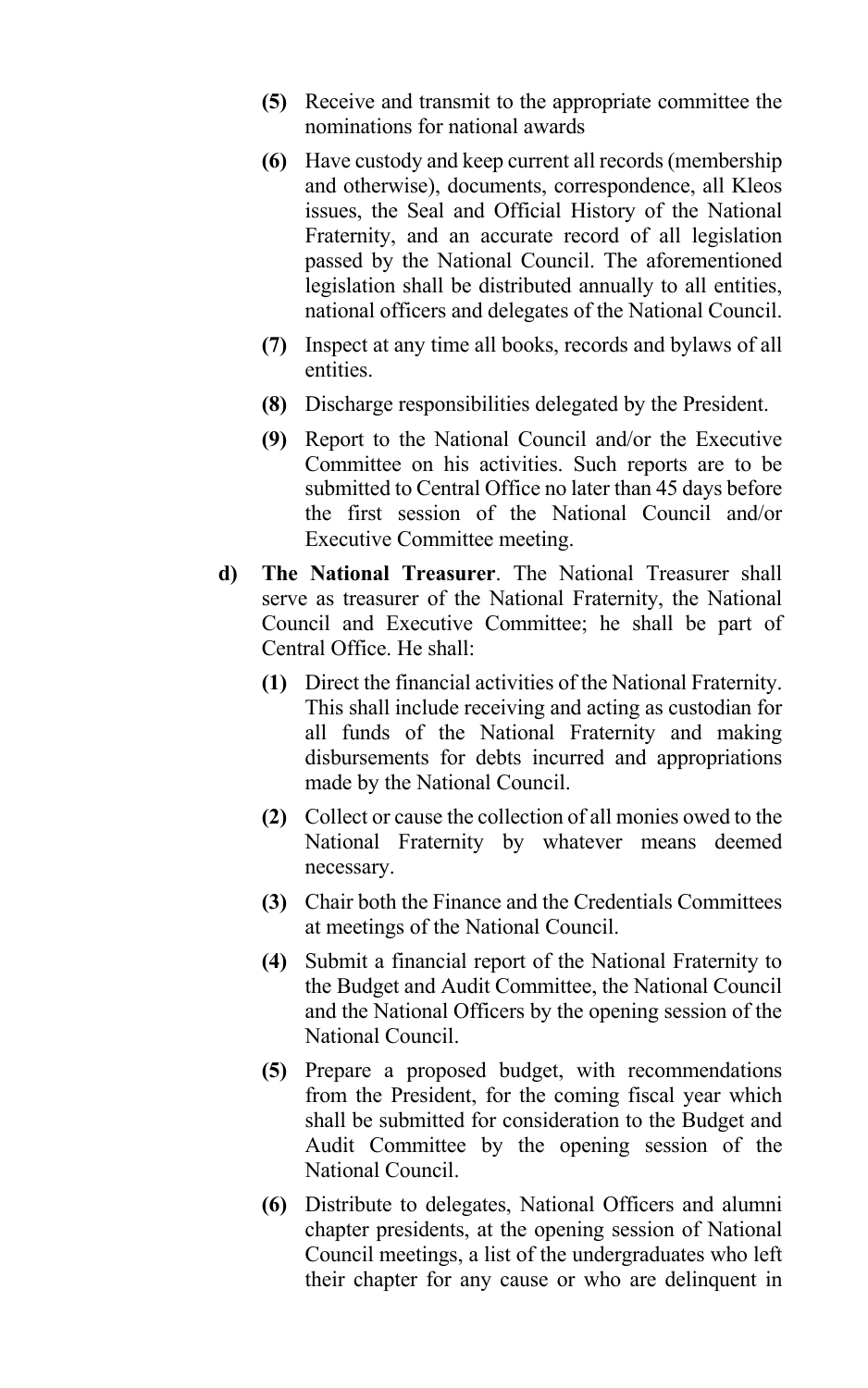payment. He shall publish a list, at least twice annually, of all delinquent entities.

- **(7)** Be bonded by a reputable bonding company.
- **(8)** Discharge responsibilities delegated by the President.
- **(9)** Report to the National Council and/or the Executive Committee on his activities. Such reports are to be submitted to Central Office no later than 45 days before the first session of the National Council and/or Executive Committee meeting.
- **e) The Vice President for Undergraduate Affairs**. The Vice President for Undergraduate Affairs shall inspire the undergraduate chapters in the ideals of the National Fraternity. He shall:
	- **(1)** Carry out legislation of the National Council as it relates to undergraduates.
	- **(2)** Chair the Undergraduate Coordinating Committee
	- **(3)** Assist the District Governors in matters concerning undergraduates.
	- **(4)** Discharge responsibilities delegated by the President.
	- **(5)** Report to the National Council and/or the Executive Committee on his activities. Such reports are to be submitted to Central Office no later than 45 days before the first session of the National Council and/or Executive Committee meeting.
- **f) The Vice President for Alumni Affairs**. The Vice President for Alumni Affairs shall inspire the alumni in the ideals of the National Fraternity and promote the activities of alumni chapters. He shall:
	- **(1)** Carry out legislation of the National Council as it relates to alumni.
	- **(2)** Conduct programs to activate unaffiliated alumni including recruitment of alumni to join or start area alumni chapters.
	- **(3)** Chair the Alumni Coordinating Committee
	- **(4)** Assist the District Governors in matters concerning alumni.
	- **(5)** Discharge responsibilities delegated by the President.
	- **(6)** Report to the National Council and/or the Executive Committee on his activities. Such reports are to be submitted to Central Office no later than 45 days before the first session of the National Council and/or Executive Committee meeting.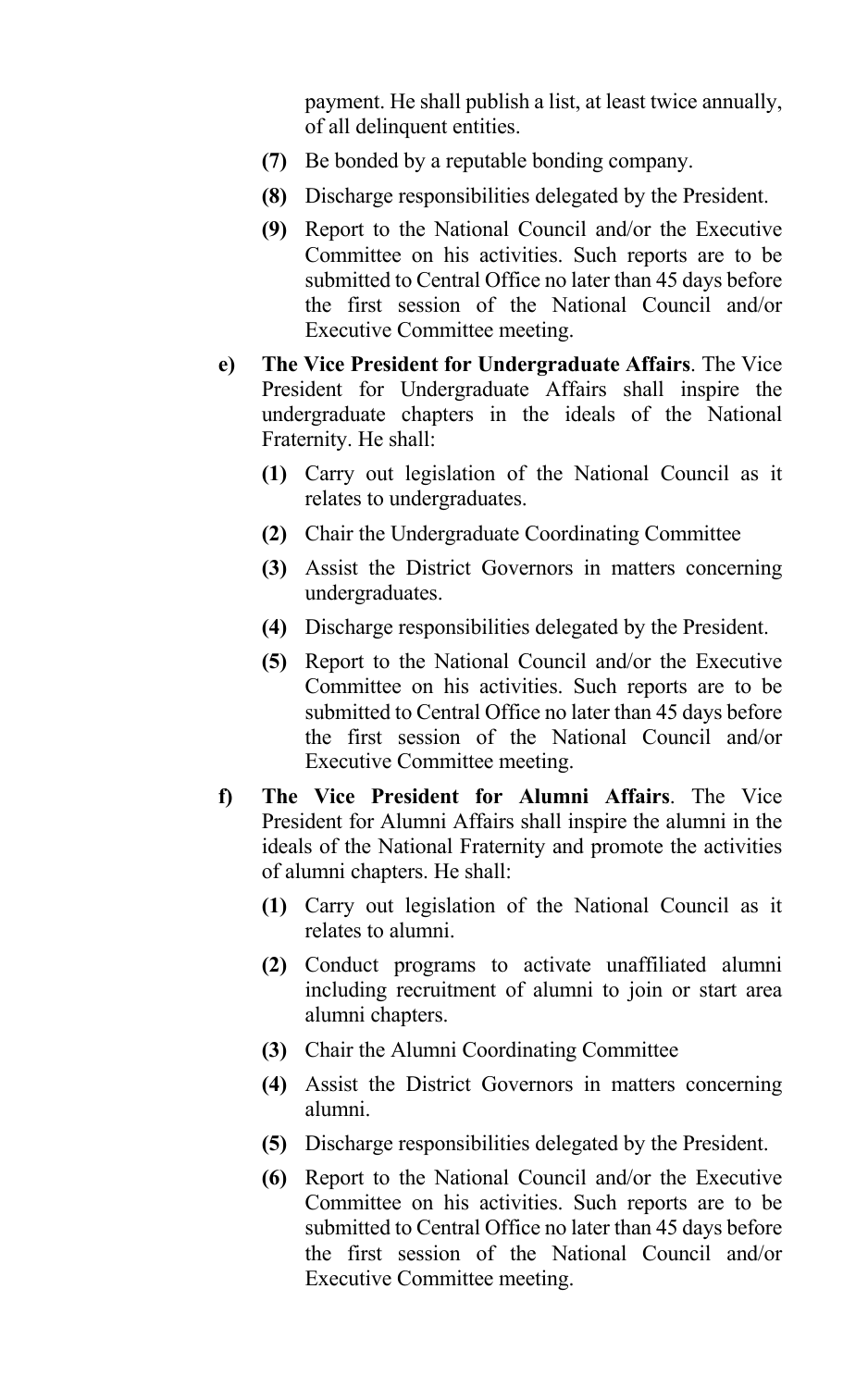- **g) The Vice President for Expansion**. The Vice President for Expansion shall promote the expansion of the National Fraternity at the undergraduate and alumni levels. He shall:
	- **(1)** Be responsible for identification and colonization of prospective undergraduate and alumni chapters as well as for the reactivation undergraduate and alumni chapters.
	- **(2)** Develop leads and contacts and arrange for proper follow-up.
	- **(3)** Chair and appoint the Expansion Committee
	- **(4)** Discharge responsibilities delegated by the President.
	- **(5)** Report to the National Council and/or the Executive Committee on his activities. Such reports are to be submitted to Central Office no later than 45 days before the first session of the National Council and/or Executive Committee meeting.
- **h) The Vice President for Public Relations**. The Vice President for Public Relations shall promote the National Fraternity by providing relevant fraternity information to the public. He shall:
	- **(1)** Coordinate with the National Officers, entities and members, the gathering of information relevant to the National Fraternity. He shall coordinate the publication of such newsworthy items in local and regional media.
	- **(2)** Chair and appoint the Public Relations Committee
	- **(3)** Discharge responsibilities delegated by the President.
	- **(4)** Report to the National Council and/or the Executive Committee on his activities. Such reports are to be submitted to Central Office no later than 45 days before the first session of the National Council and/or Executive Committee meeting.
- **i) The Vice President for Cultural Affairs**. The Vice President for Cultural Affairs shall direct the cultural activities of the National Fraternity. He shall:
	- **(1)** Organize a cultural program for the National Fraternity.
	- **(2)** Chair and appoint the Cultural Affairs Committee
	- **(3)** Discharge responsibilities delegated by the President.
	- **(4)** Report to the National Council and/or the Executive Committee on his activities. Such reports are to be submitted to Central Office no later than 45 days before the first session of the National Council and/or Executive Committee meeting.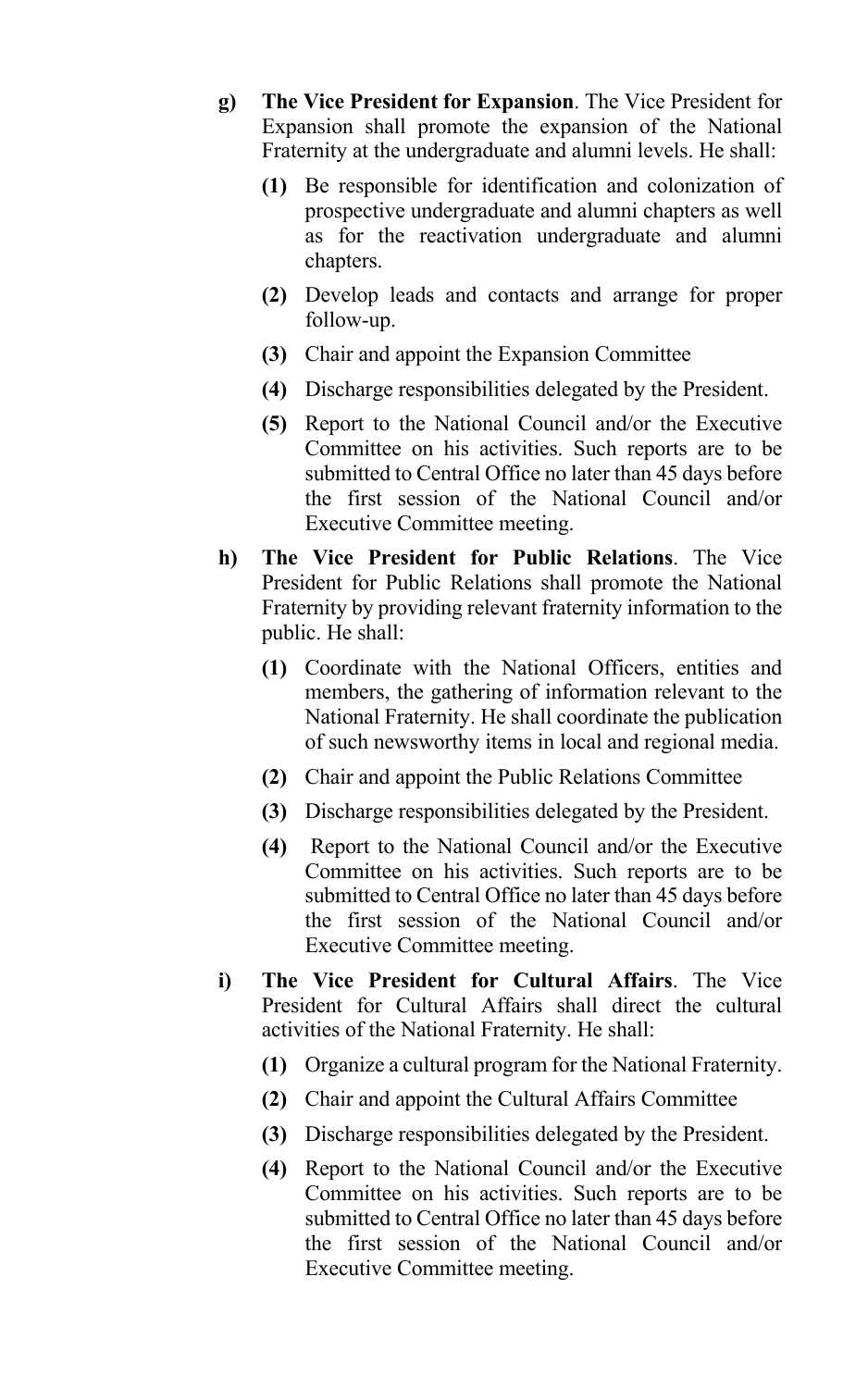- **j) The Vice President for Member Education**. The Vice President for Member Education shall provide educational material and leadership sessions to the National Fraternity. He shall:
	- **(1)** Organize the Leadership Conferences and Educational Sessions for the National Fraternity.
	- **(2)** Chair and appoint the Member Education Committee.
	- **(3)** Discharge responsibilities delegated by the President.
	- **(4)** Report to the National Council and/or the Executive Committee on his activities. Such reports are to be submitted to Central Office no later than 45 days before the first session of the National Council and/or Executive Committee meeting.
- **k) The National Chaplain**. The National Chaplain shall be the spiritual adviser of the National Fraternity. He shall:
	- **(1)** Chair the Ritual Committee.
	- **(2)** Preside over the annual memorial service held at least annually
	- **(3)** Open sessions of the National Council and the Executive Committee with a prayer as well as organizing or presiding over religious services held at the National Convention.
	- **(4)** Report annually, if he so chooses, to the National Council and/or the Executive Committee on his activities. Such reports are to be submitted to Central Office no later than 45 days before the first session of the National Council and/or Executive Committee meeting.
- **l) The National Historian.** The National Historian shall be the keeper of records and preserve the history of Alpha Phi Delta in any media including electronic, physical, and typographical. He shall:
	- **(1)** Chair and appoint members to the Historic Preservation Committee.
	- **(2)** Discharge responsibilities delegated by the President.
	- **(3)** Work closely and in conjunction with the National Secretary and Kleos Editor.
	- **(4)** Report to the National Council and/or Executive Committee on his activities. Such reports are to be submitted to Central Office no later than 45 days before the first session of the National Council and/or Executive Committee meeting.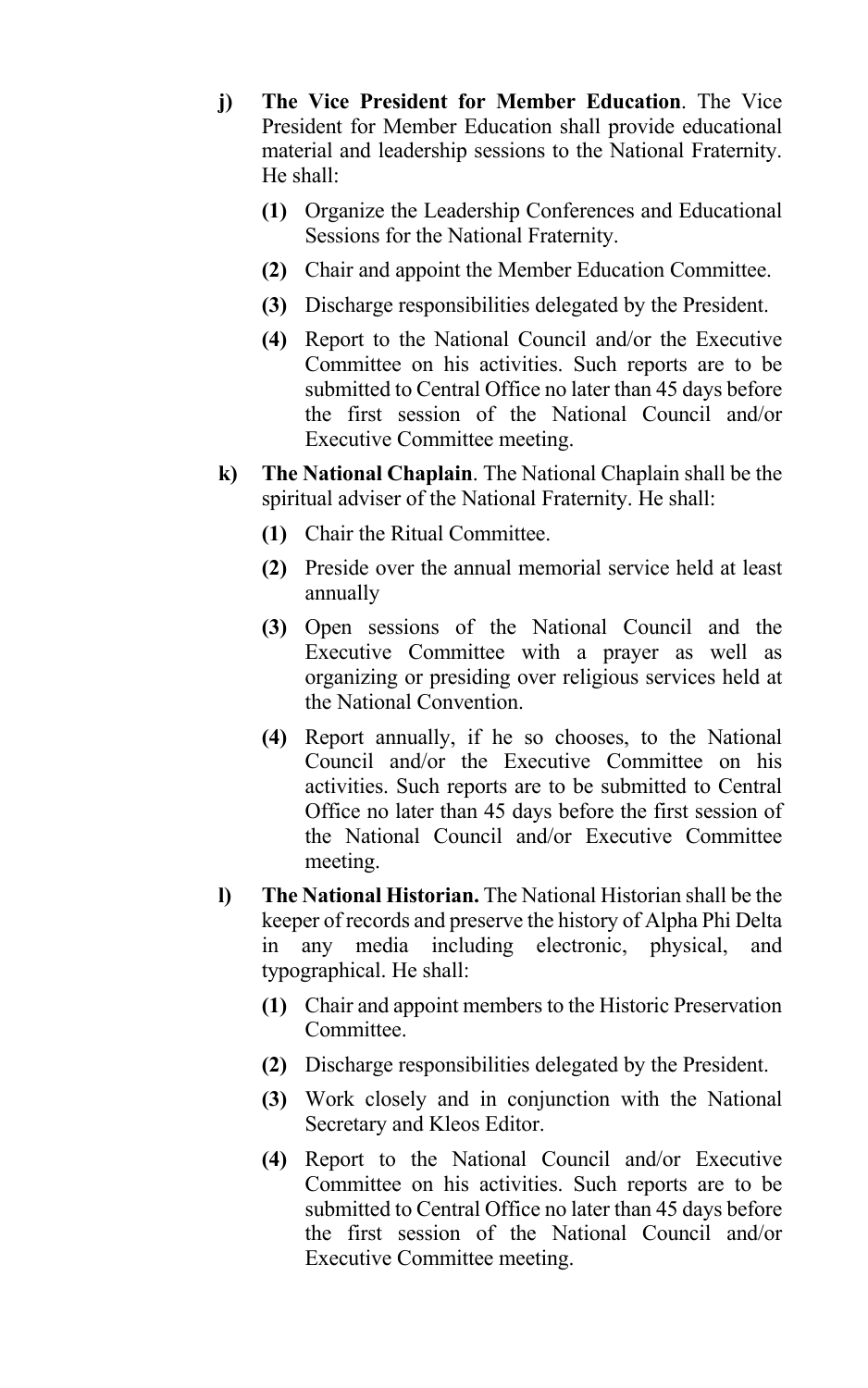- **(5)** Document and log major events for historical purposes. Provide an update to the Chapter Letter on an as-needed basis.
- **(6)** Maintain a database of all items deemed to have a historical value by the National Council, Executive Committee, or the Historic Preservation Committee.
- **m) The Kleos Editor**. The Kleos Editor shall publish the Kleos. He shall:
	- **(1)** Chair and appoint the Kleos Committee
	- **(2)** Discharge responsibilities delegated by the President.
	- **(3)** Report to the National Council and/or the Executive Committee on his activities. Such reports are to be submitted to Central Office no later than 45 days before the first session of the National Council and/or Executive Committee meeting.
- **n) The District Governor**. The District Governor shall lead, inspire and strengthen the entities in his district. He shall:
	- **(1)** Preside at district conventions in his district.
	- **(2)** Coordinate the activities of the Executive Committee in his district.
	- **(3)** Visit each entity in his district at least twice a year and audit books of the entities when deemed necessary.
	- **(4)** Instruct delegates from his district on any business that an entity may wish to bring to the attention of the National Council.
	- **(5)** Delegate to his Assistant District Governor any duties or obligations he may deem necessary.
	- **(6)** Approve and preside at all initiations held by chapters of his district. If he is unable to attend, he shall arrange for a National Officer or the Assistant District Governor to represent him.
	- **(7)** To assist in planning and implementing rushing, pledging and chapter management programs.
	- **(8)** Discharge responsibilities delegated by the President.
	- **(9)** Appoint one (1) member to the Undergraduate Coordinating Committee.
	- **(10)** Appoint an alumnus advisor to each undergraduate chapter in his district if he deems necessary.
		- **(a)** The alumnus advisor shall act to support encourage and train the chapter in certain matters as directed by the District Governor. He shall also report to the District Governor on matters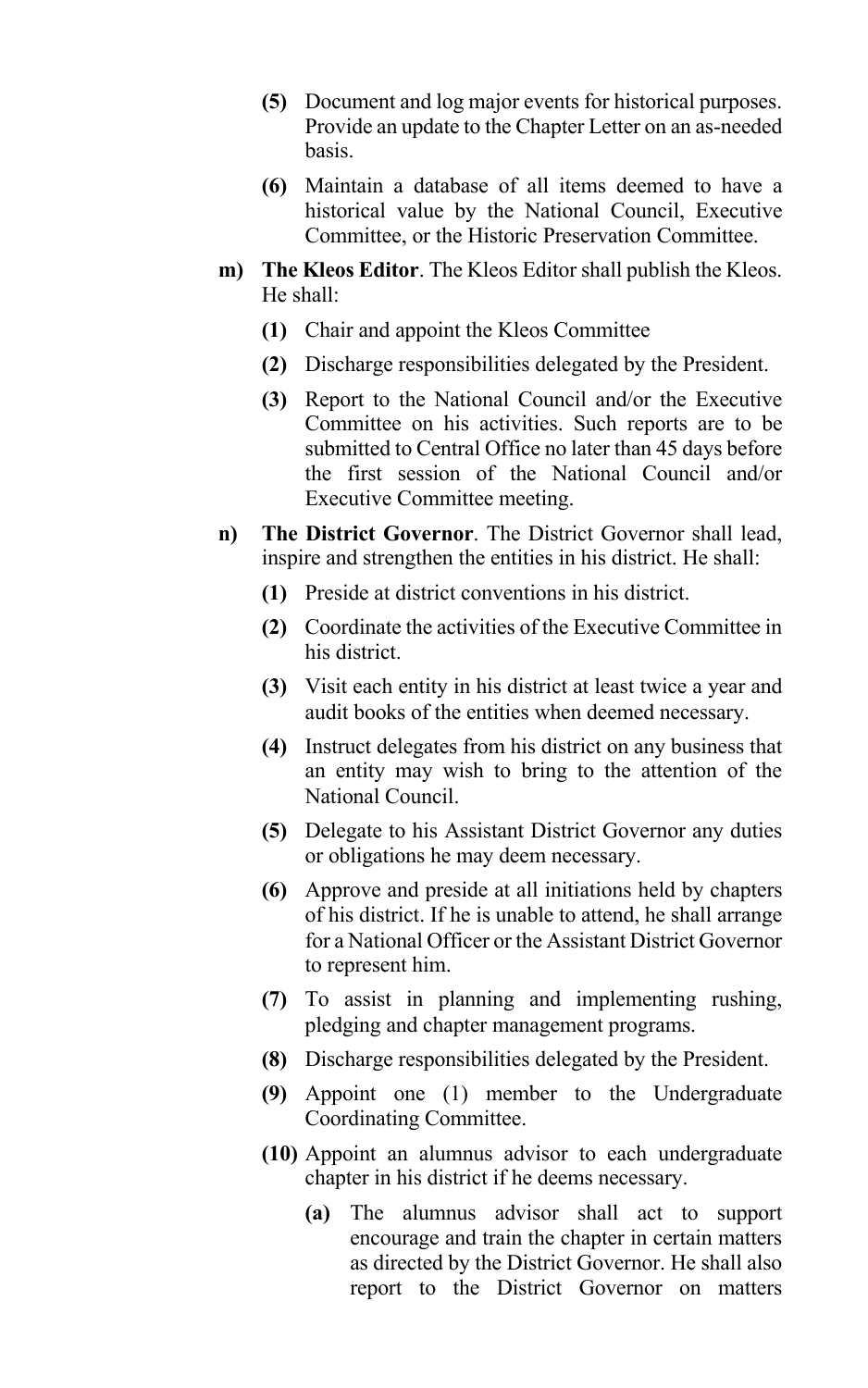concerning the chapter. He shall have no official standing with the chapter and act only in an advisory capacity.

- **(11)** Report to the National Council and/or the Executive Committee on his activities. Such reports are to be submitted to Central Office no later than 45 days before the first session of the National Council and/or Executive Committee meeting.
- **(12)** Be an alumnus in good standing with the National Fraternity.
- **II. Central Office**. The National Secretary and the National Treasurer shall together form the Central Office of the National Fraternity. Central Office shall serve as the National Headquarters of the National Fraternity.

#### **III. The National Council.**

- **A. Meetings**. The National Council shall meet annually. The meetings shall be called The Annual Meeting of the National Council. Other meetings shall be called Special Sessions of the National Council.
	- **1. The Annual Meetings**. The Annual Meeting shall be convened by the National President between January 15 and March 31. Notice of the Annual Meeting shall be made to the entities and members at least ninety days (90) prior to the meeting.
	- **2. Special Meeting**. Special Meetings of the National Council may be called by the National President at a place and time determined by the President. Notice of a special meeting shall be made to the entities at least sixty days (60) prior to the meeting.
	- **3. Chairman**. Meetings of the National Council shall be presided over by the President.
	- **4. Quorum**. A quorum for the National Council shall be a majority of the possible voting membership.

#### **B. Finances**

- **1. Expenses**. Approved Annual National Council Meeting expense reimbursement shall be those established by the Executive Committee.
- **2. Delegates**. Delegates to the National Council shall be the representatives from the entities.
	- **a) Reimbursement**. The National Treasurer shall pay approved expenses to undergraduate chapter delegates. Alumni chapter delegates shall not be reimbursed.
	- **b) Reduction in Expense Reimbursement**. A delegate's approved Annual National Council Meeting reimbursement shall be reduced pro rata for each absence from a business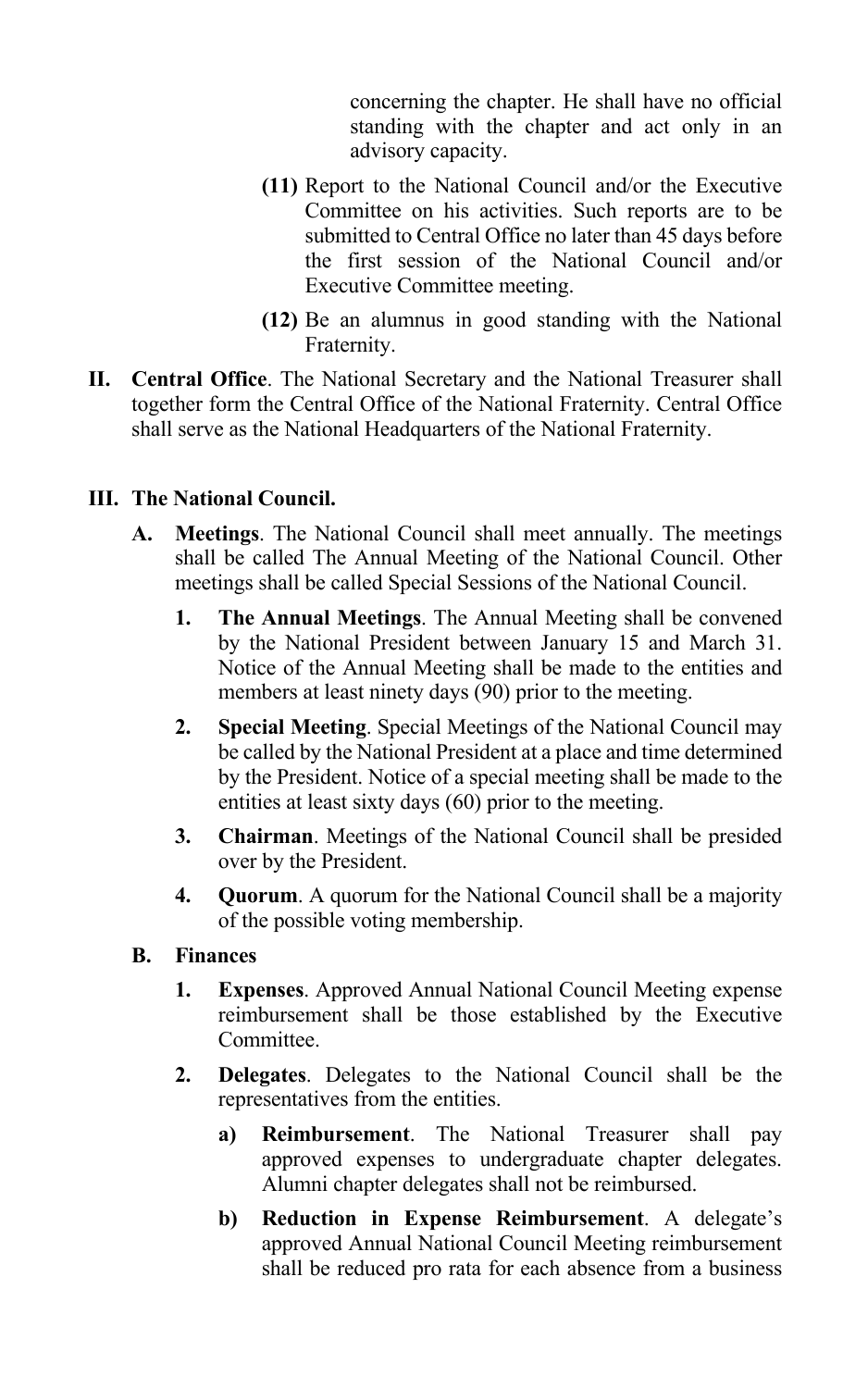session, unless he has been excused by the President of the National Fraternity.

- **3. Officers' Reimbursement**. The National Treasurer shall pay approved expenses to National Officers.
- **C. Committees**. The standing committees of the National Council shall be: the Executive, Undergraduate Coordinating, Alumni Coordinating, Kleos, Expansion, Public Relations, Cultural Affairs, Member Education, Finance, Credentials, Ritual, Budget and Audit, Legislative, Resolutions, IT, Historic Preservation and Awards Committees. The President may form other committees on an ad-hoc basis.
	- **1. The Executive Committee**: The Executive Committee shall be composed as stated in the Constitution.
		- **a) Meetings**. The Executive Committee shall meet as mandated in the Constitution. Additional meetings of the Executive Committee may be called by the National President or by petition of two-thirds (2/3) of the voting membership of the Executive Committee.
		- **b) Membership**. The membership of the Executive Committee shall be composed as stated in the Constitution. However, other officers of the fraternity may be compelled to appear before the committee or report to it.
		- **c) Chairman**. Meetings of the Executive Committee shall be presided over by the President, who shall vote only in the event of a tie or where his vote shall change the outcome.
		- **d) Quorum**. A quorum for the Executive Committee shall be a simple majority of the voting membership.
		- **e) Disciplinary Powers**. The Executive Committee shall act as a tribunal to hear appeals of members expelled by undergraduate chapters. It shall also place on probation, suspend or remove for cause, any member or entity by an affirmative two-thirds (2/3) vote. It shall also approve disciplinary action taken by the President within ten (10) days of such action.
		- **f) Absences**. A National Officer who is absent from a meeting of the Executive Committee without good cause, the validity to be determined by the Executive Committee, may be subject to suspension from office at the discretion of the President.
	- **2. The Undergraduate Coordinating Committee** shall consist of one (1) member from each undergraduate chapter, plus one (1) member appointed by each District Governor, plus the Vice President for Undergraduate Affairs who shall chair the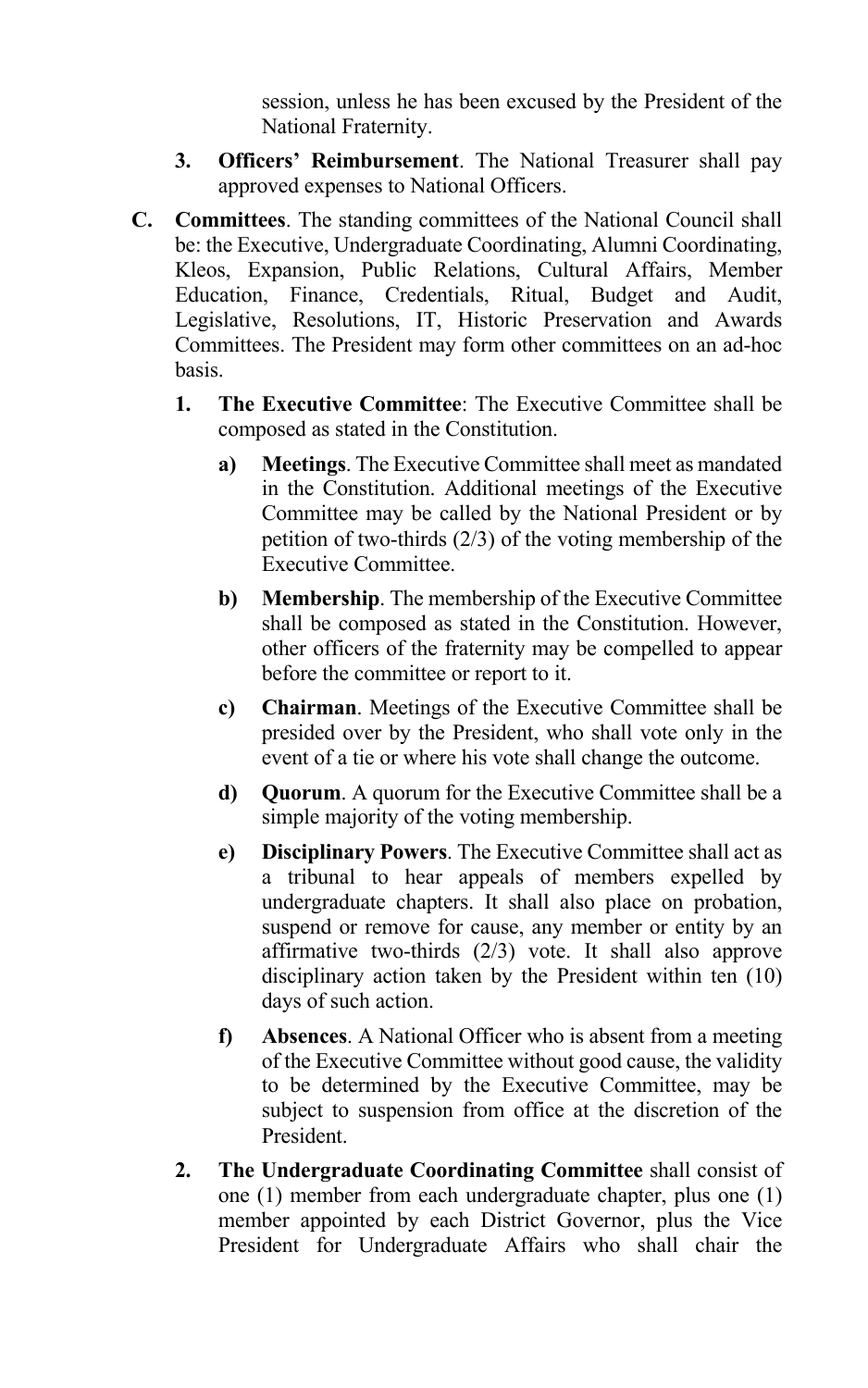committee. The committee shall assist the Vice President for Undergraduate Affairs in carrying out his duties.

- **3. The Alumni Coordinating Committee** shall consist of one (1) member from each alumni chapter and the Vice President for Alumni Affairs who shall chair the committee. The committee shall assist the Vice President for Alumni Affairs in carrying out his duties.
- 4. The Kleos Committee shall consist of members appointed by the Kleos Editor who shall serve as chairman. The committee shall assist the Kleos Editor in carrying out his duties.
- **5. The Expansion Committee** shall consist of members appointed by the Vice President for Expansion who shall serve as chairman. The committee shall assist the Vice President for Expansion in carrying out his duties.
- **6. The Public Relations Committee** shall consist of members appointed by the Vice President for Public Relation who shall serve as chairman. The committee shall assist the Vice President for Public Relation in carrying out his duties.
- **7. The Cultural Affairs Committee** shall consist of members appointed by the Vice President for Cultural Affairs who shall serve as chairman. The committee shall assist the Vice President for Cultural Affairs in carrying out his duties.
- **8. The Member Education Committee** shall consist of members appointed by the Vice President for Member Education who shall serve as chairman. The committee shall assist the Vice President for Member Education in carrying out his duties.
- **9. The Financial Affairs Committee** shall consist of members appointed by the National Treasurer who shall serve as chairman. The committee shall assist the National Treasurer in carrying out his duties.
- **10. The Credentials Committee** shall consist of the National Treasurer and the National Secretary. The committee shall properly seat all delegates at meetings of the National Council upon determining their good standing with the National Fraternity.
- **11. The Ritual Committee** shall consist of at least three (3) members appointed by the President. The National Chaplain shall serve as chairman. The committee shall assist the Chaplain in studying and reviewing suggestions for the Ritual. The committee's recommendations shall be presented to the National Council.
- **12. The Budget and Audit Committee** shall be appointed by the President. The committee shall review the proposed annual budget. The committee shall also: recommend the proposed budget to the National Council for adoption as appropriate;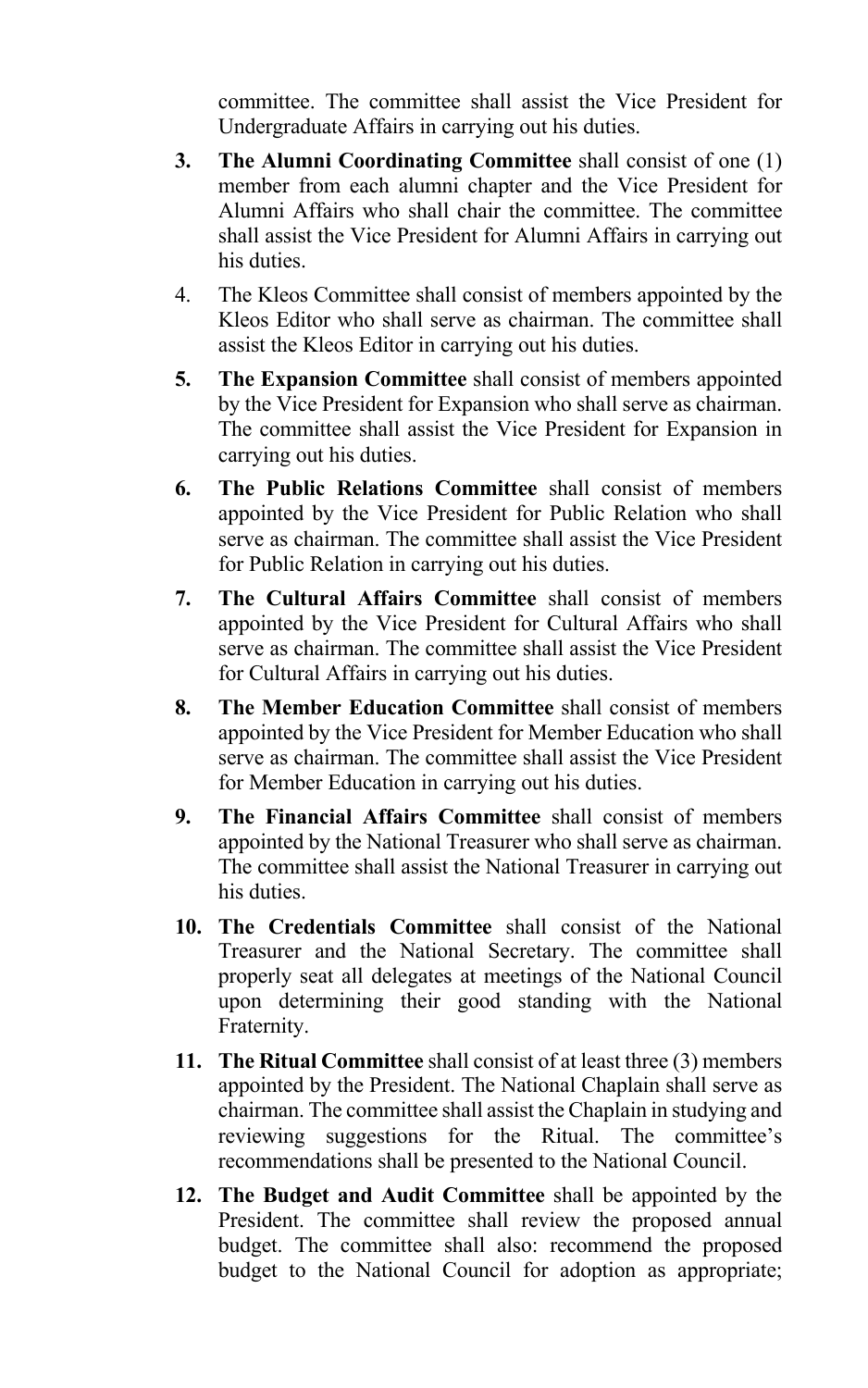supervise the audit of the National Fraternity; review the audited financial statement of the National Fraternity and report on that review at the National Council meeting; recommend budgetary and audit standards for the entities; and make budget recommendations to the President prior to the National Council meeting if so requested.

- **13. The Legislative Committee** shall consist of at least three (3) members and a chairman appointed by the President. The committee shall review, discuss and report on all amendments to the Constitution or legislation presented for consideration to the National Council. It shall also recommend legislation for consideration by National Council.
- **14. The Resolutions Committee** shall consist of at least three (3) members and a chairman appointed by the President. The committee shall make recommendations to the National Council on matters of opinion and expression.
- **15. The Awards Committee** shall consist of seven (8) subcommittees, one for each award category: Outstanding Chapter, Outstanding Alumni Club, Outstanding Alumni Association, Outstanding Undergraduate, Outstanding Alumnus, Most Improved Chapter, Outstanding Community Service, and Outstanding District. Petitions for awards must be submitted to the Executive Secretary no later than sixty (60) days prior to the start of the National Convention, in writing via United States mail, an express mail service, by electronic mail or by facsimile. Submission of any awards-related material directly to the Awards Committee Chairman (or any member of any sub-committee) bypassing the Executive Secretary shall be declared invalid.
	- **a)** [The sub committees shall] be comprised of three (3) members; the chairman of the subcommittee to be appointed by the Awards Committee Chairman and the remaining two (2) to be appointed either directly by the Awards Committee Chairman, or at his discretion, by the subcommittee chairman.
	- **b)** The selection of the recipient shall be at the discretion of each subcommittee.
	- **c)** [The sub committees shall] operate independently of each other, without knowledge of the others' proceedings and decisions.
	- **d)** Any sub-committee may choose not to give an award in a given year.
	- **e)** The Outstanding District Award shall be based on: the percentage of district growth, the district retention rate, overall philanthropy and alumni activities as well as the judgment of the sub-committee.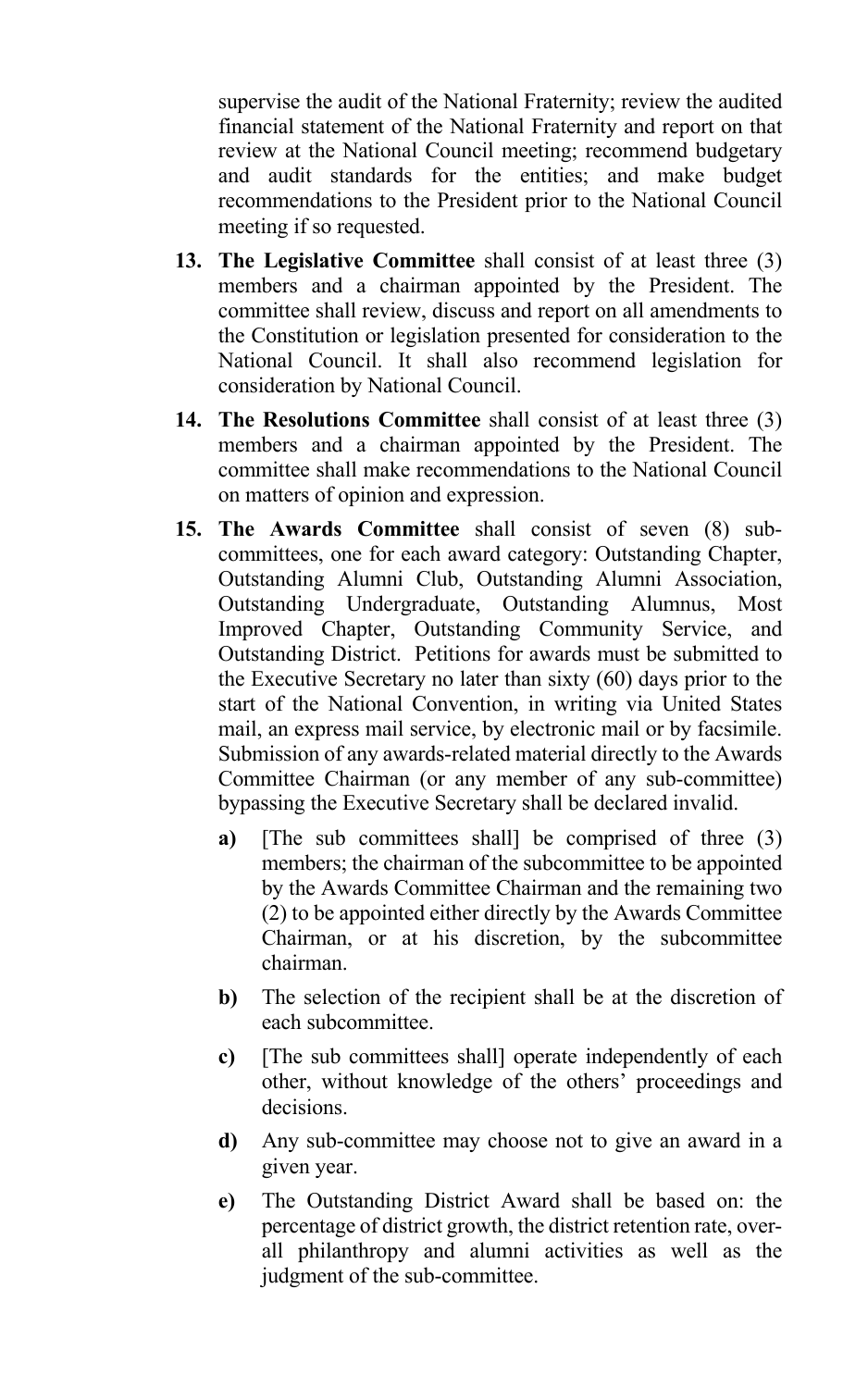- **f)** The Expansion Award will be given to a brother, nominated by the President or Vice President for Expansion and approved by two-thirds (2/3) vote of the Executive Committee. This award is not meant to be given out on an annual basis. But unlike the other awards, it may be given to multiple recipients in a given year but only one brother per project; but not required.
- **g)** The Pioneer Award will be given to a brother, nominated by the President or VP for Expansion and approved by twothirds (2/3) vote of the Executive Committee. This award is not meant to be given out on an annual basis. But unlike the other awards, it may be given to multiple recipients in a given year but only one brother per project but is not required. A brother who is a member of the chartering or reactivation group for an undergraduate chapter can only be eligible for the award
- **h)** The Vincent Larcy Communication award will be given to a brother, nominated by the President or Kleos Editor and approved by two-thirds (2/3) vote of the Executive Committee. This award is not meant to be given out on an annual basis.
- **h)** The Lifetime Achievement. award will be given to a brother, nominated by the President or Executive Vice President and approved by two-thirds (2/3) vote of the Executive Committee. This award is not meant to be given out on an annual basis.
- **i)** A brother may only receive each of the following awards once: Outstanding Undergraduate, Outstanding Alumnus, Vincent Larcy Communication and Lifetime Achievement.
- **j)** The "Faciamus Pin" shall be awarded to undergraduate brothers who demonstrate the passion and drive that defines a brother exemplifying activity and support. There is no limit on the number of undergraduates who can earn this pin each year, although a brother may only earn one (1) pin per year. The pin qualifications are tabulated from September 1 through the start of the National Convention. In order to be eligible for the "Faciamus Pin" an undergraduate brother must:
	- **(1)** visit an undergraduate chapter 100 or more miles from his own undergraduate chapter (for a non-mandatory event);
	- **(2)** attend the Annual Meeting of the National Council, either as a delegate or observer;
	- **(3)** be present at the Award Banquet of the National Convention to be presented with the pin.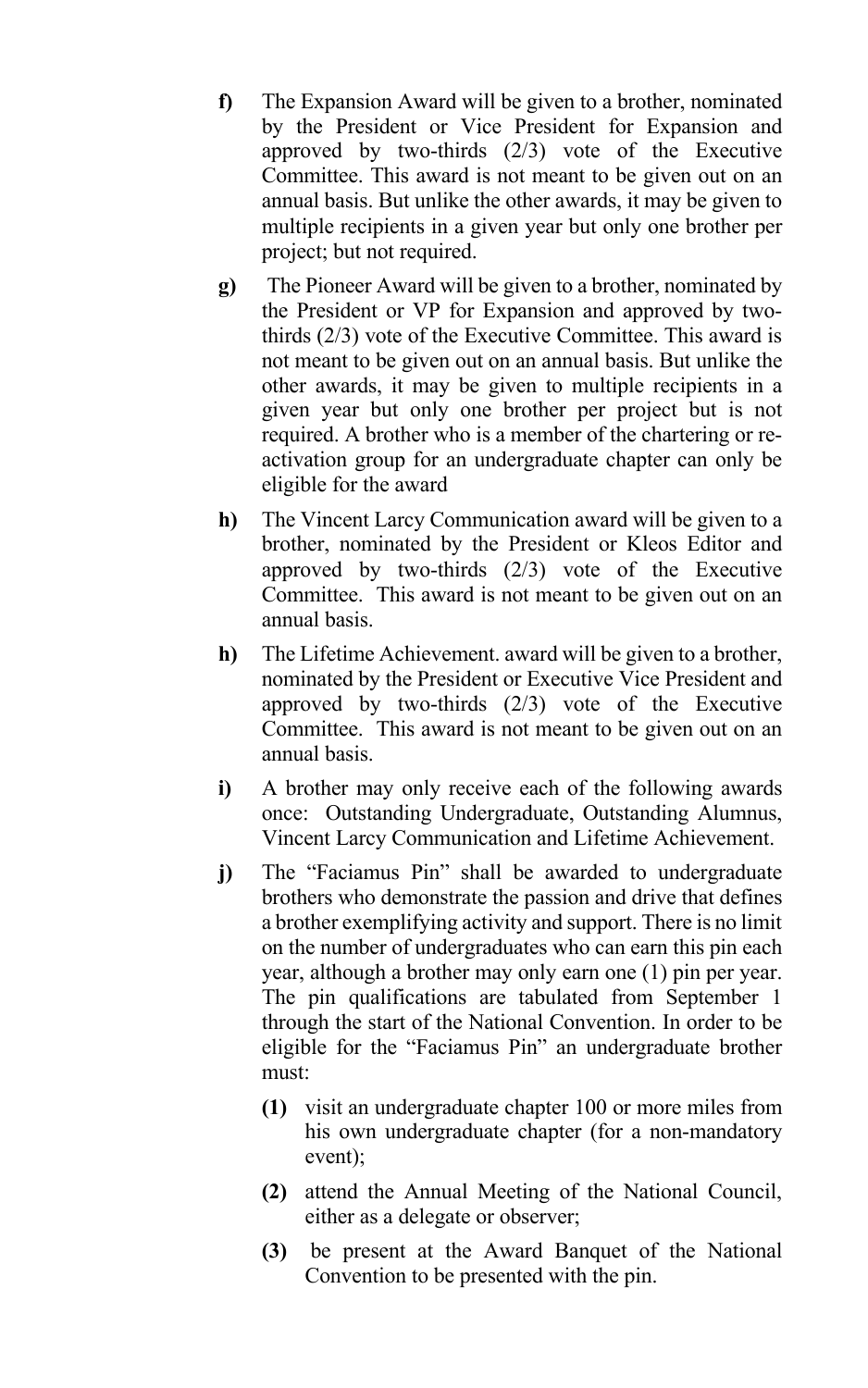- **16. The Historic Preservation Committee** shall consist of at least three (3) members appointed by the President. The National Historian shall serve as chairman. The committee shall review and discuss the importance and relevance of certain historical documents. The committee shall recommend the archival of documents and other items deemed appropriate to archive. The committee shall also work in conjunction with the National Secretary and Kleos Editor to store items of importance. In addition, the committee shall assist the Historian in the submission of historical facts concerning National Fraternity to the Chapter Letter on an as-needed basis. The committee shall as document current events and report on an annual basis. This report shall be presented to the National Council and may be used in the publications of National Fraternity. The committee shall maintain contact with entity Historians to determine possible additions to the National Archives**.**
- **17. The IT Committee** shall consist of at least three (3) members and a chairman appointed by the President. The Committee will also include a Webmaster appointed by the President as well. The committee will maintain the fraternity database and website including updating content, running reports as needed and recommending new technologies that the Fraternity can use for everyday office functions and for long term projects. The committee will also be charged with updating the apd.org e-mail addresses, such that they direct to the appropriate officer, committee chairmen and entity Presidents. The Alpha Phi Delta forums residing on the fraternity website will be moderated by this committee as well. All information technology and information systems will fall under the purview of this committee.
- **IV. National Convention**. (referred to interchangeably as the Summer Convention) The National Convention shall be held between June 30 and September 15 of each year at a time and place to be determined by the President or his authorized representative. The Executive Committee shall meet during the National Convention for the purpose of reporting on the state of the National Fraternity and its constituents, as well as for dealing with necessary matters.
- **V. District Conventions**. District Conventions shall be held annually on or before June 1. No expense for this event shall be borne by the National Fraternity's treasury.
	- **A.** Any laws or resolution passed at a district convention shall have force and effect only upon the entities of that district.
	- **B.** The report of the district convention, including the results of the election for Governor and Assistant District Governor, shall be submitted to Central Office by the District Governor or District Secretary no later than two (2) weeks after the convention.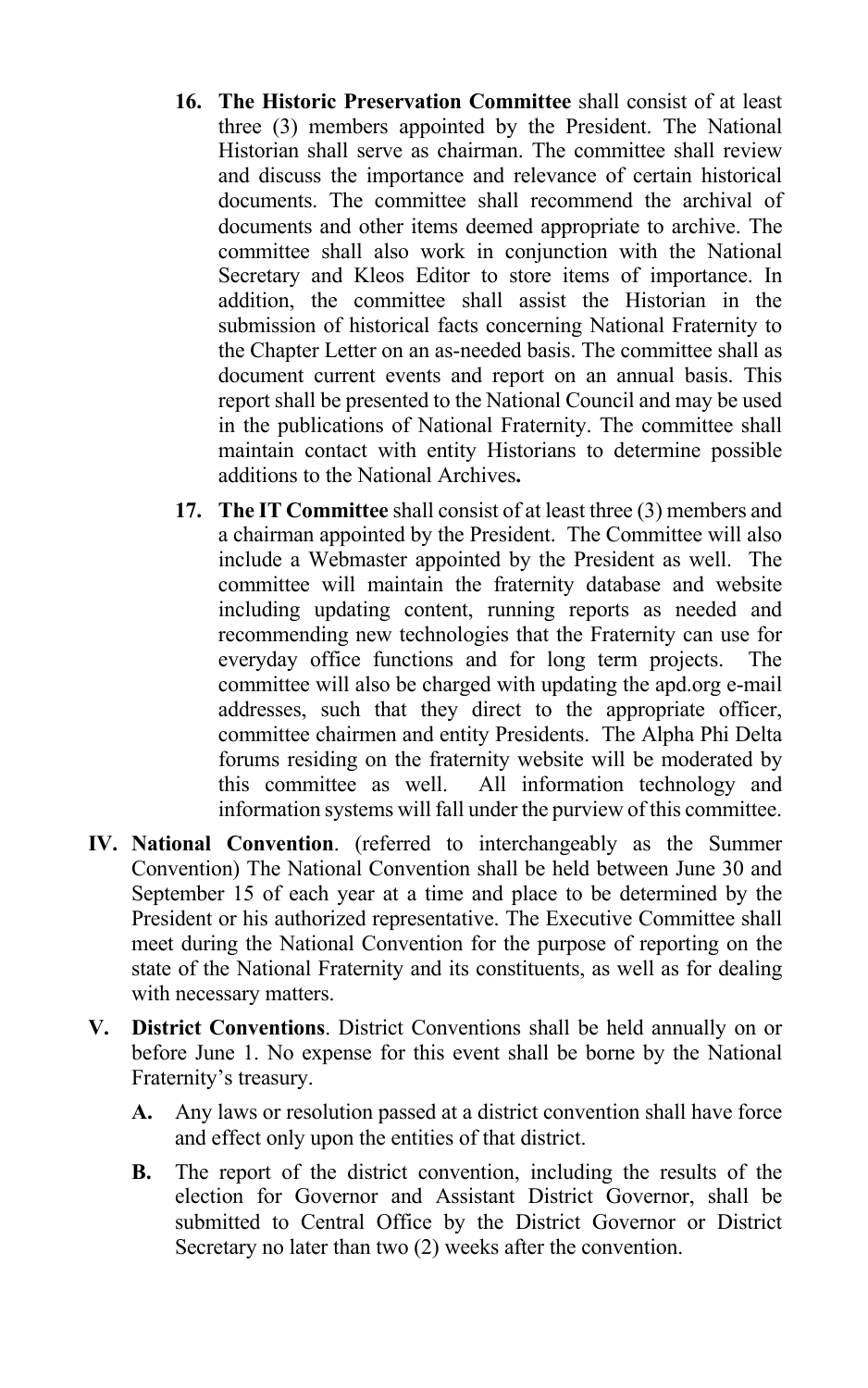- **VI. District Structure**. The structure of the districts of the National Fraternity shall adhere to the following requirements:
	- **A. Districts**. A district shall be composed of at least two (2) entities, with at least one entity as an undergraduate chapter. In the event that a particular chapter within a district is unreasonably inaccessible to the district governor, a local assistant district governor is to be installed as provided in these bylaws.

## **ARTICLE IV: Structure and Organization of the Undergraduate Chapters**

- **I. The Undergraduate Chapters**. The National Fraternity will establish undergraduate chapters under such rules and by such regulation ordained under the Constitution and within these bylaws.
	- **A. The Officers**. The officers of an undergraduate chapter shall consist of those designated in the Constitution. Other elected or appointed officers may be determined by the chapter's bylaws. **[B]**(sic) Chapters must report the cumulative Grade Point Averages of its members to Central Office in the first fourteen (14) days of each term. If at any time it is found that a chapter is falsifying such information disciplinary action will be appropriate.
		- **1.** Qualification, Rules for Elections and Terms of Office. The officers of the chapter shall be elected annually by elections to be held not later than sixty (60) days after the start of the calendar year, with no officer taking office before January 1 of that year.
			- **a)** The officers of an undergraduate chapter shall be chosen from its membership; all candidates for office must be in good standing with the chapter at the last regular meeting preceding the election of officers.
			- **b)** Each elected officer shall serve until his successor has been elected
			- **c)** Within one (1) week of the completion of elections, a list of the elected officers and their addresses shall be mailed to Central Office.
			- **d)** The Secretary and Treasurer may be the same person, as may the Historian and Chaplain.
			- **e)** No brother shall be elected to office in a chapter unless his cumulative G.P.A. is at least a 2.0 on a traditional 4.0 scale.
		- **2. Vacancies**. Any vacancy other than the President's position may be filled in accordance with procedures adopted in the bylaws of the chapter. A vacancy in the President's position shall result in the ascendancy of the Vice President to that position.
		- **3. Duties, Powers and Responsibilities**. The officers of the undergraduate chapter shall have the following duties, powers and responsibilities: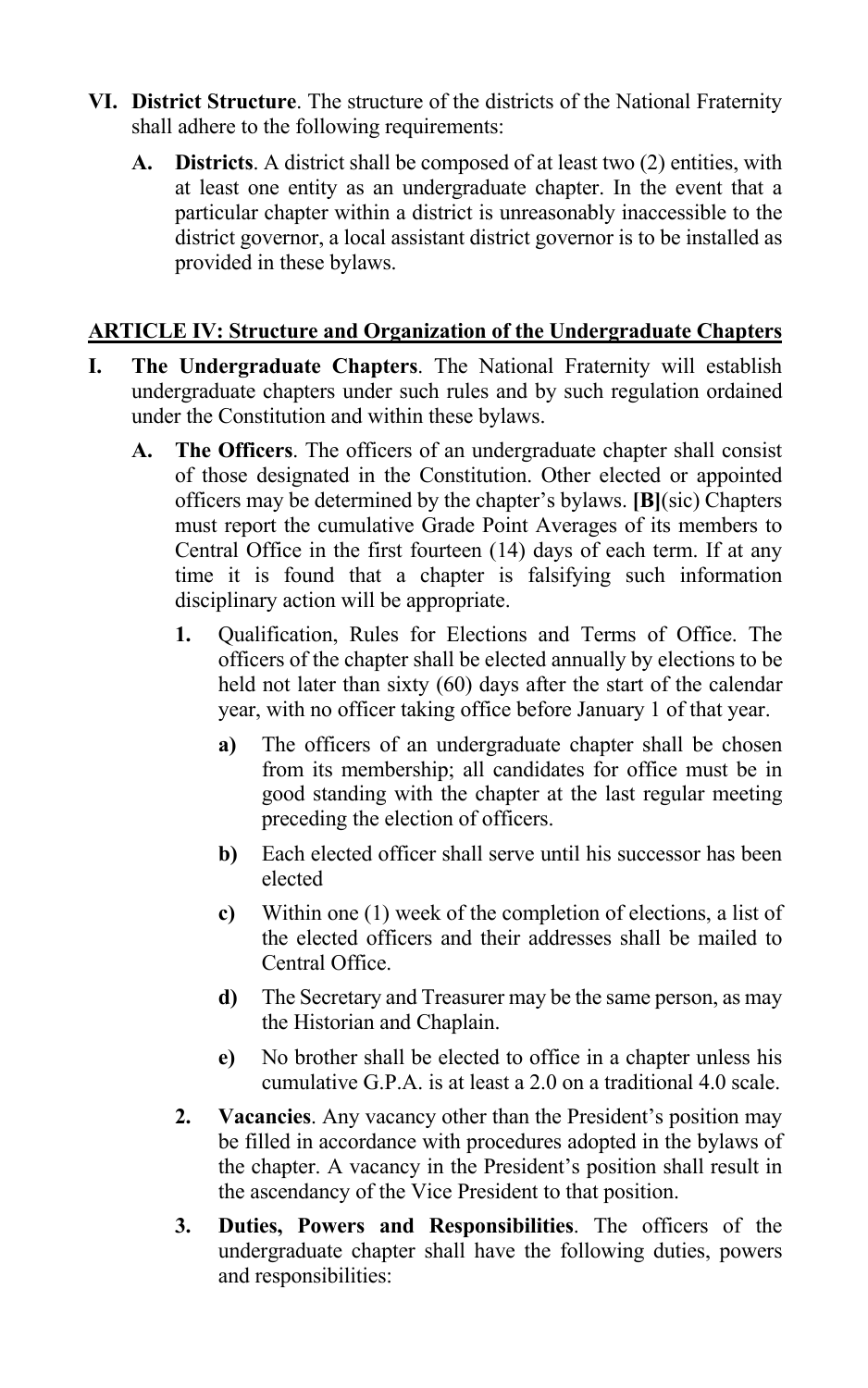- **a) The President**. The President shall lead, inspire and serve as presiding officer of the chapter. He shall:
	- **(1)** Enforce adherence to and perform all such acts required by the Constitution, bylaws, regulations and Ritual of the National Fraternity, as well as to the bylaws of the chapter.
	- **(2)** Preside over meetings of the chapter, where he shall vote only to break a tie or where his vote may change the outcome.
	- **(3)** Convene special meetings of the chapter in accordance with provisions of the bylaws of the chapter.
	- **(4)** Approve all orders of monies to be expended.
	- **(5)** Appoint all committees not otherwise provided for.
	- **(6)** Appoint a delegate to the Undergraduate Coordinating Committee.
- **b) The Vice President**. The Vice President shall assist the President in carrying out his duties. He shall:
	- **(1)** Have the same powers as the President in case of the latter's absence, sickness, death or disability.
	- **(2)** Perform duties assigned to him by the President or bylaws of the chapter.
- **c) The Secretary**. The Secretary shall conduct correspondence of the chapter unless otherwise directed or delegated. He shall:
	- **(1)** Maintain a record of the name, address and phone number of each member of the chapter. He shall send a roster of such information to Central Office at the start of each academic semester.
	- **(2)** Report to Central Office and the District Governor, immediately, the names, addresses and phone numbers of elected officers.
	- **(3)** Report to Central Office and the District Governor, immediately, the names of expelled members, with information pertinent thereto.
	- (4) Maintain the official minutes of meetings of the chapter and keep custody of all papers and documents. He shall surrender all of the aforementioned to his successor after the latter has taken office.
	- **(5)** Perform duties assigned to him by the President or bylaws of the chapter.
	- **(6)** Produce a chapter newsletter, when and where feasible, unless that job has been otherwise delegated.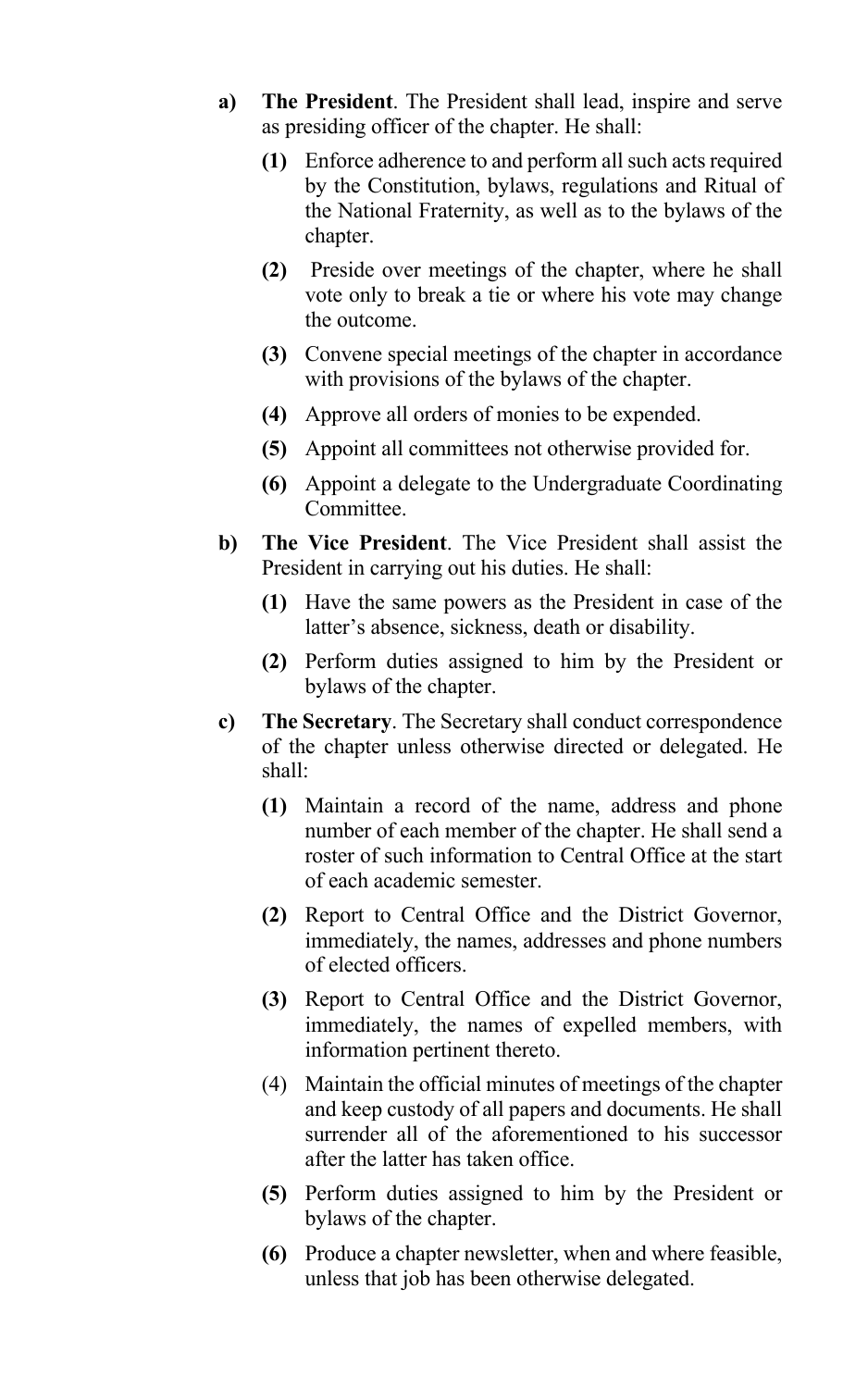- **d) The Treasurer**. The Treasurer shall conduct all financial operations of the chapter. He shall:
	- **(1)** Keep an accurate record of accounts between the chapter and its members of all monies received by and owing to the chapter or due to National Fraternity.
	- **(2)** Pay by check with his and the President's signature all orders for money authorized by the chapter.
	- **(3)** Keep a correct account of all disbursements.
	- **(4)** Report on the condition of the chapter's finances as the bylaws of the chapter may provide for and when requested by the National Treasurer or District Governor.
	- **(5)** Collect all initiation fees and chapter dues promptly.
	- **(6)** Forward all National Fraternity dues, fees and assessments promptly to the appropriate National Officer.
	- **(7)** Have his accounts prepared for settlement at the annual election of officers and deliver to his successor, or to a committee appointed to audit them, all books and monies in his possession belonging to the chapter.
	- **(8)** Submit any of his books and records for examination upon demand by Central Office, the District Governor, the alumnus advisor or any member of the chapter.
- **e) The Pledgemaster**. The Pledgemaster shall conduct the complete pledge period of the chapter under the supervision of the chapter President under such rules, which may be established by the National Council. He shall:
	- **(1)** Propose to the chapter the names of prospective pledges.
	- **(2)** Submit a proposed calendar for the pledge period to the chapter at a regular meeting; it shall be subject to the approval of the chapter by majority vote.
	- **(3)** Arrange and conduct pledge meetings.
	- **(4)** Be responsible for the action and orientation of the pledges.
- **f) The Historian**. The Historian shall serve as a historical record keeper of the chapter. He shall:
	- **(1)** collect and record all data which in his opinion or that of the chapter, shall prove of historical value to the chapter and National Fraternity.
	- **(2)** act as a Kleos reporter unless that position has been otherwise delegated.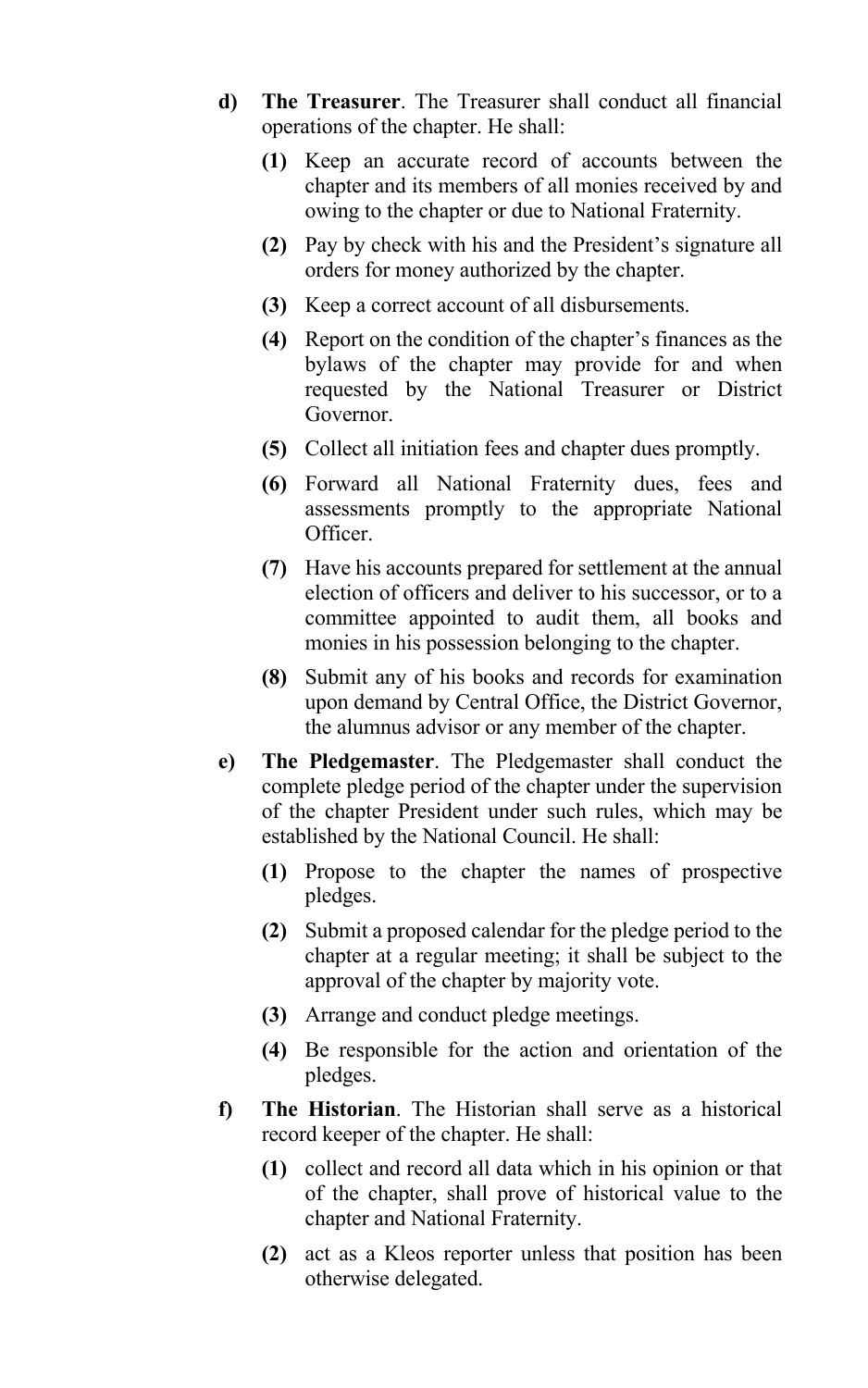- **g) The Chaplain**. The Chaplain shall be the spiritual leader of the chapter. He shall:
	- **(1)** Conduct services, on occasions, as may be appropriate which are authorized and approved by the chapter.
- **B. Committees**. Each chapter shall have a Judiciary committee and as many additional standing committees as are necessary to conduct the business of the chapter. These committees may include, but are not limited to: a Pledging Committee, an Alumni Club Liaison Committee, a House Committee, an Interfraternity Council Committee, an Academic Standards Committee, a Social Committee, a Rush Committee, etc.
	- **1. The Judiciary Committee**. The Judiciary Committee shall be composed of three members, a chairman appointed by the President and two other members elected by the chapter. The Judiciary Committee shall:
		- **a)** Receive in writing formal charges from any member(s) of the chapter, including members of the Judiciary Committee, against any member(s) of the chapter for nonfeasance, misfeasance or malfeasance in office or persistent violation of the laws of the National Fraternity or chapter.
		- **b)** Investigate and adjudicate those charges and return them to the chapter endorsed as being true or untrue as warranted, in accordance with the procedures regarding probation, suspension and expulsion elsewhere in these bylaws.
		- **c)** Represent the chapter before an appellate body in case of an appeal by a member receiving an adverse judgment.
	- **2. Stipulation Regarding the Judiciary Committee**. If the defendant is a member of the Judiciary Committee, he shall be disqualified from acting in the matter and the President shall appoint a member to the vacant seat until the matter is resolved. If the matter is resolved in favor of the defendant, he shall be automatically reinstated to the Judiciary Committee. In the event of an unfavorable decision that results in his suspension (or probation bearing on serving on the Judiciary Committee) then a vacancy shall exist on the Judiciary Committee and shall be filled by election.
	- **3. Other Committees**. All other standing committees of the chapter shall be composed of as many members as determined by the President or the chapter bylaws.
		- **a)** The President shall appoint the chairman of each committee, with such exceptions as may be made in the chapter bylaws
		- **b)** A Committee chairman shall select the members of his committee.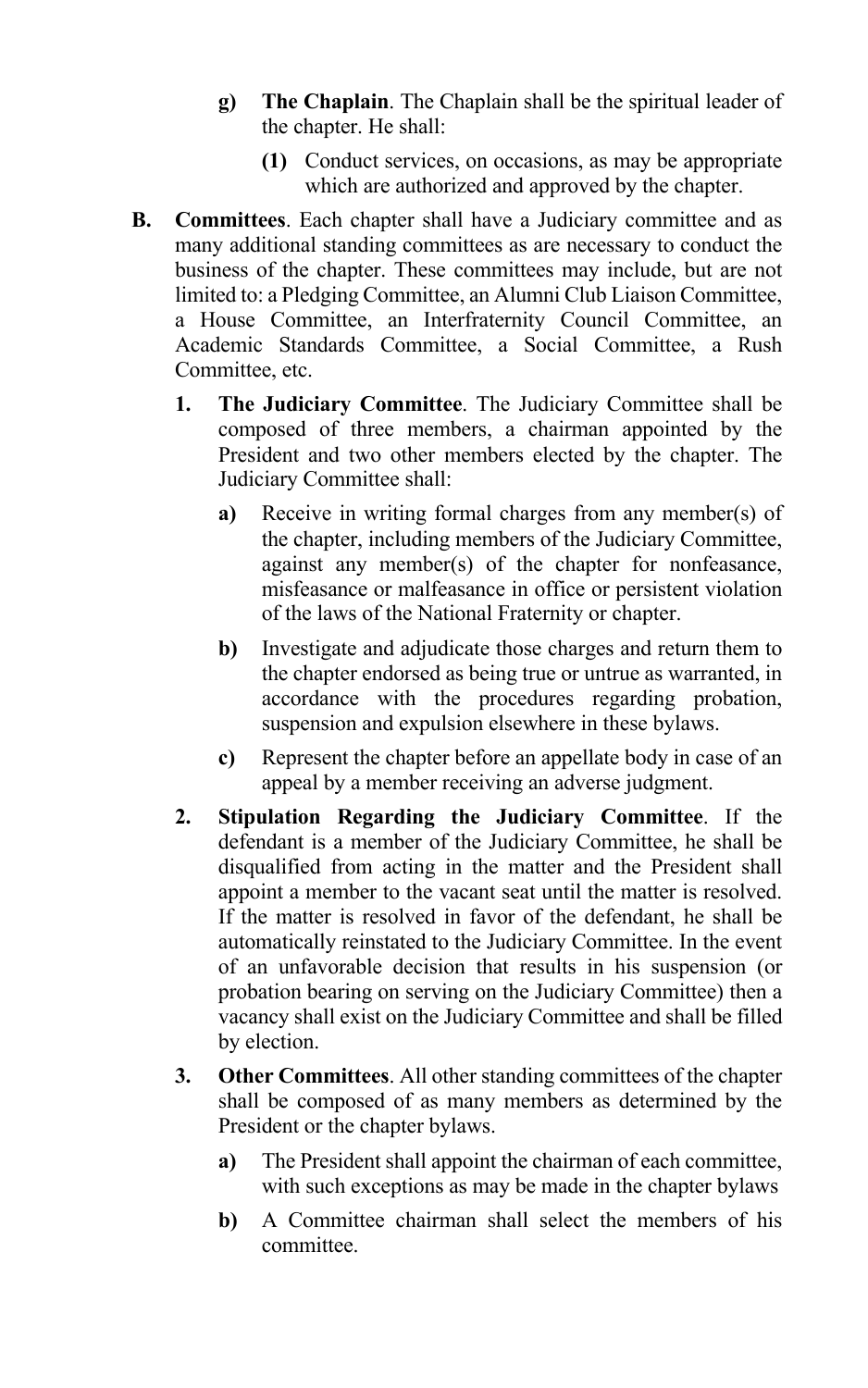## **ARTICLE V: Structure and Organization of the Alumni Chapters**

- **I. The Alumni Clubs**. The National Fraternity will establish alumni clubs under such rules and by such regulation ordained under the Constitution and within these bylaws.
	- **A. The Officers**. The officers of an alumni club shall consist of all the positions designated in the Constitution. Other elected or appointed officers may be determined by the alumni club's bylaws.
		- **1. Qualification, Rules for Elections and Terms of Office**. The officers of the alumni club shall be chosen annually.
			- **a)** The officers of an alumni club shall be chosen from its membership; all candidates for office must be in good standing with the National Fraternity and the alumni club at the last regular meeting preceding the selection of officers.
			- **b)** Each officer shall serve until his successor takes office.
			- **c)** Within one (1) week of taking office, a list of the new officers and their addresses shall be mailed to Central Office.
			- **d)** The Secretary and the Treasurer may be the same person, as may the Historian and the Chaplain.
		- **2. Vacancies**. Any vacancy other than the President's position may be filled in accordance with procedure adopted in the bylaws of the alumni club. A vacancy in the President's position shall result in the ascendancy of the Vice President to that position.
		- **3. Duties, Powers and Responsibilities**. The officers of the alumni club shall have the following duties, powers and responsibilities:
			- **a) The President**. The President shall lead, inspire and serve as presiding officer of the alumni club. He shall:
				- **(1)** Enforce adherence to, and perform all such acts required by, the Constitution, bylaws, and regulations the National Fraternity, as well as to the bylaws of the alumni club.
				- **(2)** Preside over meetings of the alumni club, where he shall vote only to break a tie or where his vote may change the outcome.
				- **(3)** Convene special meetings of the alumni club in accordance with provision of the bylaws of the alumni club.
				- **(4)** Appoint all committees not otherwise provided for.
			- **b) The Vice President**. The Vice President shall assist the President in carrying out his duties. He shall:
				- **(1)** Have the same powers as the President in case of the latter's absence, sickness, death or disability.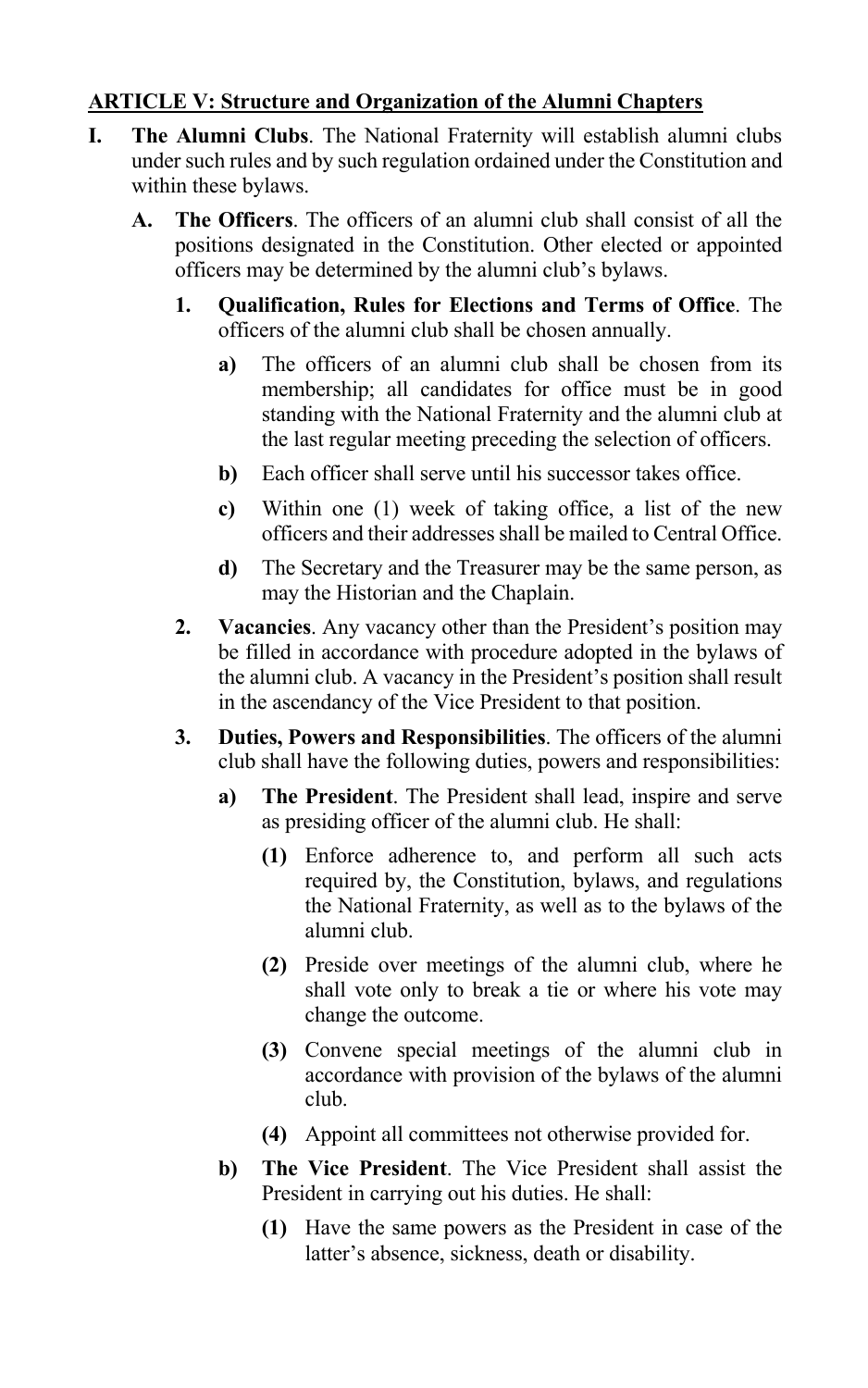- **(2)** Perform duties assigned to him by the President or bylaws of the alumni club.
- **c) The Secretary**. The Secretary shall conduct correspondence of the alumni club unless otherwise directed or delegated. He shall:
	- **(1)** Maintain a record of the name, address and phone number of each member of the alumni club. He shall send a roster of such information to Central Office at least once a year.
	- **(2)** Report to Central Office and the District Governor, immediately, the names, addresses and phone numbers of officers.
	- **(3)** Maintain the official minutes of meetings of the alumni club and keep custody of all papers and documents. He shall surrender all of the aforementioned to his successor after the latter has taken office.
	- **(4)** Perform duties assigned to him by the President or bylaws of the alumni club.
	- **(5)** Produce a newsletter, when and where feasible, unless that duty has been otherwise delegated.
- **d) The Treasurer**. The Treasurer shall conduct all financial operations of the alumni club. He shall:
	- **(1)** Keep an accurate record of accounts between the alumni club and its members of all monies received by and owing to the alumni club or due to National Fraternity.
	- **(2)** Pay by check with his and the President's signature all orders for money authorized by the alumni club.
	- **(3)** Keep a correct account of all disbursements.
	- **(4)** Report the condition of the alumni club's finances as the bylaws of the alumni club may provide for or when requested by the National Treasurer or District Governor.
	- **(5)** Forward all National Fraternity dues, fees and assessments promptly to the appropriate National Officer.
	- **(6)** Have his accounts prepared for settlement and delivery to his successor, or to a committee appointed to audit them, all books and monies in his possession belonging to the alumni club.
	- **(7)** Submit any of his books and records for examination upon demand by Central Office, the District Governor, or any member of the alumni club.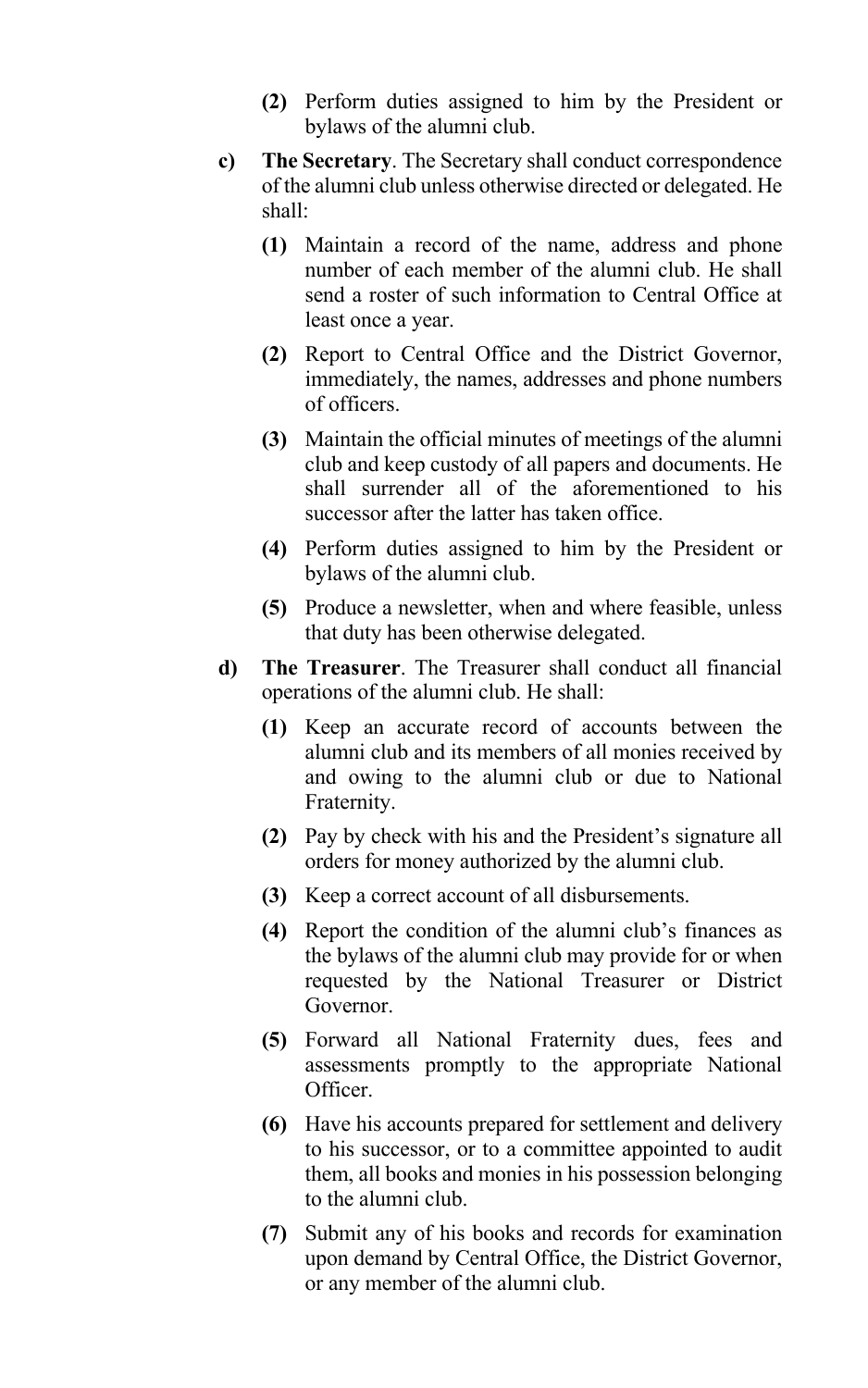- **e) The Historian**. The Historian shall serve as a historical record keeper of the alumni club. He shall:
	- **(1)** collect and record all data which in his opinion or that of the alumni club, shall prove of historical value to the alumni club and National Fraternity.
	- **(2)** act as a Kleos reporter unless that position has been otherwise delegated.
- **f) The Chaplain.** The Chaplain shall be the spiritual leader of the alumni club. He shall:
	- **(1)** Conduct services, on occasions, as may be appropriate which are authorized and approved by the alumni club.
- **B. Committees**. Each alumni club shall have a Membership Committee and as many additional standing committees as are necessary to conduct the business of the alumni club.
	- **1. The Membership Committee**. The Membership Committee shall recruit and encourage alumni in its jurisdictional area to join the alumni club, it shall be appointed by the President.
	- **2. Other Committees**. Other Committees of the alumni club shall consist of one (1) or more members as may be determined by the alumni club President or bylaws. The alumni club President shall appoint the chairman of all committees.
- **II. The Alumni Associations**. The National Fraternity will establish alumni associations under such rules and by such regulation ordained under the Constitution and within these bylaws.
	- **A. Obligations**. An alumni association must meet the following responsibilities (or show just cause to the National Council or Executive Committee why it has not). An alumni association that doesn't meet or make an effort to meet these obligations shall be subject to revocation of its charter by the National Council. An alumni association shall:
		- **1.** Meet at least four (4) times annually where practical.
		- **2.** Hold two (2) events per year oriented towards its undergraduate chapter, if active, including an annual reunion.
		- **3.** Prepare and send to the chapter, if that chapter is active, a social calendar and roster.
		- **4.** Submit semi-annual reports to the District Governor, with a copy to Central Office, as to what they have done to meet their obligations to their charter.
		- **5.** In the event of being an alumni association of an inactive chapter: try to keep members in touch with each other as much as possible and encourage reactivation of that chapter, if attempted by the National Fraternity.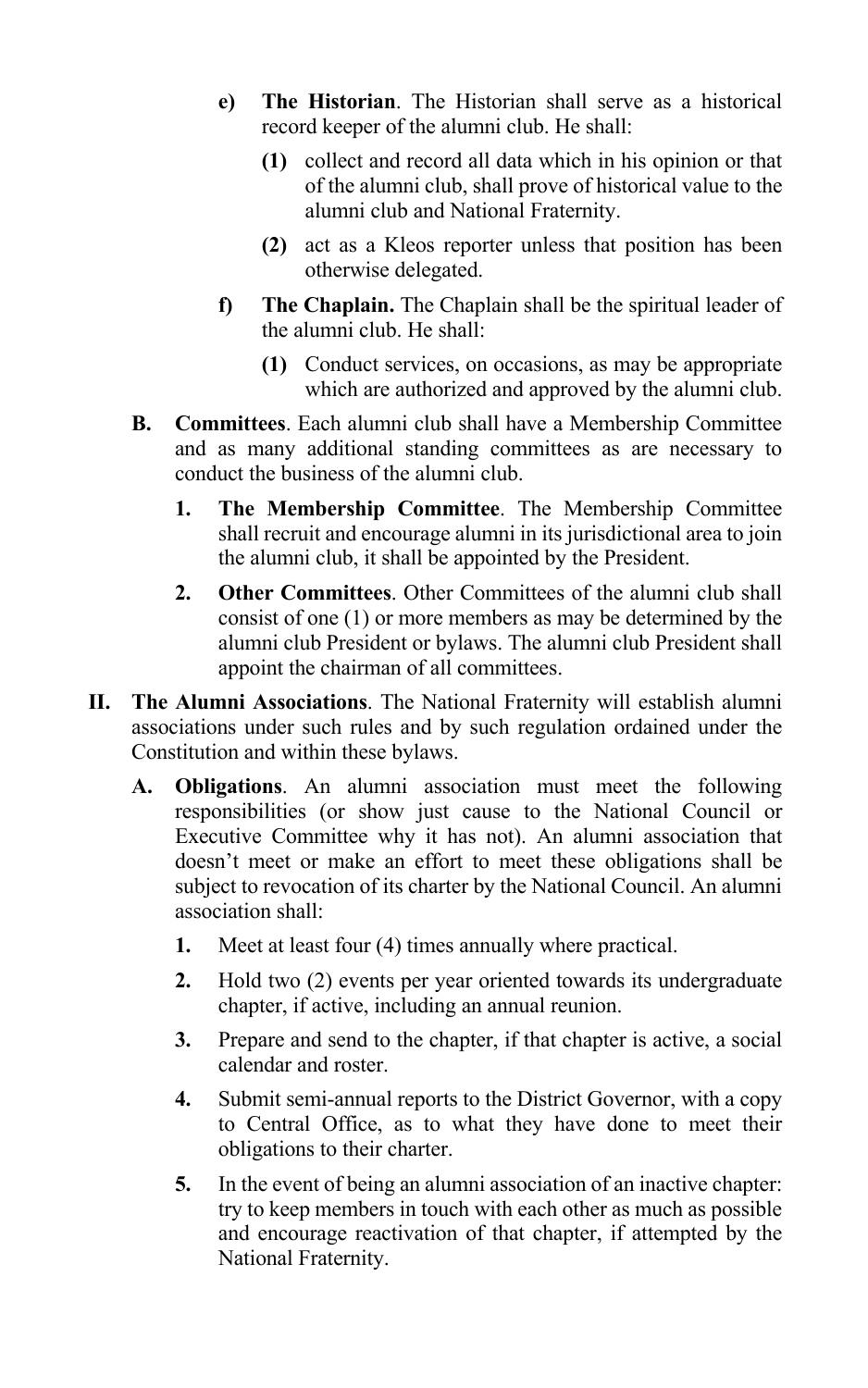- **6.** Send two representatives to the alumni club in their district.
- **B. Exclusions**. An alumni association shall not:
	- **1.** Interfere with the running of a chapter.
	- **2.** Interfere with the running of a pledge program.
	- **3.** In any event, vote or be allowed to cast a vote at meeting of the chapter.
	- **4.** Use chapter funds.
	- **5.** Vote at a District Convention
	- **6.** Represent the chapter at District Conventions or National Council meetings.
- **C. The Officers**. The officers of an alumni association shall consist of all the positions designated in the Constitution.
	- **1. Qualification, Rules for Elections and Terms of Office**. The officers of the alumni association shall be chosen annually at an election meeting held during the first (60) days of the year.
		- **a)** The officers of an alumni association shall be chosen from its membership; all candidates for office must be in good standing with the National Fraternity, their undergraduate chapter and any alumni chapter at the last regular meeting preceding the selection of officers.
		- **b)** Each officer shall serve until his successor takes office.
		- **c)** Within one (1) week of taking office, a list of the new officers and their addresses shall be mailed to Central Office.
		- **d)** The Secretary and the Treasurer may be the same person, as may the Historian and the Chaplain.
	- **2. Ex-Officio Membership**. The President of the Chapter that the alumni association is affiliated with, if active, may sit as an *exofficio* voting member of the alumni association.
	- **3. Vacancies**. Any vacancy other than the President's position may be filled in accordance with procedure adopted in the bylaws of the alumni association. A vacancy in the President's position shall result in the ascendancy of the Vice President to that position.
	- **4. Duties, Powers and Responsibilities**. The officers of the alumni association shall have the following duties, powers and responsibilities:
		- **a) The President**. The President shall lead, inspire and serve as presiding officer of the alumni association. He shall:
			- **(1)** Enforce adherence to, and perform all such acts required by, the Constitution, bylaws, and regulations the National Fraternity, as well as to the bylaws of the alumni association.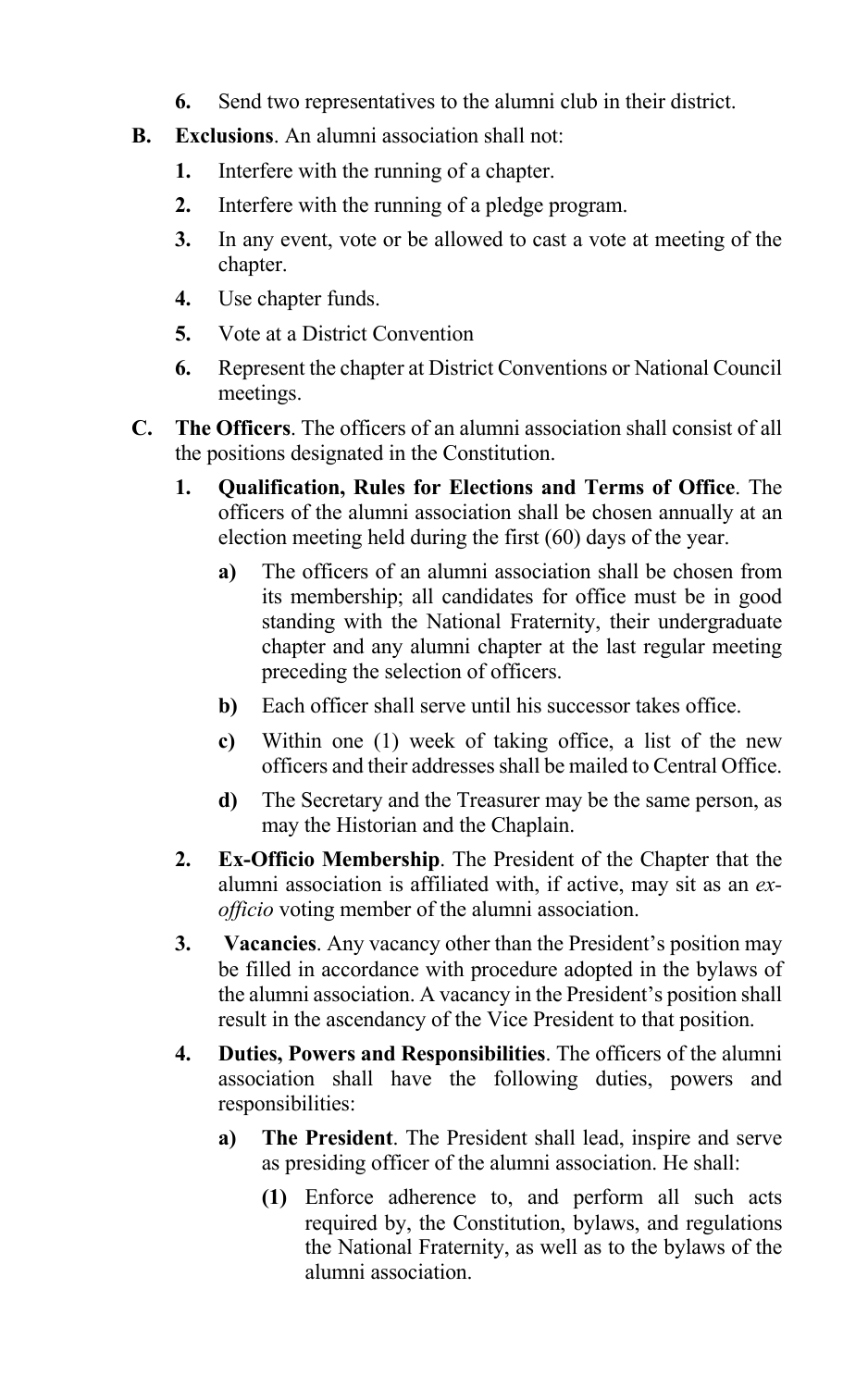- **(2)** Preside over meetings of the alumni association, where he shall vote only to break a tie.
- **(3)** Convene special meetings of the alumni association in accordance with provision of the bylaws of the alumni association.
- **(4)** Appoint all committees not otherwise provided for.
- **(5)** Perform all acts required of him by virtue of his office.
- **(6)** Serve as liaison between the alumni association and the Chapter.
- **(7)** Send representatives to alumni clubs in the district.
- **b) The Vice President**. The Vice President shall assist the President in carrying out his duties. He shall:
	- **(1)** Have the same powers as the President in case of the latter's absence, sickness, death or disability.
	- **(2)** Perform duties assigned to him by the President or bylaws of the alumni association.
- **c) The Secretary**. The Secretary shall conduct correspondence of the alumni association unless otherwise directed or delegated. He shall:
	- **(1)** Maintain a record of the name, address of each member of the alumni association. He shall send a roster of such information to Central Office at least once a year.
	- **(2)** Report to Central Office and the District Governor, immediately, the names, addresses and phone numbers of officers.
	- **(3)** Maintain the official minutes of meetings of the alumni association and keep custody of all papers and documents. He shall surrender all of the aforementioned to his successor after the latter has taken office.
	- **(4)** Conduct all alumni association correspondence unless this duty has been delegated specifically to another.
	- **(5)** Send alumni association social and business calendar to the President of the chapter that the alumni association is affiliated with.
	- **(6)** Keep a record and file of all chapter correspondence, including a set of current chapter bylaws and roster.
	- **(7)** Prepare and send a semi-annual newsletter of the alumni association's activities to the chapter, if active, and to the alumni association's membership. The newsletter should also include any news about the chapter. If the chapter is inactive it should keep the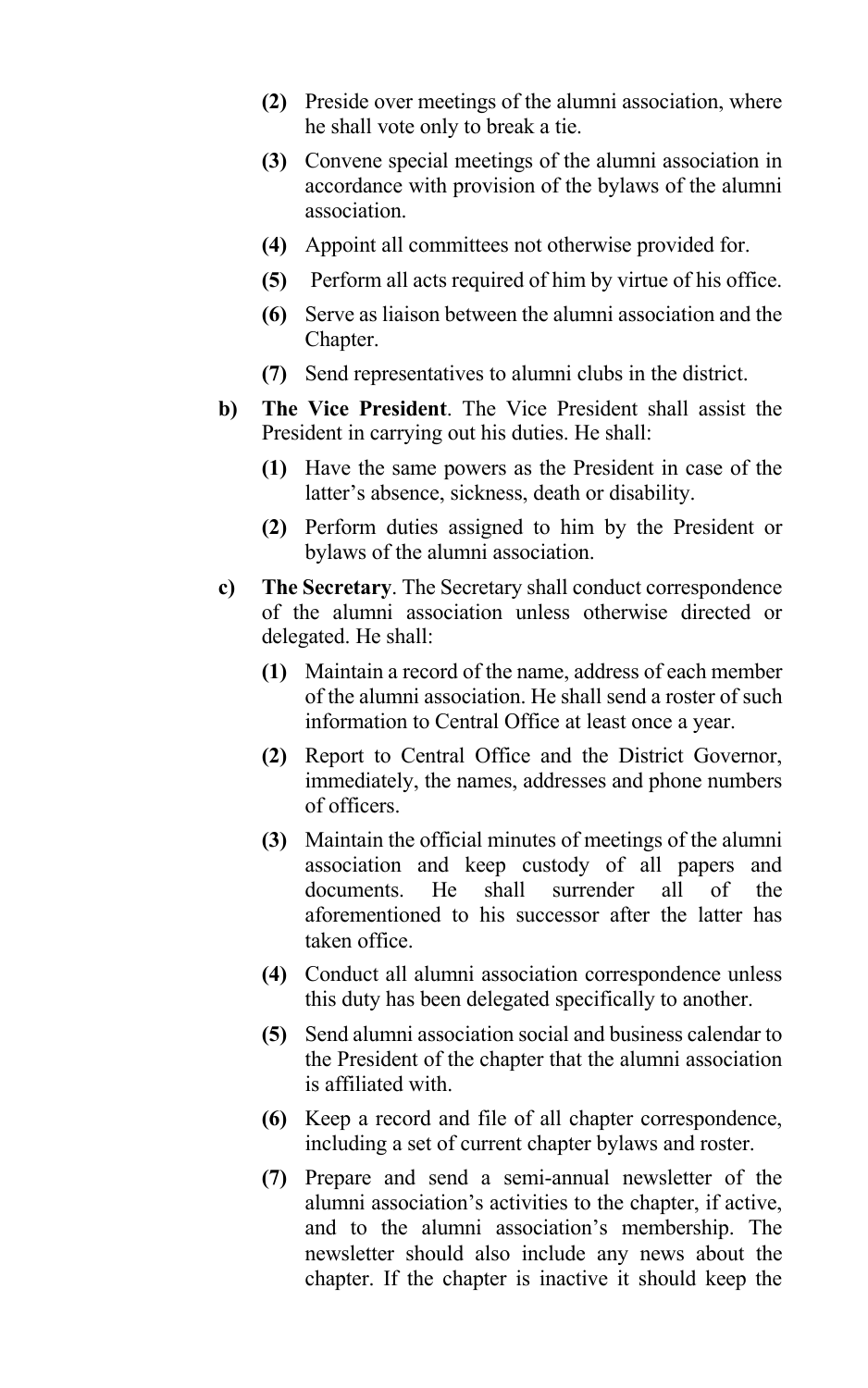alumni of the chapter informed with biographical updates on the alumni.

- **(8)** Perform all acts required of him by the virtue of his office.
- **d) The Treasurer**. The Treasurer shall conduct all financial operations of the alumni association. He shall:
	- **(1)** Keep an accurate record of accounts between the alumni association and its members of all monies received by and owing to the alumni association or due to National Fraternity.
	- **(2)** Keep a correct account of all disbursements.
	- **(3)** Report the condition of the alumni association's finances as the bylaws of the alumni association mandate or when requested by the Central Office.
	- **(4)** Forward all National Fraternity dues, fees and assessments promptly to Central Office.
	- **(5)** Have his accounts prepared for settlement and delivery to his successor, or to a committee appointed to audit them, all books and monies in his possession belonging to the alumni association.
	- **(6)** Submit any of his books and records for examination upon demand by Central Office, the District Governor, or any member of the alumni association as the bylaws of the alumni association may provide for.
- **e) The Historian**. The Historian shall serve as a historical record keeper of the alumni association. He shall:
	- **(1)** Collect and record all data which may prove of historical value to the alumni association and the National Fraternity.
	- **(2)** Act as a Kleos reporter unless that position has been otherwise delegated.
- **f) The Chaplain**. The Chaplain shall be the spiritual leader of the alumni association. He shall:
	- **(1)** Conduct services, on occasions, as may be appropriate which are authorized and approved by the alumni association.
- **5. Committees**. Each alumni association shall have a Social Committee, a Reunion Committee and a Membership Committee. A Judiciary Committee may be invoked anytime, as an advisory body to deal with problems of constitutional or by-law violations. Membership of committees shall be chosen by the President.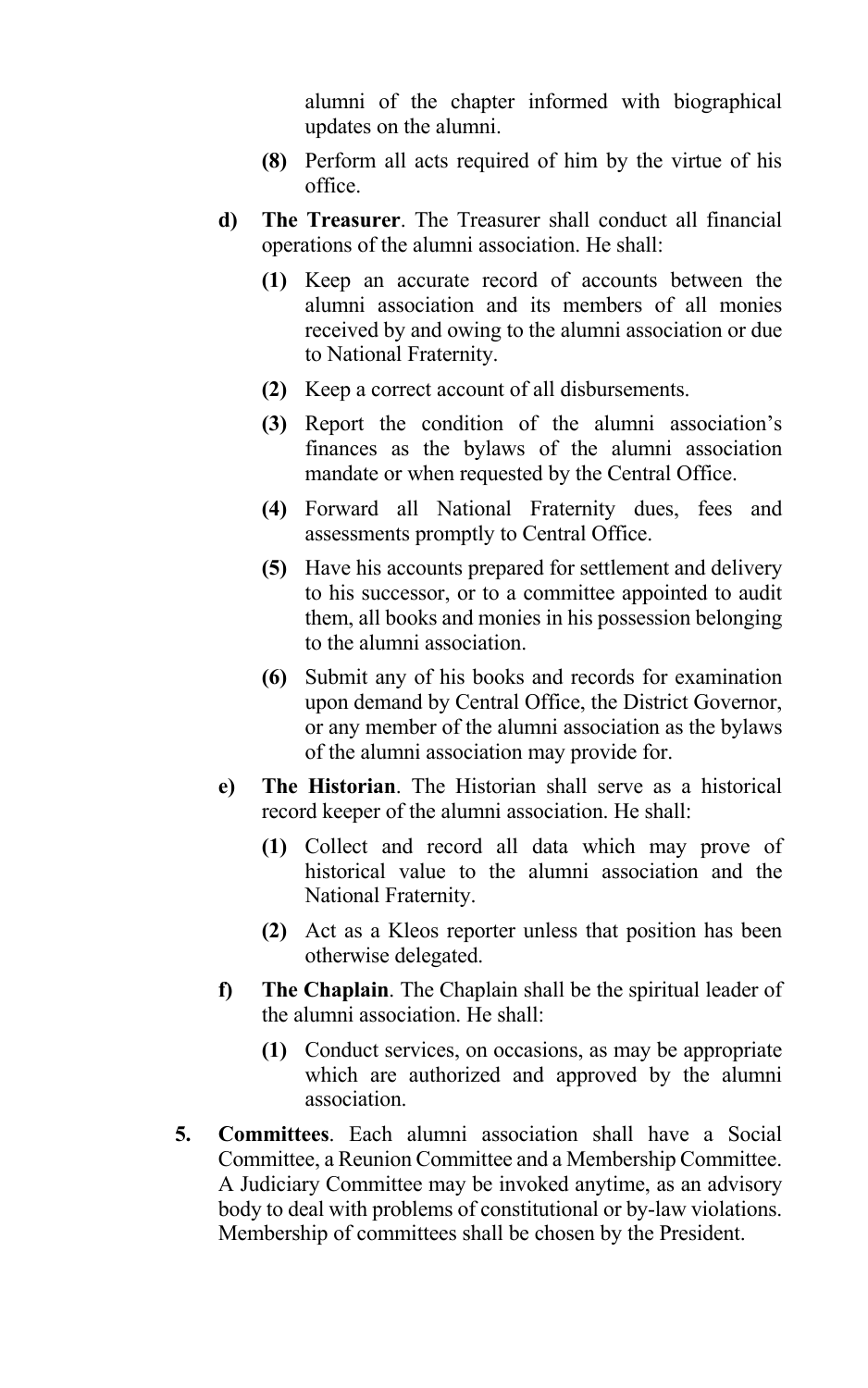- **a) The Social Committee**. The Social Committee shall plan all events for the alumni association's calendar except for the annual reunion. All alumni association plans shall be transmitted to the chapter which that the alumni association is affiliated with. The Social Committee shall have a chairman and at least two (2) members.
- **b) The Reunion Committee**. The Reunion Committee shall plan and execute an annual alumni association that will encompass the alumni of the chapter with which the alumni association is affiliated, the current undergraduate members of that chapter, if active, and other desired guests. The Reunion Committee shall have a chairman and at least three (3) members, one of whom shall be the Treasurer.
- **c) The Membership Committee**. The Membership Committee shall recruit and encourage graduates from the chapter with which the alumni association is affiliated, and other alumni that express an interest in joining. The Membership Committee shall also encourage members of the alumni association to join local alumni clubs. The Membership Committee shall have a chairman and at least three (3) members, one of whom shall be the Secretary.
- **d) The Judiciary Committee**. The Judiciary Committee, if invoked by the President or a majority vote of the membership, be chaired by the Vice President and two (2) members of the alumni association. Thereafter all actions of the committee shall continue under the same rules set down in these bylaws for undergraduate chapter judiciary committees. Suspension and expulsion procedure must adhere to these bylaws and be ratified by the National Council.
- **e) Other Committees**. Other Committees may be created by the President as dictated by the bylaws of the alumni association. Membership of these committees shall be appointed by the President.

#### **ARTICLE VI: Discipline**

#### **I. Probation, Suspension or Expulsion of Entities or Members by the National Fraternity**

- **A.** Any entity or member in violation of the Constitution, bylaws or regulations of the National, Fraternity, the bylaws of his entity, or who shall commit acts not in the best interest of the National Fraternity as determined by the National President or Executive Committee may be:
	- **1.** Placed on probation, or suspended by the National President (subject to approval by the Executive Committee within ten (10) days)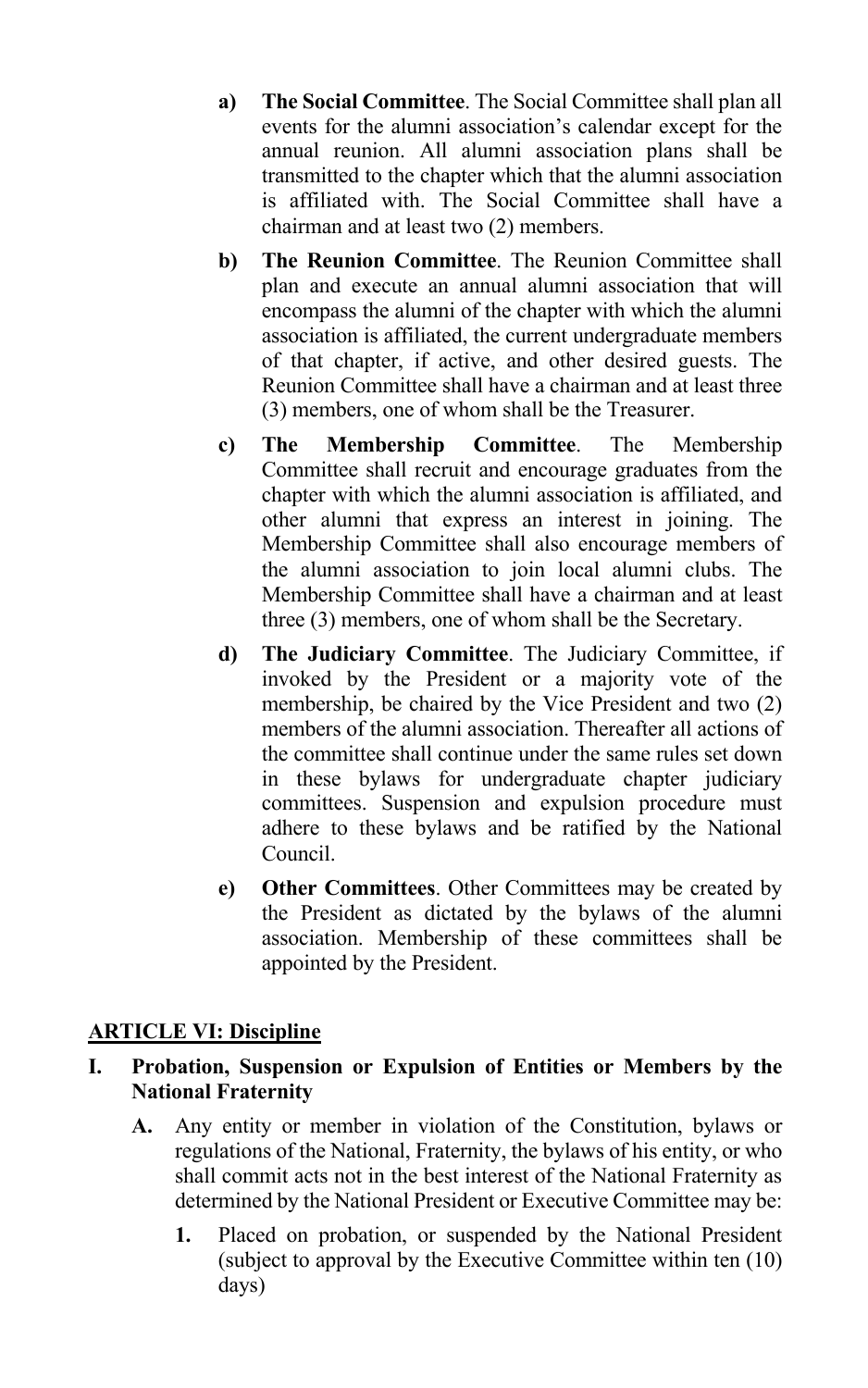- **2.** Placed on probation or suspended by the Executive Committee by two-thirds (2/3) vote of its entire voting membership.
- **3.** Any action taken against a defendant or entity shall be stated in writing to that defendant or entity and mailed to defendant's home address on file with the National Fraternity within seven (7) days.
- **4.** These penalties shall be in effect until the ensuing National Council meeting when the National Council shall take action with respect thereto.
	- **a)** Any entity suspended may be assigned an alumnus to supervise, control and manage it until the National Council has met regarding the matter.
- **B. Action by a District Governor**. A District Governor may place a chapter or chapter member on probation for hazing violations. The removal of such probation can be enacted by the District Governor or the National Council, as per the Constitution, at its next meetings.
- C. **Action by the National Council**. The National Council shall review any disciplinary action of the President, Executive Committee or District Governor and may take whatever action it deems necessary. Any adverse action taken against an entity or member by the National Council shall be by a two-thirds  $(2/3)$  vote, all actions and decisions are, by virtue of the Constitution, final. Additionally, the National Council shall also have the power to suspend or expel any member of the National Fraternity by a two-thirds  $(2/3)$  vote. Motions to suspend or expel any member must be recorded via a roll call vote.
	- **1.** Any member up for expulsion or suspension has the right to state his case either in writing or on the floor of the National Council prior to the National Council taking action.
- **D. Revocation of Charter**. The National Council shall have the power to revoke the charter of an entity, thus expelling it from the National Fraternity.
	- **1.** Expulsion of an entity shall not affect an individual's membership within the National Fraternity. Members of such an entity may be expelled by the regular process.
- **E. Notification**. The National Secretary shall notify any accused, probated or suspended member or entity of the National Fraternity facing review at the National Council meeting of the sanctions that he may face according to this Constitution and by-law regarding discipline.

## **II. Probation, Suspension or Expulsion of Members by an Undergraduate Chapter**

**A. Probation**. The President of an undergraduate chapter shall have the right to place on probation for good cause, any member of the chapter.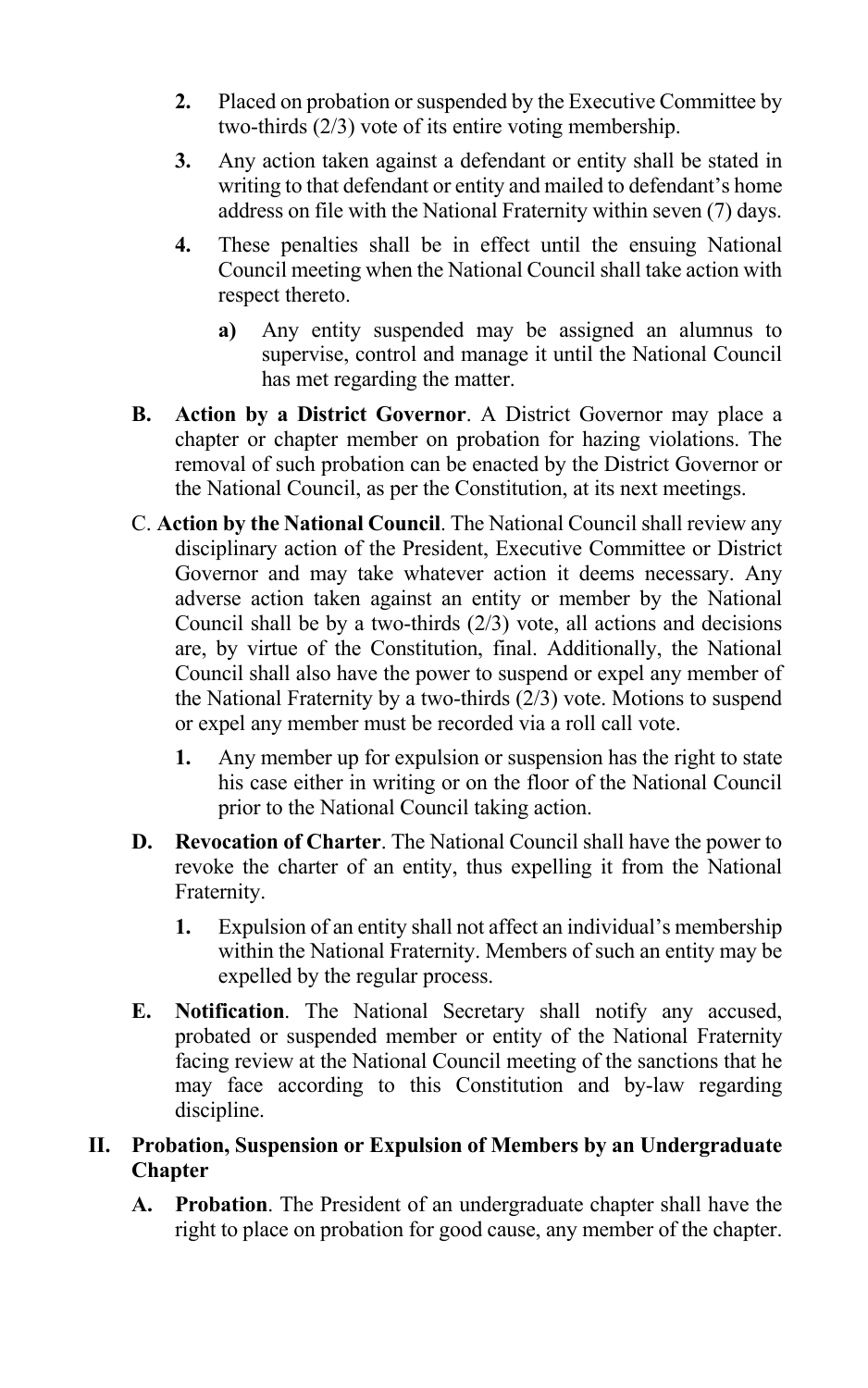- **1.** Any brother whose semester G.P.A. falls below 1.0 on a traditional 4.0 scale shall be automatically placed on probation until a minimum GPA is achieved.
- **B. Bringing Charges for Suspension and Expulsion**. If any member of an undergraduate chapter believes another member of that chapter to be in violation of the rules of the National Fraternity or chapter or to have acted not in the best interests of the National Fraternity, he may file formal written charges against the other member to the President of the chapter.

## **C. Due Process**

- **1.** After formal written charges have been filed, a copy shall be given to the defendant who has thirty (30) days to submit a written response to the charges to the chapter President.
- **2.** Each charge shall be alleged as specifically as possible.
- **3.** After the receipt of written response from the defendant or after the expiration of thirty (30) days, whichever occurs first, the President of the chapter shall specify a date not fewer than thirty (30) calendar days and not more than sixty (60) calendar days on which the defendant must have a hearing before the Judiciary Committee of the chapter.
- **4.** The defendant shall be entitled to defend himself or select a member of the chapter to defend him before the Judiciary Committee. The chapter shall be represented at such a hearing by a member appointed by the President.
- **5.** Failure of the defendant to attend the hearing shall not preclude the Judiciary Committee from holding a hearing and returning a finding of fact.
- **D. Procedural Matters**. At the hearing, the chairman of the Judiciary Committee shall act as judge and shall pass upon all points of law raised. He shall conduct the proceedings as closely as possible in accordance with all the customary practices of judicial bodies. The Secretary of the chapter shall take the minutes of the testimony.
- **E. Enactment of Suspension or Expulsion**. The findings of the Judiciary Committee shall be advisory only. These findings shall be submitted to the chapter for a vote. The chapter shall have the right to take whatever action it deems necessary, including dismissal of the charges.
	- **1.** To place a member on suspension shall require a two-thirds (2/3) vote.
	- **2.** To expel a member shall require a three-fourths (3/4) vote
	- **3.** Should the chapter fail to obtain the requisite vote for suspension or expulsion, the defendant shall be acquitted of the charge.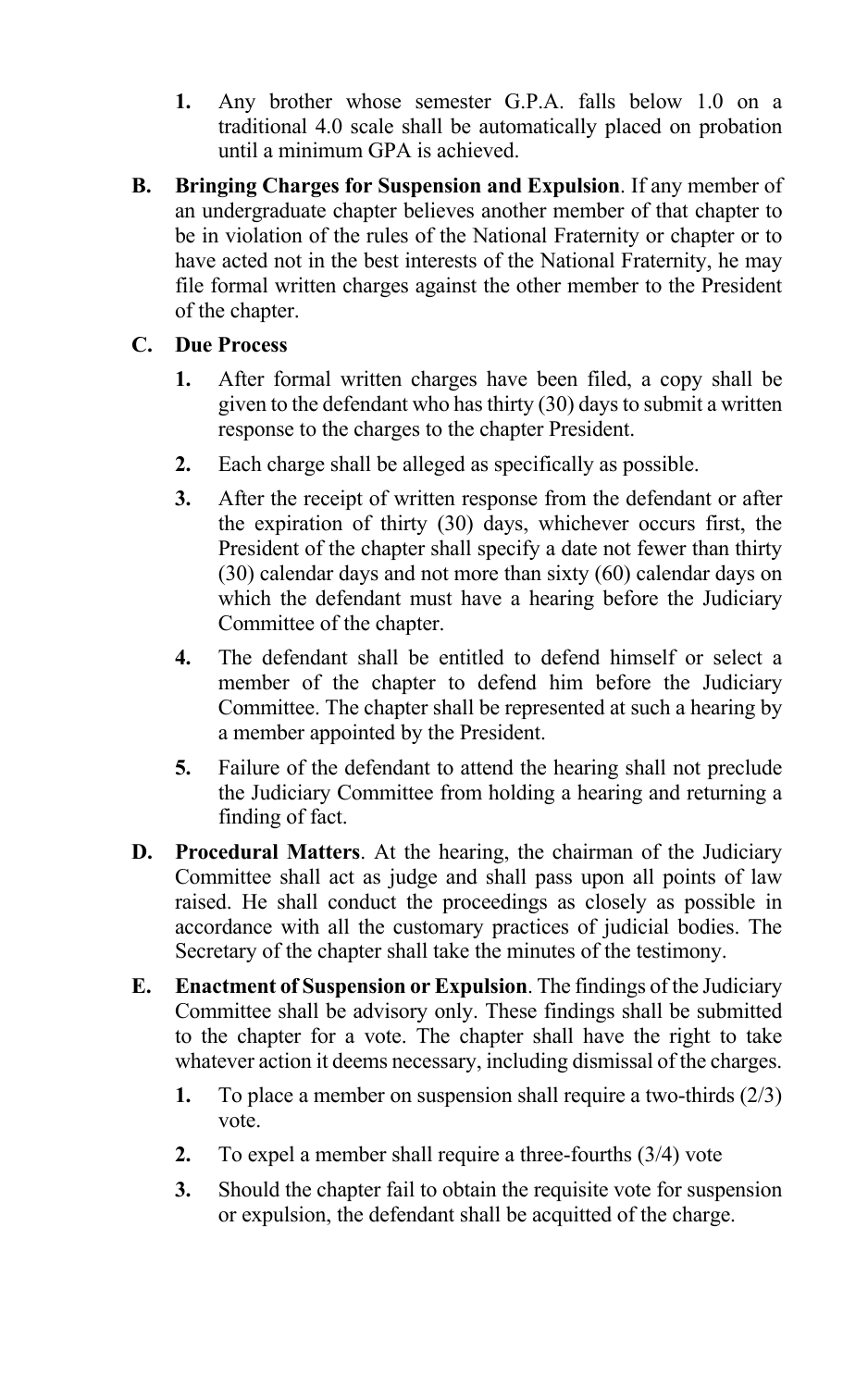- **4.** All members of the chapter in good standing, including the President, brothers on the Judiciary Committee and the defendant are eligible.
- **F. Right of Appeal**. A member suspended or expelled by the chapter shall have thirty (30) calendar to appeal the decision of the chapter to the appellate body, the Executive Committee of the National Fraternity. There shall be no appeal beyond thirty (30) days.
	- **1.** After the appeal has been filed, the Secretary of the chapter shall forward a copy of the minutes of the hearing, signed under oath, to the Executive Committee.
	- **2.** Written briefs for the respective sides in the case shall be submitted to the Executive Committee within twenty (20) calendar days of the forthcoming hearing date.
	- **3.** During the time the appeal is pending the defendant shall have all of the rights and privileges of brotherhood except that he shall lose the right to vote.
	- **4.** The appeal shall be heard by the Executive Committee at its earliest possible convenience or its next meeting, whichever comes first.
	- **5.** The appellate body, which is the voting membership of the Executive Committee, may take the following actions:
		- **a)** Reverse a decision of the chapter to suspend a member. This shall require a two-thirds (2/3) vote.
		- **b)** Reverse a decision of the chapter to expel a member. This shall require a three-fourths (3/4) vote.
		- **c)** Let the decision stand as is. This shall require either no action by the Executive Committee or be caused by its inability to obtain the necessary votes for reversal.
- **G. Right of Final Appeal**. In the event of adverse action to the defendant by the Executive Committee the defendant shall have the right of final appeal to the National Council.
	- **1.** The appeal must be filed with Central Office within thirty (30) calendar days of the Executive Committee action.
	- **2.** The defendant shall have the right to defend himself before this body or select a brother member to defend him.
	- **3.** The Executive Committee shall forward the entire record of this case to the National Council for consideration.
	- **4.** The National Council may take the following actions in regard to this matter:
		- **a)** Reverse a decision of the chapter to suspend a member. This shall require a two-thirds (2/3) vote.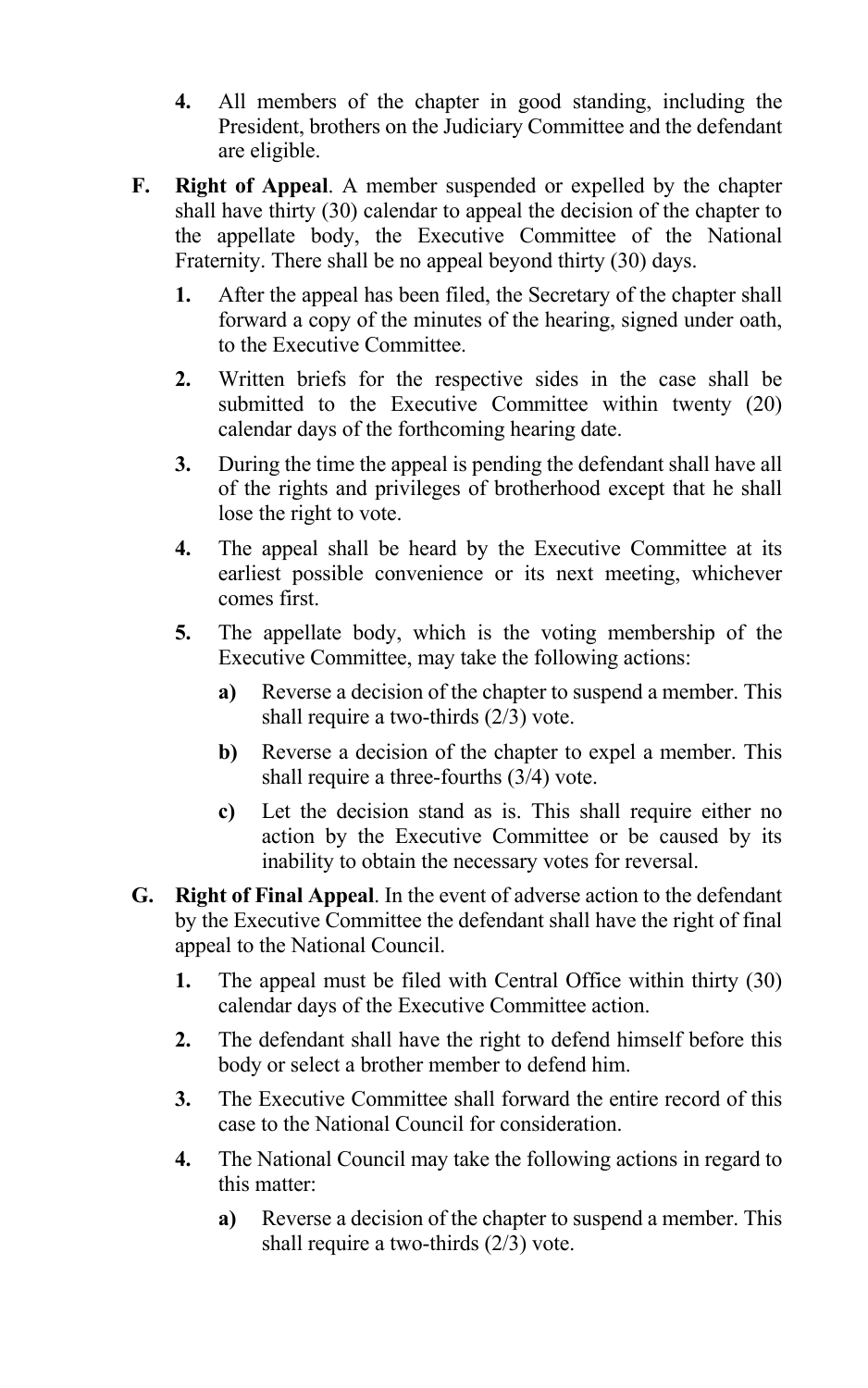- **b)** Reverse a decision of the chapter to expel a member. This shall require a three-fourths (3/4) vote.
- **c)** Let the decision stand as is. This shall require either no action by the National Council or be caused by its inability to obtain the necessary votes for reversal.
- **H. Notification of Suspension or Expulsion**. Written notice of the final decision of the Executive Committee or National Council shall be given to both the defendant and the chapter involved. In the case of expulsion, the National Secretary shall notify the Presidents of all entities.

## **ARTICLE VII: Financial Matters**

- **I. Fees**. The National Council shall set all fees of the National Fraternity as it deems proper and necessary. Alternately, the Executive Committee may set fees of the National Fraternity as it deems necessary and proper by a threequarters (3/4) vote. All fees shall be cumulative. All fees as adopted, revised or rescinded shall be noted at least annually to all undergraduate and alumni chapters via a "*Dues, Fees and Assessments Circular*." distributed by Central Office.
	- **A. Stipulations**. All fees in effect at the time of the passage of this amendment shall continue in force until and unless changed in the above noted manner.

## **ARTICLE VIII — Publications of the National Fraternity**

## **I. Publications.**

- **A. The Official Directory**. The National Fraternity may publish from time to time a directory to be known as the Alpha Phi Delta Directory. It shall contain the name and home address of members of the National Fraternity and any other matter that may appropriately occupy a place in the directory so that it may serve as a handbook of the National Fraternity.
- **B. The Kleos**. The National Fraternity shall publish a journal to be known as The Kleos. It shall be devoted to entity and member activities and the expression of thoughts and exhibition of matters which advance the prestige of the National Fraternity.
- **C. The** *Dokime*. The pledges manual of the National Fraternity.
- **D. The Chapter Letter**. Published as-needed by Central Office, it shall serve a newsletter of National Fraternity and Interfraternity information.

## **ARTICLE IX — Establishment of Undergraduate Chapters**

**I. Undergraduate Chapters.**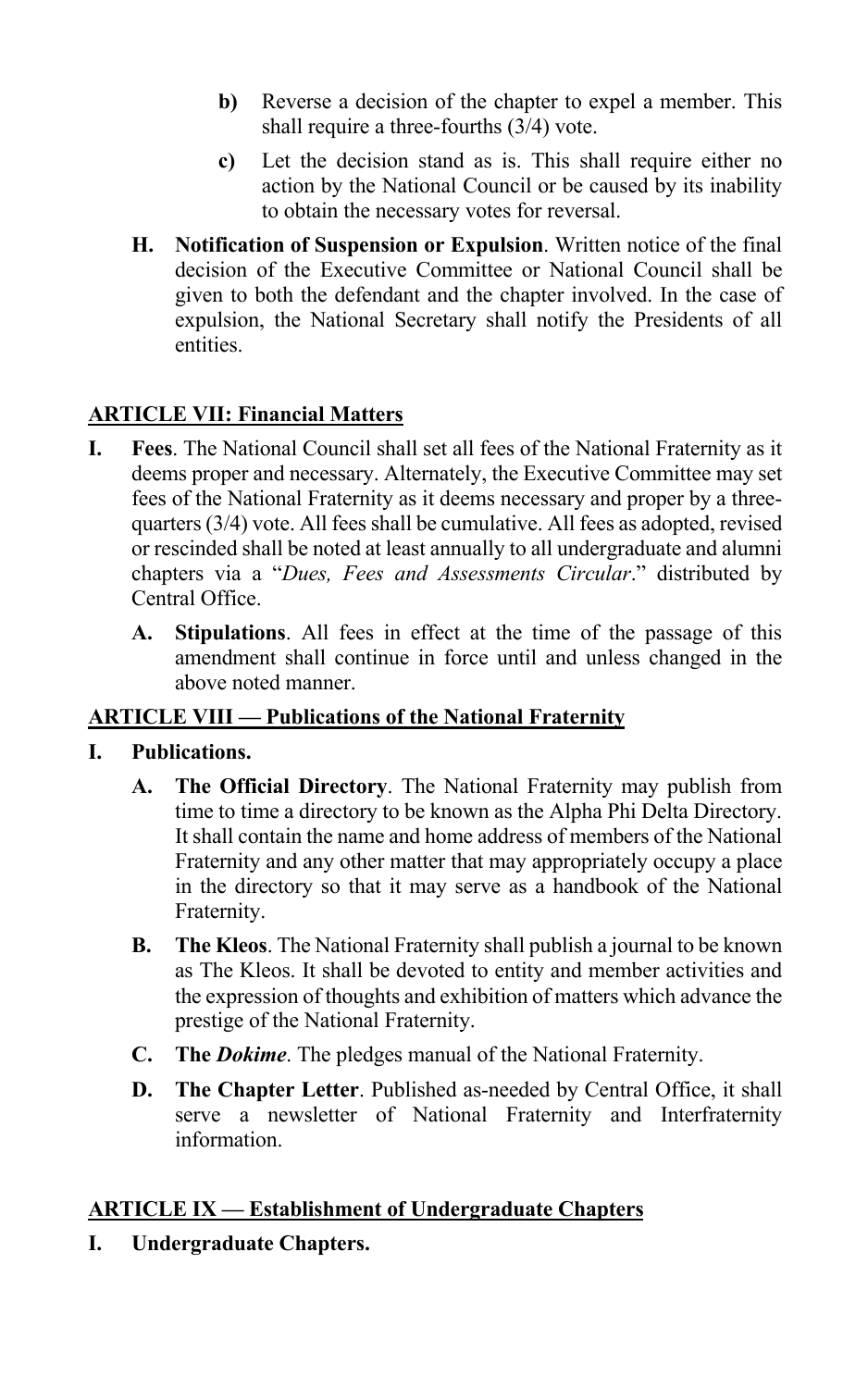- **A. Eligibility**. An Undergraduate Chapter of the National Fraternity being established shall be made up of students attending a specific, accredited college or university offering baccalaureate degree programs.
- **B. Requirements**. Applications, requests or contacts to establish a chapter of National Fraternity shall be made to or forwarded to the Vice President for Expansion. It shall be the responsibility of the Vice President for Expansion to determine that a project or group meets all applicable requirements of the Constitution and bylaws of the National Fraternity.

## **C. Preliminary and Pre-Chartering Procedures**

- **1.** The Vice President for Expansion shall notify Central Office upon preliminary starting of the establishment of a colony. He shall forward the name of project managers or colony leaders to Central Office immediately.
- **2.** The Vice President for Expansion shall implement the indoctrination process.
- **3.** Upon satisfactorily completing the colony's indoctrination period and meeting the requirements of the Ritual, the Vice President for Expansion shall notify the Central Office of the full colony roster including names, addresses and phone numbers. Together with this roster shall be the initiation fee for colony members. At this time the members of the colony shall become brothers of the National Fraternity.
- **4.** As soon as possible, Central Office shall present the initiates with colony certificates of membership which will be replaced with formal membership certificates after the approval of a chapter charter by the National Council or Executive Committee.
- **5.** Membership requirements and procedures set forth herein shall pertain only to colonies of the National Fraternity.

## **D. Chartering Procedures**

- **1.** The Vice President for Expansion shall present a petition to charter a colony as a chapter of the National Fraternity to the National Council or Executive Committee. A colony shall exist for at least one (1) year and have at least seven (7) members before chartering may be considered. Prior to chartering, a colony shall pay a chartering fee.
- **2.** After approval of a charter Central Office shall issue a charter to the new chapter as soon as practicable.
- **3.** Founding members for the purposes of chartering shall consist of any undergraduate member of the National Fraternity on campus at the time of chartering or during the colonization process.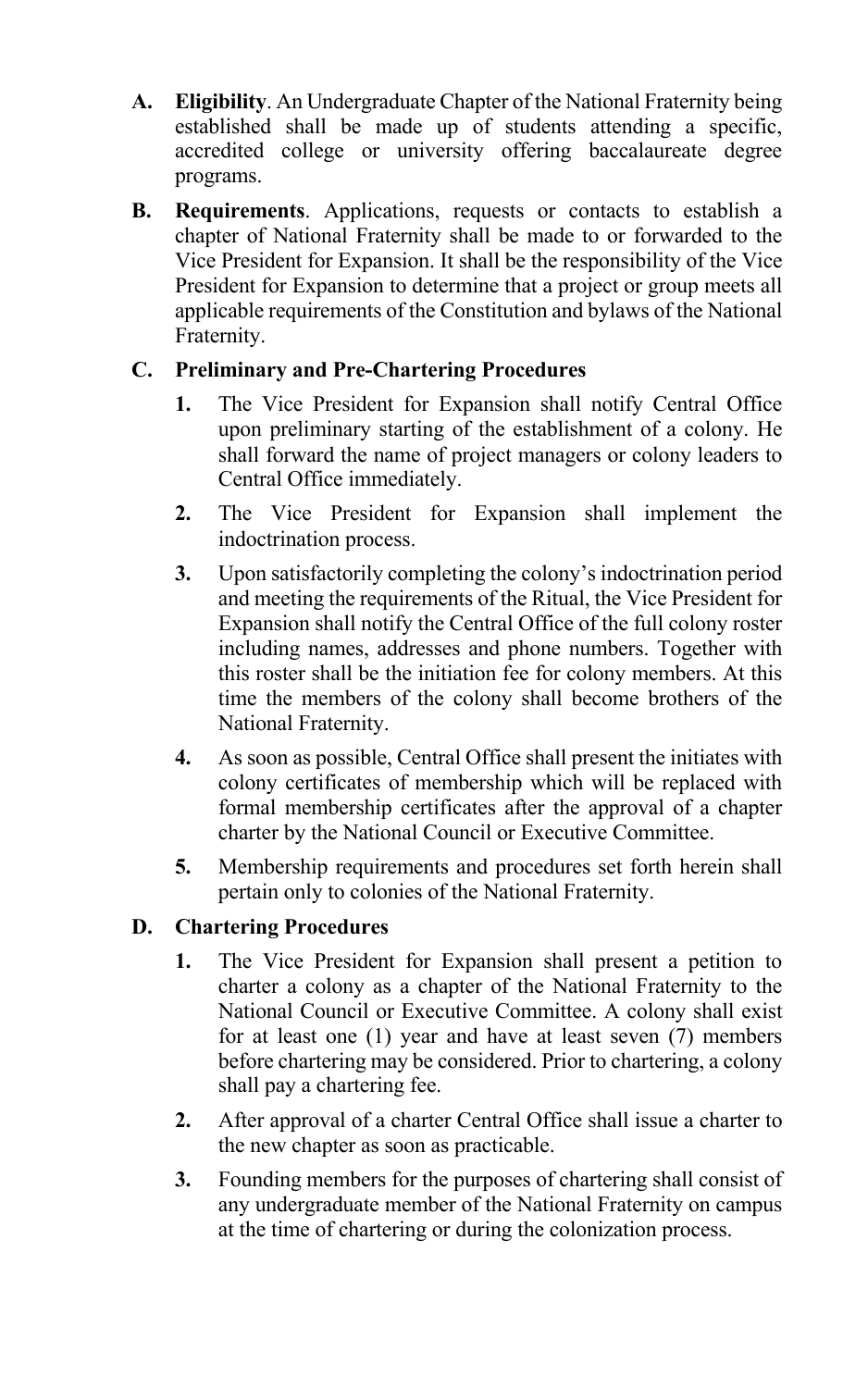- **E. Requirements of Local Fraternities Seeking Affiliation**. A local fraternity seeking affiliation with the National Fraternity may be admitted after complying with any and all constitutional requirements.
	- **1.** The undergraduates of that local fraternity shall pay an initiation fee to the National Fraternity.
	- **2.** The alumni of the local fraternity in good standing with that local fraternity shall be subject to all of the obligations of active alumni in the National Fraternity.
	- **3.** All assets of the affiliating local group shall be transferred to the name of the new chapter of the National Fraternity.
	- **4.** The National Fraternity shall assume none of the liabilities of the affiliating local fraternity.
- **F. Names of Chapters**. The chapters of the National Fraternity shall be named in the order of their chartering according to the letters of the Greek alphabet. After all of the Greek alphabet has been used the chapters shall start with second letter of the Greek alphabet and the prefix Beta and continue through the Greek alphabet again (e.g. Beta Beta, Beta Gamma…; Gamma Beta, Gamma Gamma…; Delta Beta, Delta Gamma…; etc.)
- **G. Reactivation of Undergraduate Chapters**. An undergraduate chapter shall be eligible for reactivation when it has at least seven (7) undergraduate members and has been existing in its current incarnation for at least one (1) year. Reactivation shall be enacted by the National Council or Executive Committee by a majority vote. Prior to reactivation, a chapter shall pay a reactivation fee.

# **ARTICLE X — ESTABLISHMENT OF Alumni Chapters**

## **I. Alumni Clubs**

- **A. Establishment**. Alumni clubs may be established in any county, parish, city or township in the world. There shall not be any more than one alumni club in any city or township.
	- **1.** Requests to establish such an alumni club shall be made or forwarded to the Vice President for Expansion.
	- **2.** A proposed alumni club shall exist for at least six (6) months and have at least seven (7) members before petitioning for a charter. Prior to chartering, the proposed alumni club shall pay a chartering fee.
	- **3.** The application or petition to establish an alumni club shall be approved for chartering by the National Council or Executive Committee by a majority vote.
	- **4.** After approval of a charter Central Office shall issue a charter to the alumni club as soon as practicable.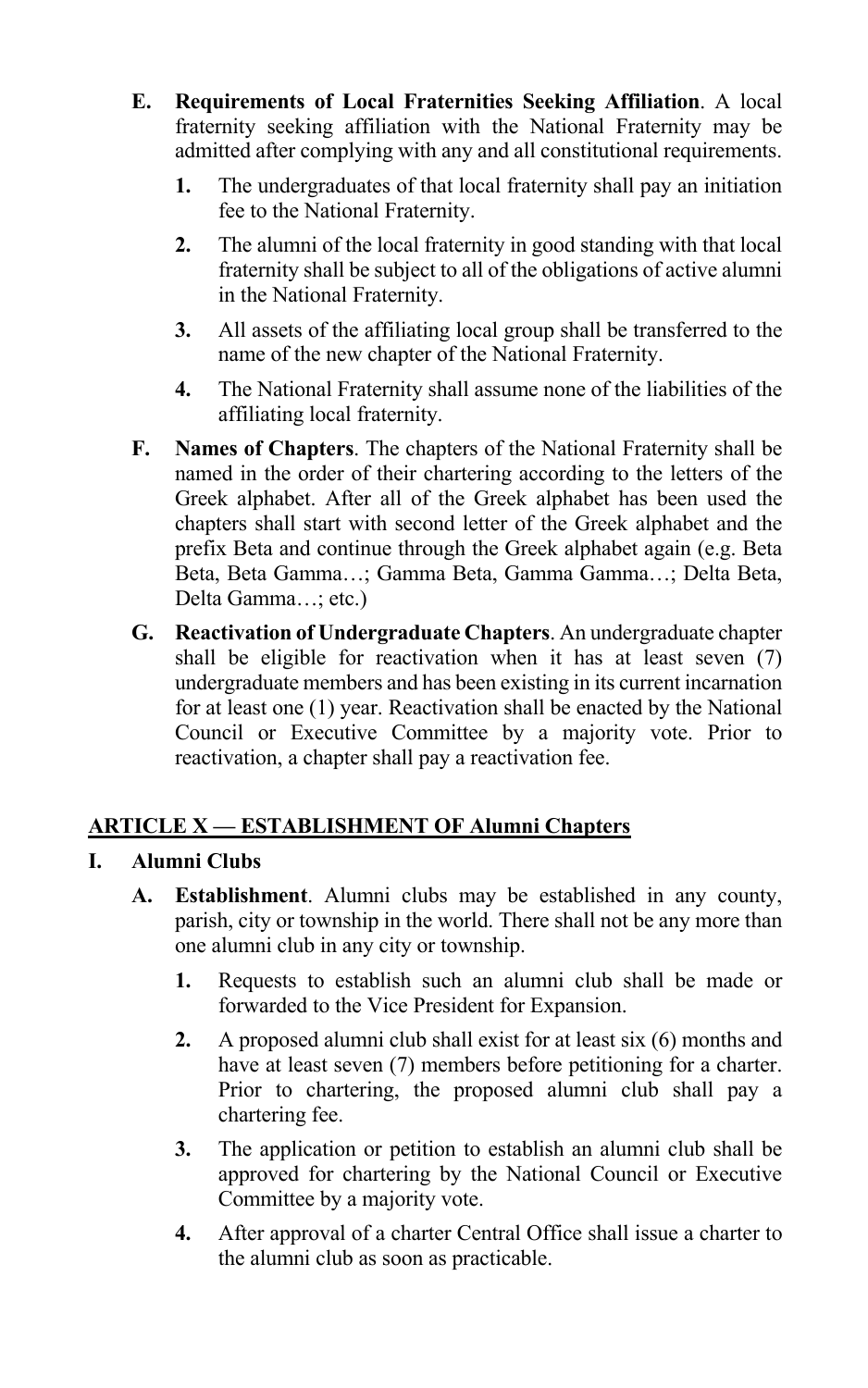**B. Requirements for Alumni Clubs of Local Fraternities Seeking Affiliation**. Whenever a local fraternity is granted affiliation with the National Fraternity its alumni club may become an alumni club of the National Fraternity in accordance with provision of the preceding section of this article. It shall not have a separate alumni club if one is already in existence in that area. If that is the case the members shall become affiliated as members of the existing alumni club of the National Fraternity. The National Fraternity shall assume no liability for the affiliating alumni club or its members.

## **II. Alumni Associations**

- **A. Establishment**. Alumni associations may be established or based on any chapter of Alpha Phi Delta. There shall not be more than one (1) alumni association for any chapter.
	- **1.** Application to form an alumni association shall be made to Central Office in writing.
	- **2.** A proposed alumni association shall exist for at least six (6) months and have at least seven (7) members before petitioning for a charter. Prior to chartering, the proposed alumni association shall pay a per capita chartering fee.
	- **3.** The application for an alumni association shall be considered for approval by the National Council or Executive Committee. Approval shall be by a majority vote of the National Council or Executive Committee.
	- **4.** After approval of the application, Central Office shall issue a charter after payment of a fee equal to the current Alumni Chapter Fee for alumni associations of the National Fraternity. All members must be in good standing.
- **III. Reactivation of Alumni Chapters**. An alumni chapter shall be eligible for reactivation when it has at least seven (7) members and has been existing in its current incarnation for at least six (6) months. Reactivation shall be enacted by the National Council or Executive Committee by a majority vote. Prior to reactivation, an alumni chapter shall pay a reactivation fee.

# **ARTICLE XI — MISCELLANEOUS**

- **I. Ladies Auxiliary Groups**. Alumni clubs shall have the privilege of sponsoring ladies auxiliary groups to foster the aims and purposes of the National Fraternity.
- **II. Faculty Advisors**. Where possible an undergraduate chapter shall have a faculty advisor who shall act in an advisory capacity between the undergraduate chapter and the school. The faculty advisor need not be a member of the National Fraternity.

# **ARTICLE XII — AMENDMENTS**

**I. Amendments.**